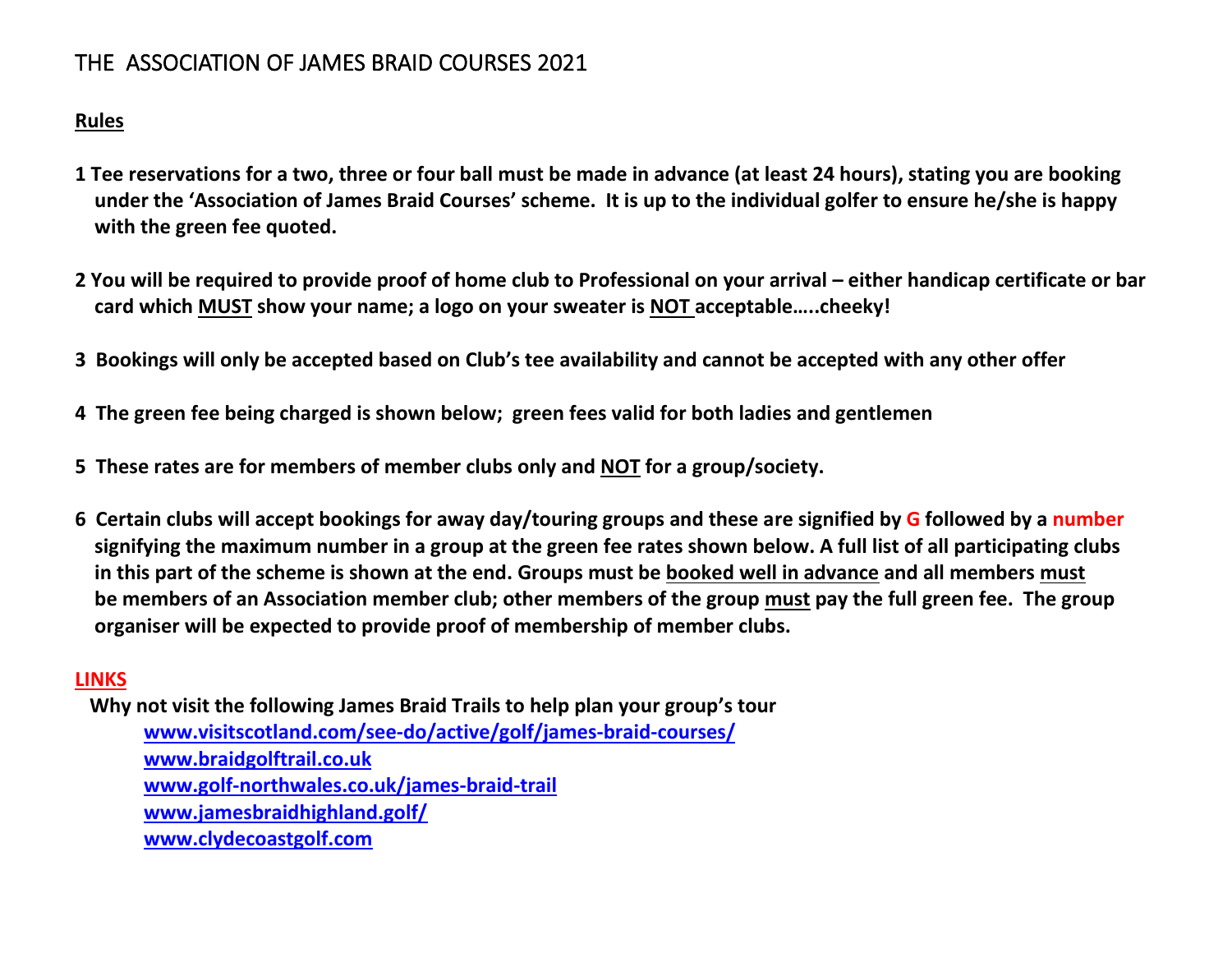**The James Braid Golfing Society, founded in 1996, exists to honour the golfer, character and course designer James Braid. Its members get together a few times each year to play golf, usually at courses with Braid connections. For more information [www.thebraidsociety.com](http://www.thebraidsociety.com/)**

**James Braid was involved in the design, either originally or the re-design, of more than 400 courses. A book recently published, 'James Braid and his Four Hundred Golf Courses' is available from either Grant Books [www.grantbooks.co.uk](http://www.grantbooks.co.uk/) email [golf@grantbooks.co.uk](mailto:golf@grantbooks.co.uk) or Verandah Books [www.verandahbooks.co.uk](http://www.verandahbooks.co.uk/) email [mail@verandahbooks.co.uk](mailto:mail@verandahbooks.co.uk) for £25.00 plus postage £4.00 UK. For more information on Braid 'James Braid' by Bernard Darwin**

 **'Advanced Golf' by James Braid**

 **'James Braid Champion Golfer' by Bob MacAlinin** 

| <b>Member courses for 2020</b> |     | <b>Others</b>                       |     |
|--------------------------------|-----|-------------------------------------|-----|
| <b>U.S.A.</b>                  |     |                                     |     |
| <b>Wales</b>                   | 22  | <b>Courses not members</b>          | 57  |
| <b>Northern Ireland 3</b>      |     | <b>Courses that no longer exist</b> |     |
| <b>Eire</b>                    |     | Plans done, but not built           | 12  |
| <b>Scotland</b>                | 115 | Were members but not now            | 3   |
| <b>Isle of Man</b>             | 2   | <b>Total</b>                        | 121 |
| <b>Jersey</b>                  |     |                                     |     |
| <b>England</b>                 | 143 | A total of 415 courses.             |     |
| <b>Total</b>                   | 294 |                                     |     |

| GISCS GIGGING IONSCI CAISG |     |
|----------------------------|-----|
| ans done, but not built    | 12  |
| ere members but not now    | 3   |
| tal                        | 121 |
|                            |     |

 **5th January 2021.**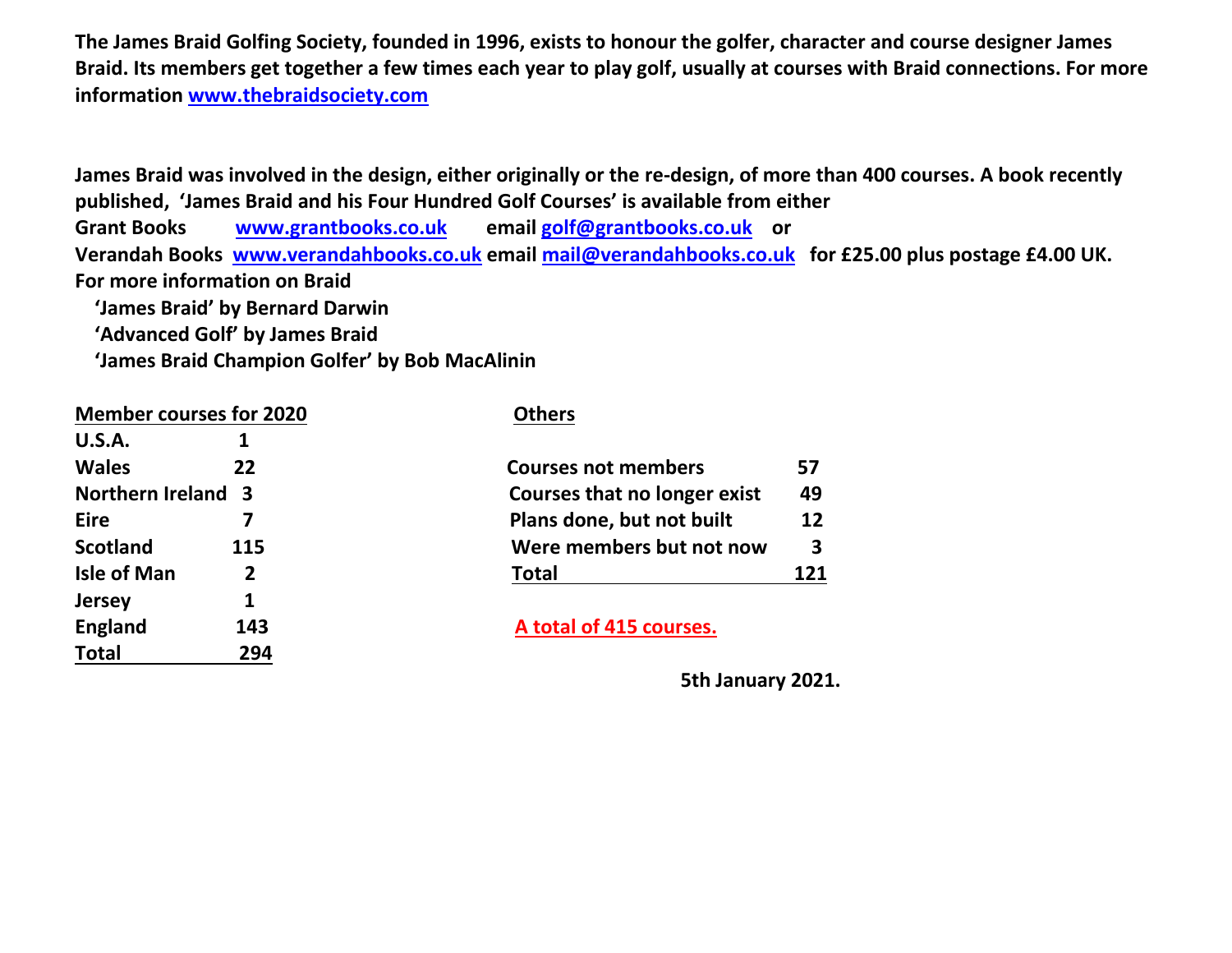|                | <b>COURSE</b>            | <b>ADDRESS OF</b>         | <b>CONTACT</b>                       | <b>GREEN FEE</b>           |
|----------------|--------------------------|---------------------------|--------------------------------------|----------------------------|
| <b>COUNTRY</b> | <b>NAME</b>              | <b>COURSE</b>             | <b>DETAILS</b>                       | <b>RATE OFFERED</b>        |
| U.S.A          | <b>The Saint</b>         | 10 Old Jackson Avenue     | 001 (914) 478 3475                   | \$75                       |
|                | <b>Andrews</b>           | Hastings-on-Hudson        | gbisconti@saintandrewsgolfclub.com   | Fri, Sat, Sun, Hols \$100  |
|                | <b>Golf Club</b>         | <b>New York</b>           | www.saintandrewsgolfclub.com         | plus \$36.00 for a Golf    |
|                |                          | 10706                     |                                      | <b>Buggy (closed Mon.)</b> |
|                |                          |                           |                                      | Forecaddie required        |
| <b>WALES</b>   | Aberdovey                | Aberdovey                 | 01654 767 493                        | £45.00                     |
|                |                          | Gwynedd                   | sec@aberdoveygolf.co.uk              | [£30.00 Nov-Mar]           |
|                |                          | <b>LL35 ORT</b>           | www.aberdoveygolf.co.uk              |                            |
| <b>WALES</b>   | <b>Brecon</b>            | <b>Newton Park</b>        | 01874 622004                         | £11.00                     |
|                |                          | <b>Llanfaes</b>           | info@brecongolfclub.org.uk           |                            |
|                |                          | LD3 8PA<br><b>Powys</b>   | www.brecongolfclub.org.uk            |                            |
| <b>WALES</b>   | <b>Dinas Powis</b>       | <b>Old Highwalls</b>      | 02920 513 682                        | £15.00                     |
|                |                          | <b>Highwalls Road</b>     | dinaspowisgolfclub@yahoo.co.uk       |                            |
|                |                          | <b>Dinas Powis, South</b> | www.dpgc.co.uk                       |                            |
|                |                          | Glamorgan CF64 4AJ        |                                      |                            |
| <b>WALES</b>   | Glamorganshire           | <b>Laverock Road</b>      | 02920701185                          | £25.00                     |
|                |                          | Penarth, South            | manager@glamorganshiregolfclub.co.uk |                            |
|                |                          | Glamorgan CF64 5UP        | www.glamorganshiregolfclub.co.uk     |                            |
| <b>WALES</b>   | Holyhead                 | <b>Trearddur Bay</b>      | 01407762022                          | £25.00 [w.e £30]           |
|                |                          | Anglesey                  | holyheadgolfclub@tiscali.co.uk       | Apr-Oct;                   |
|                |                          | <b>LL65 2YL</b>           | www.holyheadgolfclub.co.uk           | <b>Nov-Mar £20.00</b>      |
|                |                          |                           |                                      |                            |
| <b>WALES</b>   | <b>Langland Bay</b>      | <b>Langland Bay Road</b>  | 01792 361721                         | Winter £20 [w/e            |
|                |                          | <b>Mumbles</b>            | info@langlandbaygolfclub.com         | £25.00] Summer £30         |
|                |                          | SA3 4QR<br>Swansea        | www.langlandbaygolfclub.com          | [w/e £40.00]               |
| <b>WALES</b>   | <b>Llandrindod Wells</b> | <b>Golf Links Road</b>    | 01597822247                          | <b>Winter £15.00</b>       |
|                |                          | <b>Llandrindod Wells</b>  | secretary@lwgc.co.uk                 | [Nov – March]              |
|                |                          | Powys LD1 5NY             | www.lwgc.co.uk                       | Summer £22.00              |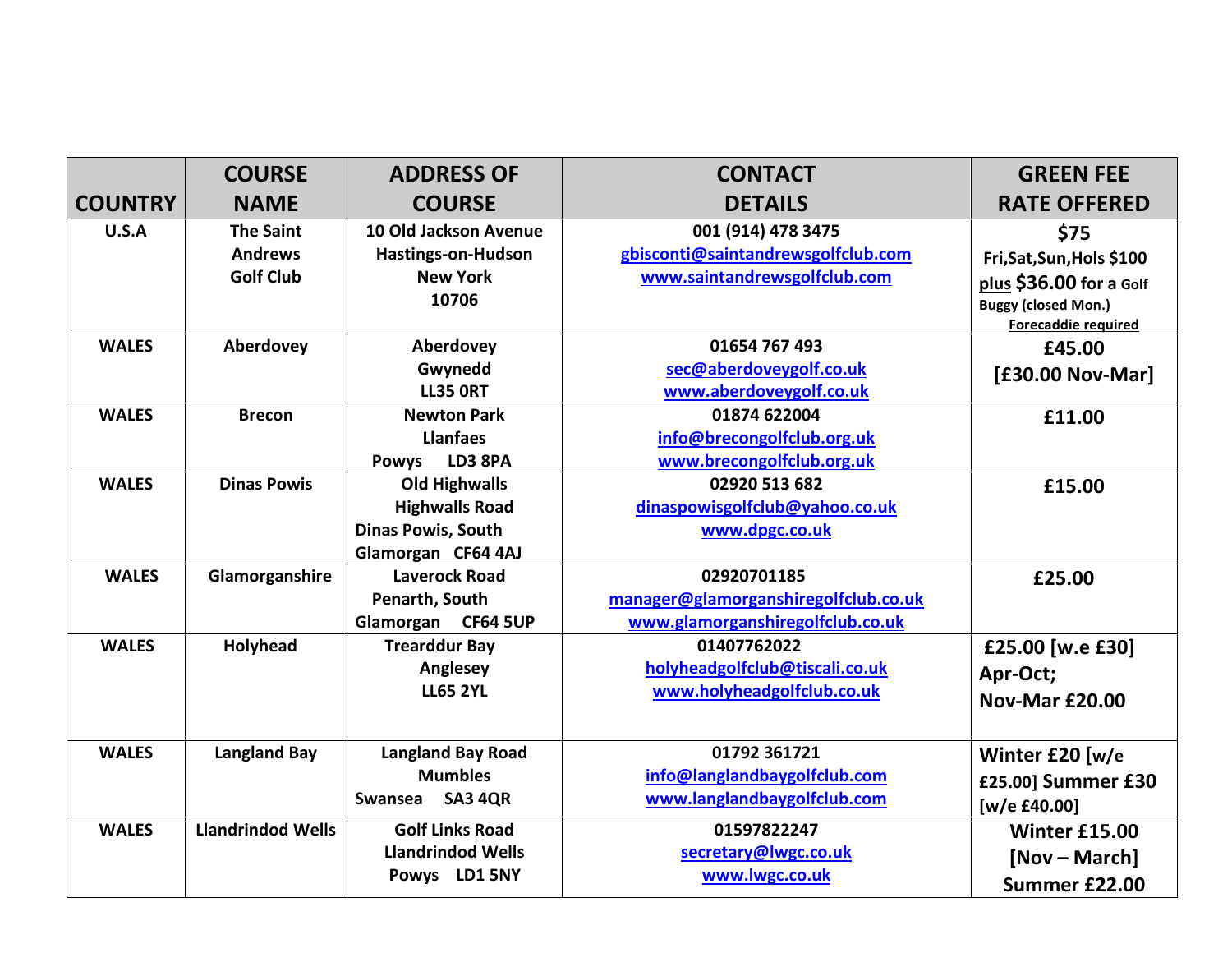| <b>WALES</b> | <b>Maesdu</b>         | <b>Hospital Road</b>        | 01492 876450                         | £25.00[Mon-Fri, £30    |
|--------------|-----------------------|-----------------------------|--------------------------------------|------------------------|
|              |                       | Llandudno                   | enquiries@maedugolfclub.co.uk        | w/e,Apr-Oct]£20[any    |
|              |                       | <b>North Wales LL30 1HU</b> | www.maesdugolfclub.co.uk             | day, Nov-Mar]          |
| <b>WALES</b> | <b>Maesteg</b>        | <b>Neath Road</b>           | 01656 734106                         | £17.00                 |
|              |                       | <b>Maesteg</b>              | enquiries@maesteg-golf.co.uk         | w/e £20.00             |
|              |                       | <b>Bridgend</b>             | or danoconnorgolf@gmail.com          | [£15.00 Nov-Mar        |
|              |                       | S. Wales                    | www.maesteg-golf.co.uk               | $w/e$ £16.00]          |
|              |                       | <b>CF34 9PR</b>             |                                      |                        |
| <b>WALES</b> | <b>Morlais Castle</b> | Pant                        | 01685 722822                         | £15.00                 |
|              |                       | <b>Merthyr Tydfil</b>       | info@morlaisgolf.com                 | $[£20.00 w/e$ and      |
|              |                       | <b>CF48 2UY</b>             | www.morlaiscastlegolf.co.uk          | $B/H$ ]                |
| <b>WALES</b> | <b>Neath</b>          | Cadoxton                    | 01639 632759                         | Apr-Sep £23.00         |
|              |                       | <b>Neath</b>                | Info@neathgolfclub.co.uk             | w/e £28.00             |
|              |                       | <b>West Glamorgan</b>       | www.neathgolfclub.co.uk              | Oct - Mar £17.00       |
|              |                       | <b>SA10 8AH</b>             |                                      | w/e £22.00             |
|              |                       |                             |                                      | G10                    |
|              |                       |                             |                                      |                        |
| <b>WALES</b> | Old Colwyn            | <b>Woodland Avenue</b>      | 07795 595441                         | £10.00                 |
|              |                       | OldColwyn,Conwy,Clwyd,      | oldcolwyngolfclub@gmail.com          | [w/e £14.00]           |
|              |                       | <b>LL29 9NL</b>             | www.oldcolwyngolfclub.com            |                        |
| <b>WALES</b> | Pennard               | 2 Southgate Road            | 01792 233451/233131 (option 2 or 4)  | £45.00 w/days,         |
|              |                       | Southgate                   | sec@pennardgolfclub.com              | £55 $w/e$              |
|              |                       | Swansea SA3 2BT             | www.pennardgolfclub.com              | Mar-Oct [£30 & £40 w/e |
|              |                       |                             |                                      | Nov-Feb]               |
| <b>WALES</b> | Porthmadog            | Morfa Bychan                | 01766 514124 (pro-shop 01766 513828) | £20.00                 |
|              |                       | Porthmadog                  | secretary@porthmadog-golf-club.co.uk | w/e & B Hols £25.00    |
|              |                       | Gwynedd LL49 9UU            | www.porthmadog-golf-club.co.uk       | [winter £12.50 and     |
|              |                       |                             |                                      | £15.00]                |
| <b>WALES</b> | Pwllheli              | <b>Golf Road</b>            | 01758 701644                         | £20.00                 |
|              |                       | <b>Pwllheli</b>             | admin@pwllheligolfclub.co.uk         | £25 w/e & B. Hols      |
|              |                       | Gwynedd, LL53 5PS           | www.clwbgolffpwllheli.com            | [Nov-Mar £10.00        |
|              |                       |                             |                                      | w/e £12.50]            |
|              |                       |                             |                                      |                        |
| <b>WALES</b> | Rhyl                  | <b>Coast Road</b>           | 01745 353171                         |                        |
|              |                       | <b>Rhyl, Denbighshire</b>   | rhylgolfclub@btconnect.com           | £12.00                 |
|              |                       | <b>LL18 3RE</b>             | www.rhylgolfclub.co.uk               | £8.00 for 9 holes      |
|              |                       |                             |                                      |                        |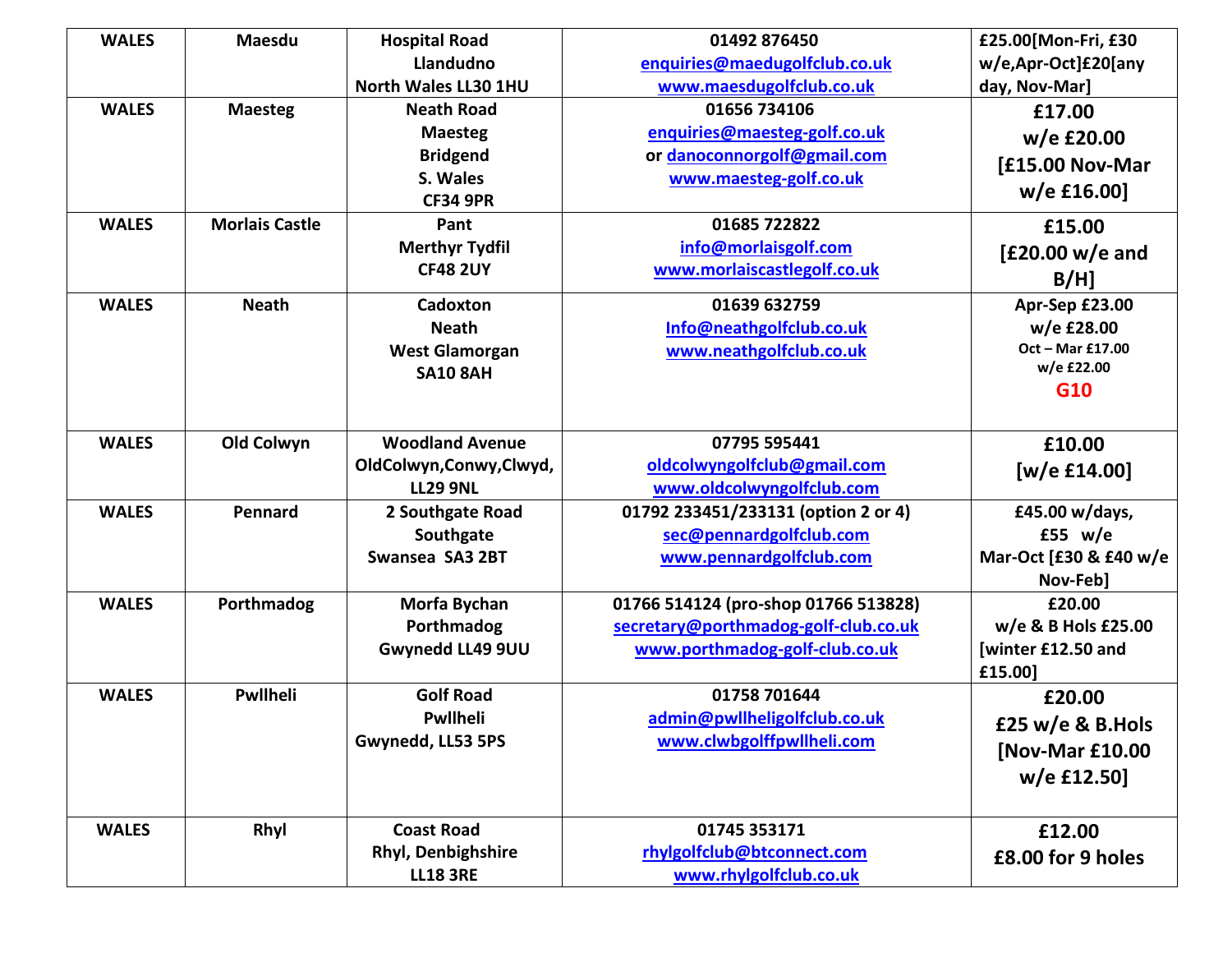| <b>WALES</b>                      | <b>St. Deiniol</b>                               | Pen-y-Bryn<br><b>Bangor</b><br>Gwynedd<br><b>LL57 1PX</b>                                  | 01248 353098<br>secretary@st-deiniol.co.uk<br>www.st-deiniol.co.uk                                            | £12.50 m/wk,<br>£15 w/end [Apr-Sept]<br>£11.00 [Oct-Mar]                                            |
|-----------------------------------|--------------------------------------------------|--------------------------------------------------------------------------------------------|---------------------------------------------------------------------------------------------------------------|-----------------------------------------------------------------------------------------------------|
| <b>WALES</b>                      | <b>Tenby</b>                                     | <b>The Burrows</b><br><b>Tenby</b><br>Pembrokeshire<br><b>SA70 7NP</b>                     | 01834 844 447<br>info@tenbygolf.co.uk<br>www.tenbygolf.co.uk                                                  | Summer £35 and winter £25<br>between 7am and<br>2pm;thereafter see website<br>for green fees<br>G12 |
| <b>WALES</b>                      | <b>The</b><br>Monmouthshire                      | <b>Llanfoist</b><br>Abergavenny<br>Gwent<br>NP7 9HE                                        | 01873 852606<br>monmouthshiregc@btconnect.com<br>www.monmouthshiregolfclub.co.uk                              | £26.00<br><b>Winter £15.00</b><br>[Nov-March]<br>Week days only                                     |
| <b>WALES</b>                      | Welshpool                                        | Y Golfa<br>Welshpool<br><b>Powys</b><br><b>SY21 9AQ</b>                                    | 01938 850249<br>welshpool.golfclub@btconnect.com<br>www.welshpoolgolfclub.co.uk                               | £12.50<br>[weekdays & winter<br>week-ends]<br>£15.00[summer w/e]                                    |
| <b>WALES</b>                      | <b>Wenvoe Castle</b>                             | Wenvoe<br>Cardiff<br><b>CF5 6BE</b>                                                        | 029 20594371 (option 1 Sec; 2 Pro.)<br>secretary@wenvoecastlegolfclub.co.uk<br>www.wenvoecastlegolfclub.co.uk | £20.00<br>[call for price w/end,<br>winter and twilight<br>offers]<br>G 40                          |
| <b>WALES</b>                      | Wrexham                                          | <b>Holt Road</b><br>Wrexham<br><b>LL13 9SB</b>                                             | 01978 364268<br>info@wrexhamgolfclub.co.uk<br>www.wrexhamgolfclub.co.uk                                       | £17.50 Mon-Fri                                                                                      |
| <b>NORTHERN</b><br><b>IRELAND</b> | <b>Bangor</b>                                    | <b>Broadway</b><br><b>Bangor County Down</b><br><b>Northern Ireland</b><br><b>BT20 4RH</b> | 02891 270922<br>office@bangorgolfclubni.co.uk<br>www.bangorgolfclubni.co.uk                                   | £15.00<br><b>Mon-Friday</b><br><b>Winter £11.00</b>                                                 |
| <b>NORTHERN</b><br><b>IRELAND</b> | <b>Bentra</b><br>(Formerly<br><b>Whitehead</b> ) | Slaughterford Rd.<br>Whitehead<br>Antrim<br><b>BT38 9TG</b>                                | 02893 378 996<br>Bentra@midandeastantrim.gov.uk<br>www.bentragolf.co.uk                                       | £10.00                                                                                              |
| <b>NORTHERN</b><br><b>IRELAND</b> | <b>Kirkistown Castle</b>                         | 142 Main Road<br>Cloughey<br><b>Newtownards</b><br>Co. Down BT 22 1AJ                      | 028 4277 1233<br>office@kirkistowncastlegolfclub.com<br>www.kirkistowncastlegolfclub.com                      | £15.00 [Mon-Fri]<br>£20.00<br>[Sat, Sun, B/Hol]                                                     |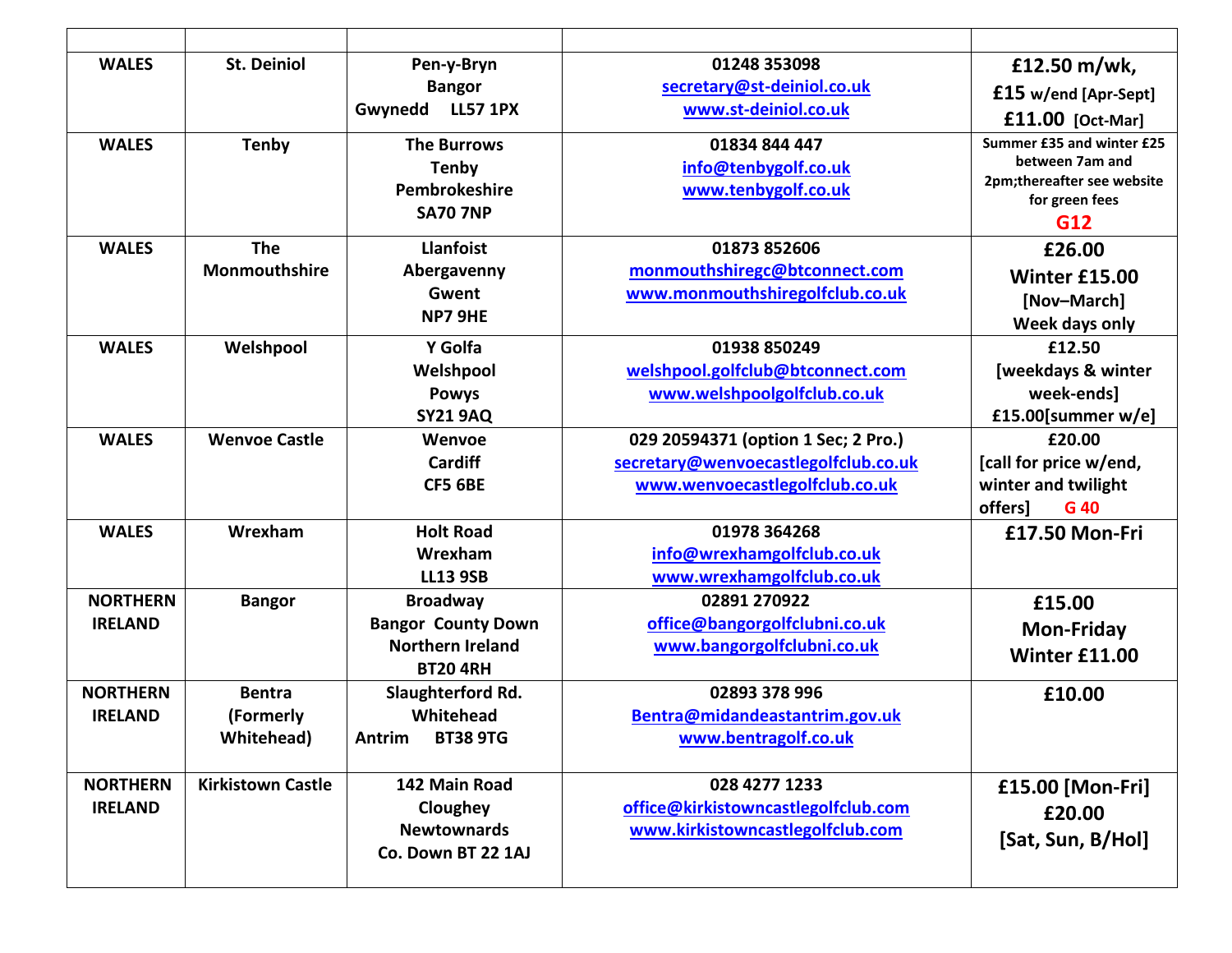| <b>EIRE</b>     | <b>Dundalk</b>   | <b>Blackrock</b>                | 00353 0429321731                 | 25 euro                |
|-----------------|------------------|---------------------------------|----------------------------------|------------------------|
|                 |                  | <b>Dundalk</b>                  | teetimes@dundalkgolfclub.ie      | [w/e 30 euro]          |
|                 |                  | Co.Louth                        | www.dundalkgolfclub.ie           |                        |
| <b>EIRE</b>     | Grange           | Rathfarnham                     | 00353 (1) 4932889                | 40 euro                |
|                 |                  | Dublin 16                       | administration@grangegolfclub.ie | <b>Not Tues or Sat</b> |
|                 |                  |                                 | www.grangegc.com                 | [30 euro winter]       |
| <b>EIRE</b>     | Howth            | <b>St Fintans</b>               | 00353 18323055                   | 40 Euro                |
|                 |                  | <b>Carrickbrack Road</b>        | gm@howthgolfclub.ie              |                        |
|                 |                  | <b>Dublin</b><br><b>Sutton</b>  | www.howthgolfclub.ie             |                        |
|                 |                  |                                 |                                  |                        |
| <b>EIRE</b>     | <b>Mullingar</b> | <b>Belvedere</b>                | 00353 44934 8366                 | 25 Euro                |
|                 |                  | <b>Mullingar</b>                | mullingargolfclub@hotmail.com    | Mon - Fri              |
|                 |                  | <b>Westmeath, Eire</b>          | www.mullingargolfclub.com        |                        |
| <b>EIRE</b>     | <b>Newlands</b>  | <b>Newlands Cross</b>           | 00353 01459 3157                 | 30 Euro                |
|                 |                  | Dublin 22                       | office2ngc@eircom.net            |                        |
|                 |                  | <b>Eire</b>                     | www.newlandsgolfclub.com         |                        |
| <b>EIRE</b>     | <b>Tullamore</b> | <b>Brookfield</b>               | 00353 57932 1439                 | 25 Euro                |
|                 |                  | <b>Tullamore</b>                | info@tullamoregolfclub.ie        |                        |
|                 |                  | Co. Offaly,                     | www.tullamoregolfclub.ie         |                        |
|                 |                  | <b>Eire</b>                     |                                  |                        |
| <b>EIRE</b>     | Waterford        | <b>Newrath</b>                  | 00353 5187 6748                  | 20 Euro                |
|                 |                  | Waterford                       | info@waterfordgolfclub.com       | [ $w/e$ 25]            |
|                 |                  | <b>Eire</b>                     | www.waterfordgolfclub.com        |                        |
| <b>SCOTLAND</b> | Aberfeldy        | <b>Taybridge Road</b>           | 01887 820535                     | £12.50                 |
|                 |                  | Aberfeldy                       | aberfeldygolfclub@btconnect.com  | [w/ends f15.00]        |
|                 |                  | <b>PH15 2BH</b>                 | www.aberfeldy-golfclub.co.uk     | G12                    |
| <b>SCOTLAND</b> | <b>Airdrie</b>   | 111 Glenmavis Road              | 01236 762195 or 754360           | £20.00                 |
|                 |                  | Airdrie,                        | airdriegolfclub@gmail.com        | G12                    |
|                 |                  | ML6 0PQ                         | www.airdriegolfclub.co.uk        |                        |
| <b>SCOTLAND</b> | <b>Alloa</b>     | <b>Schawpark</b>                | 01259 724476                     | £15.00                 |
|                 |                  | <b>Golf Course</b>              | www.alloagolfclub.co.uk          | G12                    |
|                 |                  | Sauchie Alloa<br><b>FK103AX</b> | proshop@alloagolfclub.co.uk      |                        |
| <b>SCOTLAND</b> | Alyth            | Pitcrocknie                     | 01828 632268                     | £20.00 [Mon-Fri]       |
|                 |                  | Alyth                           | info@alythgolfclub.co.uk         | £25.00 w/ends          |
|                 |                  | <b>PH11 8HF</b>                 | www.alythgolfclub.co.uk          |                        |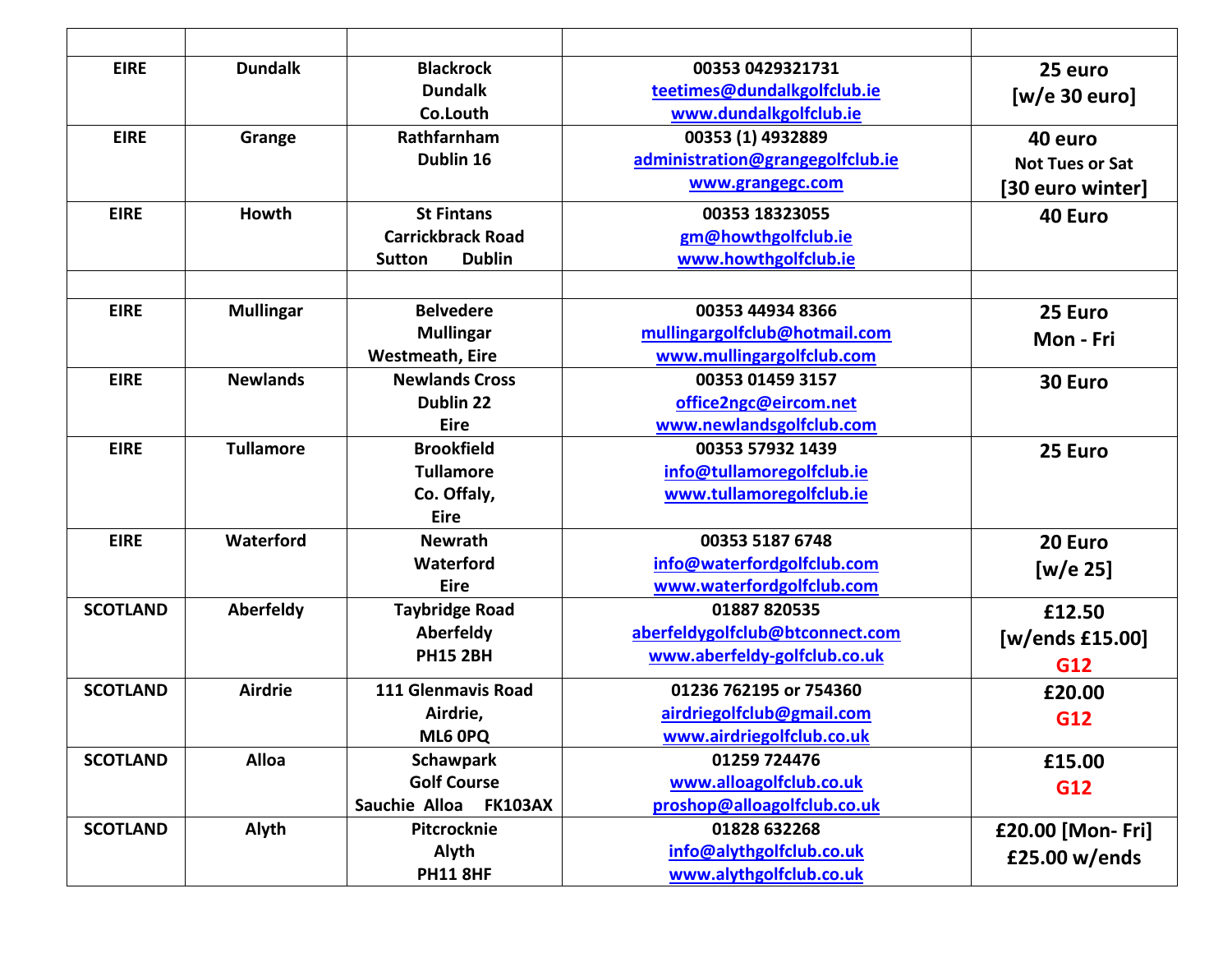| <b>SCOTLAND</b> | <b>Arbroath</b>        | <b>Elliott</b>              | 01241 875837                                   | £25.00                     |
|-----------------|------------------------|-----------------------------|------------------------------------------------|----------------------------|
|                 |                        | Arbroath                    | cknolz@hotmail.co.uk                           | [Mon-Fri]                  |
|                 |                        | <b>DD11 2PE</b>             | www.arbroathgolfcourse.com                     | [w/e £27.50]               |
| <b>SCOTLAND</b> | <b>Baberton</b>        | <b>55 Baberton Ave</b>      | 0131 453 3555                                  | £25.00                     |
|                 |                        | <b>Juniper Green</b>        | manager@baberton.co.uk                         | [not before 2pm at         |
|                 |                        | Edinburgh EH14 5DU          | www.babertongolfclub.com                       | weekends]                  |
| <b>SCOTLAND</b> | <b>Balnagask</b>       | <b>St Fitticks Road</b>     | 01224 876407                                   | £10.00                     |
|                 |                        | Aberdeen                    | www.sportsaberdeen.co.uk                       |                            |
|                 |                        | <b>AB11 8TN</b>             |                                                |                            |
| <b>SCOTLAND</b> | <b>Bathgate</b>        | <b>Edinburgh Road</b>       | 01506 630505                                   | £15.00                     |
|                 |                        | <b>Bathgate</b>             | Bathgate.golfclub@lineone.net                  | [Mon – Fri only]           |
|                 |                        | <b>West Lothian</b>         | www.bathgategolfclub.com                       |                            |
|                 |                        | <b>EH48 1BA</b>             |                                                |                            |
| <b>SCOTLAND</b> | <b>Belleisle Park</b>  | <b>Doonfoot Road</b>        | 01292 616255 (central number for 3 courses, so | <b>Belleisle and</b>       |
|                 |                        | Ayr                         | identify which one please)                     | <b>Seafield</b>            |
|                 |                        | <b>Ayrshire</b>             | golf.bookings@golfayrshire.com                 | 50% off published          |
|                 |                        | KA74DU                      | (identify which course to be played in emails  | green fees                 |
|                 |                        |                             | please)                                        | G32 for both               |
|                 |                        |                             | www.golfsouthayrshire.com                      | Juniors need a valid CONGU |
|                 |                        |                             |                                                | handicap to play Belleisle |
| <b>SCOTLAND</b> | <b>The Blairgowrie</b> | <b>Golf Course Road</b>     | 01250 872622                                   | <b>Rosemount &amp;</b>     |
|                 |                        | Rosemount                   | office@theblairgowriegolfclub.co.uk            | Lansdowne £65 May          |
|                 |                        | <b>Blairgowrie</b>          | www.theblairgowriegolfclub.co.uk               | $-$ Sept, Oct £50,         |
|                 |                        | <b>PH10 6LG</b>             | N.B. Bookings can be made no more than 7 days  | <b>April £35</b>           |
|                 |                        |                             | in advance of play                             | Play both courses in a day |
|                 |                        |                             |                                                | £110.00                    |
|                 |                        |                             |                                                |                            |
| <b>SCOTLAND</b> | <b>Boat of Garten</b>  | <b>Golf and Tennis Club</b> | 01479 831282 (option 1)                        | £55.00                     |
|                 |                        | <b>Boat of Garten</b>       | office@boatgolf.com                            |                            |
|                 |                        | <b>Inverness-shire</b>      | www.boatgolf.com                               |                            |
|                 |                        | <b>PH24 3BQ</b>             |                                                |                            |
| <b>SCOTLAND</b> | <b>Brechin</b>         | <b>Trinity</b>              | 01356 625270                                   | £15.00                     |
|                 |                        | <b>Brechin</b>              | brechingolfclub@tiscali.co.uk                  |                            |
|                 |                        | <b>Angus</b>                | www.brechingolfclub.co.uk                      |                            |
|                 |                        | DD97PD                      |                                                |                            |
|                 |                        |                             |                                                |                            |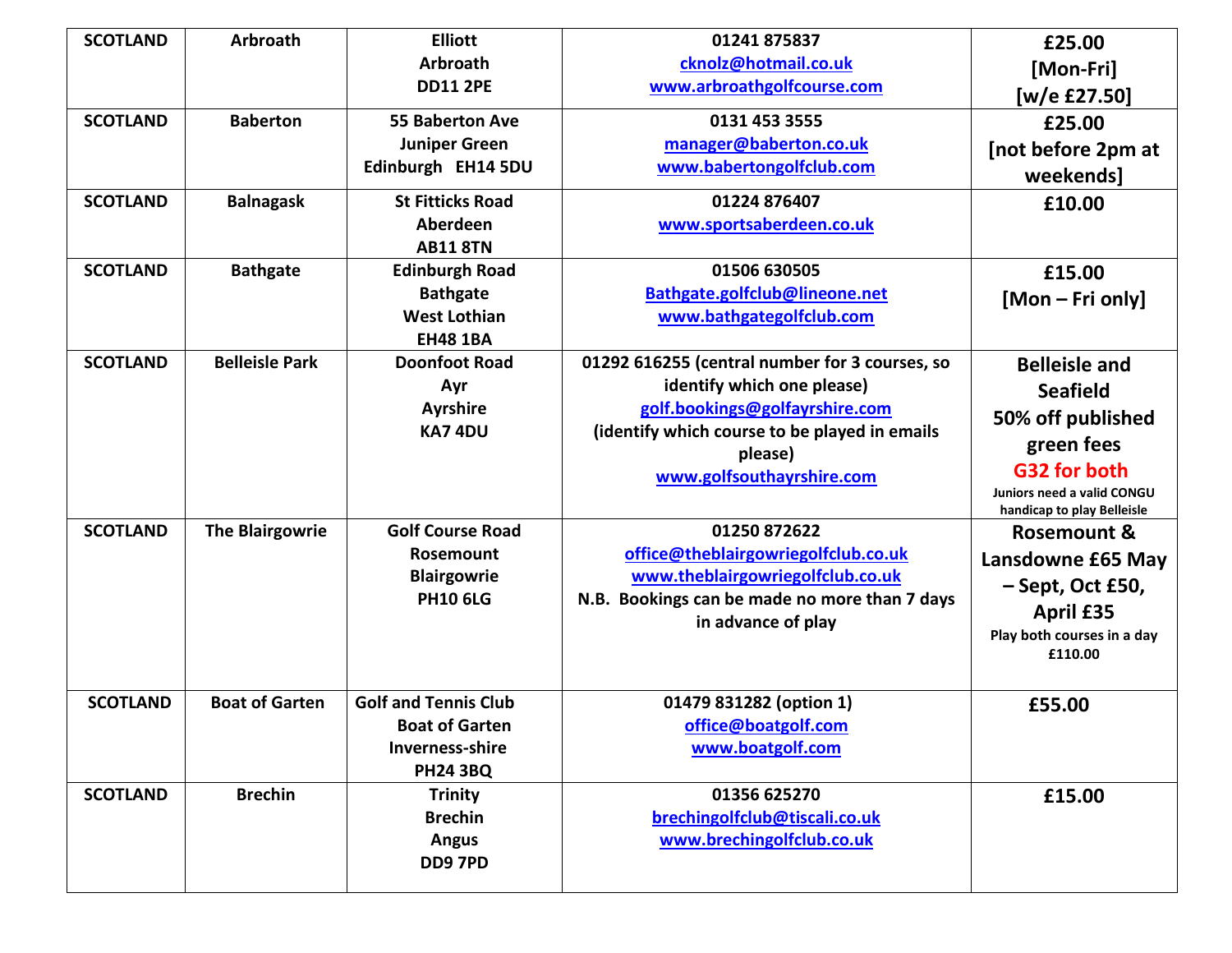| <b>SCOTLAND</b> | <b>Broomieknowe</b>    | 36 Golf Course Rd.<br><b>Bonnyrigg</b><br>Midlothian, EH19 2HZ            | 0131 660 2035 or 0131 663 9317<br>mark.patchett@broomieknowe.com<br>www.broomieknowe.com                                                         | £20.00                                         |
|-----------------|------------------------|---------------------------------------------------------------------------|--------------------------------------------------------------------------------------------------------------------------------------------------|------------------------------------------------|
| <b>SCOTLAND</b> | <b>Brora</b>           | <b>Golf Road</b><br><b>Brora</b><br><b>Sutherland</b><br>KW9 6QS          | 01408 621417<br>secretary@broragolf.co.uk<br>www.broragolf.co.uk                                                                                 | £40.00                                         |
| <b>SCOTLAND</b> | <b>Buchanan Castle</b> | <b>Drymen</b>                                                             | 01360 660 330                                                                                                                                    | £25.00                                         |
|                 |                        | Glasgow<br><b>G63 0HY</b>                                                 | proshop@buchanancastlegolfclub.co.uk<br>www.buchanancastlegolfclub.co.uk                                                                         | Sun-Fri only<br>G <sub>8</sub>                 |
| <b>SCOTLAND</b> | <b>Burntisland</b>     | <b>Dodhead</b><br><b>Burntisland</b><br><b>Fife</b><br>KY3 9LQ            | 01592872116<br>pro@burntislandgolfhouseclub.co.uk<br>www.burntislandgolfhouseclub.co.uk<br>Home of the World's 10 <sup>th</sup> oldest golf club | £15.00<br>[w/e £20.00]<br><b>G12</b>           |
| <b>SCOTLAND</b> | <b>Caldwell</b>        | <b>The Clubhouse</b><br><b>Uplawmoor</b><br>Glasgow<br><b>G78 4AU</b>     | 01505 850366 option 1<br>secretary@caldwellgolfclub.net<br>www.caldwellgolfclub.com                                                              | £15.00<br>Mon-Fri only                         |
| <b>SCOTLAND</b> | <b>Cardross</b>        | <b>Main Road, Cardross</b><br>Dumbarton, G82 5LB<br><b>Dunbartonshire</b> | 01389 841350<br>secretary@cardrossgolfclub.co.uk<br>www.cardrossgolfclub.co.uk                                                                   | £25.00<br>$[w/e$ £30 after 1pm]<br>G32         |
| <b>SCOTLAND</b> | <b>Cathcart Castle</b> | <b>Mearns Road</b><br><b>Clarkston</b><br>Glasgow<br><b>G76 7YL</b>       | 0141 638 9449<br>secretary@cathcartcastle.com<br>www.cathcartcastle.com                                                                          | £20.00<br>[£30.00 w/ends]<br>G12               |
| <b>SCOTLAND</b> | <b>Cathkin Braes</b>   | <b>Cathkin Road</b><br>Rutherglen<br>Glasgow<br><b>G73 4SE</b>            | 01410634 0650<br>secretary@cathkinbraesgolfclub.co.uk<br>www.cathkinbraesgolfclub.co.uk                                                          | £20.00<br>[Mon and Wed,<br>between 10am & 2pm] |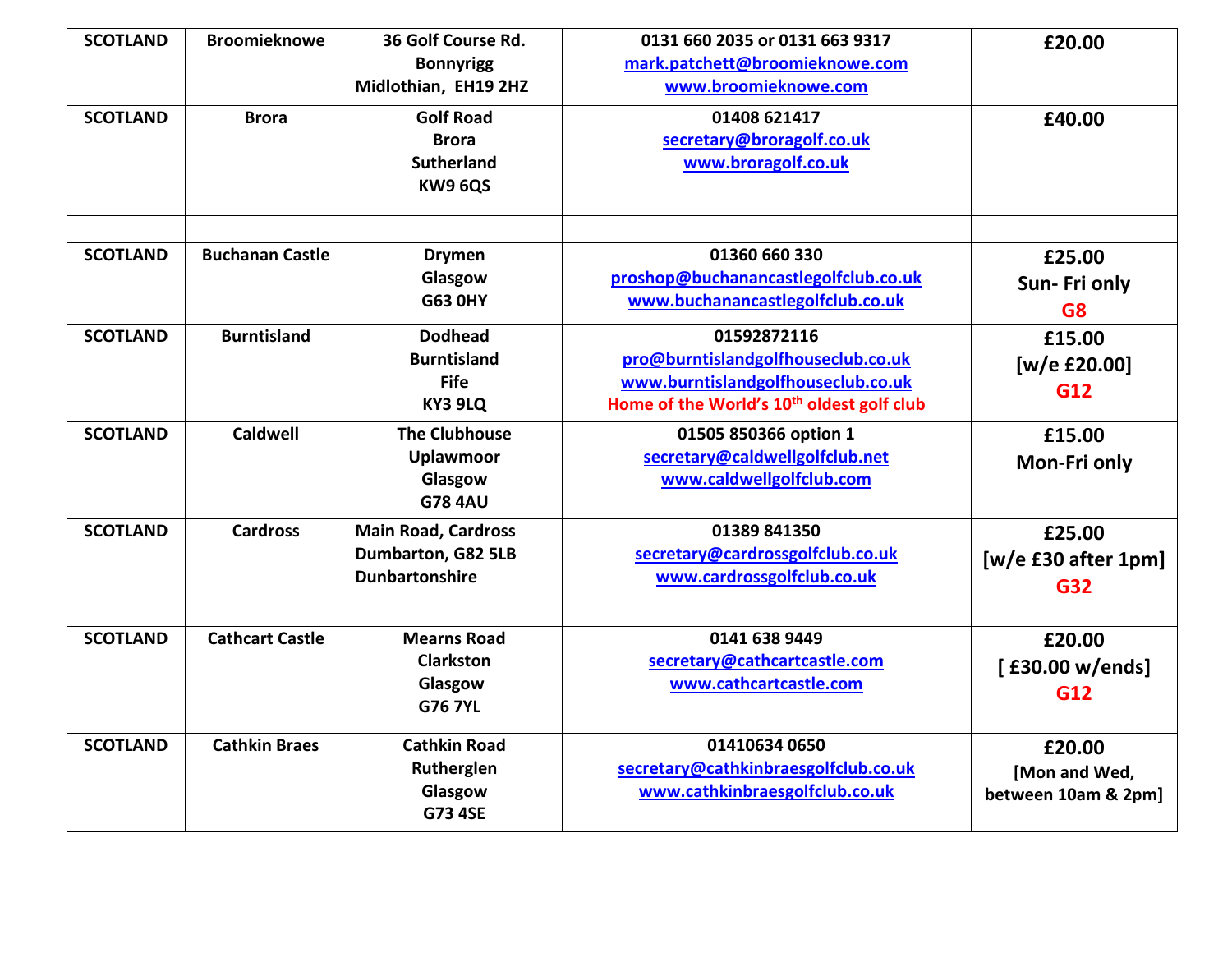| <b>SCOTLAND</b> | Cawder                            | <b>Cadder Road</b>                                                                                        | 0141 761 1281                                                                                                                                                                               | <b>Keir £15.00</b>                                            |
|-----------------|-----------------------------------|-----------------------------------------------------------------------------------------------------------|---------------------------------------------------------------------------------------------------------------------------------------------------------------------------------------------|---------------------------------------------------------------|
|                 | (Keir & Cawder<br>Courses)        | <b>Bishopbriggs</b><br>Glasgow<br>G64 3QD                                                                 | secretary@cawdergolfclub.com<br>www.cawdergolfclub.com                                                                                                                                      | Cawder £20.00                                                 |
| <b>SCOTLAND</b> | <b>Cochrane Castle</b>            | <b>Scott Avenue</b><br>Craigston<br>Johnstone<br><b>Renfrewshire PA5 OHF</b>                              | 01505 328465<br>alanjlogan@hotmail.com<br>www.cochranecastle.com                                                                                                                            | £15.00<br>[weekdays and<br><b>Sunday after 12</b><br>$noon$ ] |
| <b>SCOTLAND</b> | <b>Colville Park</b>              | <b>New Jerviston House</b><br><b>Jerviston Estate</b><br><b>Merry Street</b><br><b>Motherwell ML1 3HW</b> | 01698 263017 option 3 or 01698 265779<br>secretary@colvillepark.co.uk<br>www.colvillepark.co.uk                                                                                             | £15.00                                                        |
| <b>SCOTLAND</b> | Comrie                            | <b>Laggan Braes</b><br>Comrie<br><b>Perthshire PH6 2LR</b>                                                | 01764 670055<br>www.comriegolf.co.uk<br>info@comriegolf.co.uk                                                                                                                               | £18.00<br>[£12 for 9 holes]<br>G12                            |
| <b>SCOTLAND</b> | Cowal<br>[Dunoon Golf<br>Society] | <b>Ardenslate Road</b><br><b>Kirn</b><br><b>Dunoon</b><br><b>PA23 8LT</b><br>Argyll                       | Clubhouse currently closed; honesty box on door<br>To book contact secretary of Dunoon Golf Society<br>07587240025 or<br>ken.trish_bruce@btinternet.com<br>see facebook Dunoon Golf Society | £10.00                                                        |
| <b>SCOTLAND</b> | Cowglen                           | <b>301 Barrhead Road</b><br>Glasgow<br><b>G43 1AU</b>                                                     | 0141 632 7463<br>secretary@cowglengolfclub.co.uk<br>www.cowglengolfclub.co.uk                                                                                                               | £20.00<br>[week days except<br>Tuesdays ]                     |
| <b>SCOTLAND</b> | <b>Craigmillar Park</b>           | 1 Observatory Road<br>Edinburgh<br>EH9 3HG                                                                | 0131 667 0047 or 0131 667 2850 (Prof.)<br>manager@craigmillarpark.co.uk<br>www.craigmillarpark.co.uk                                                                                        | £15.00<br>G20                                                 |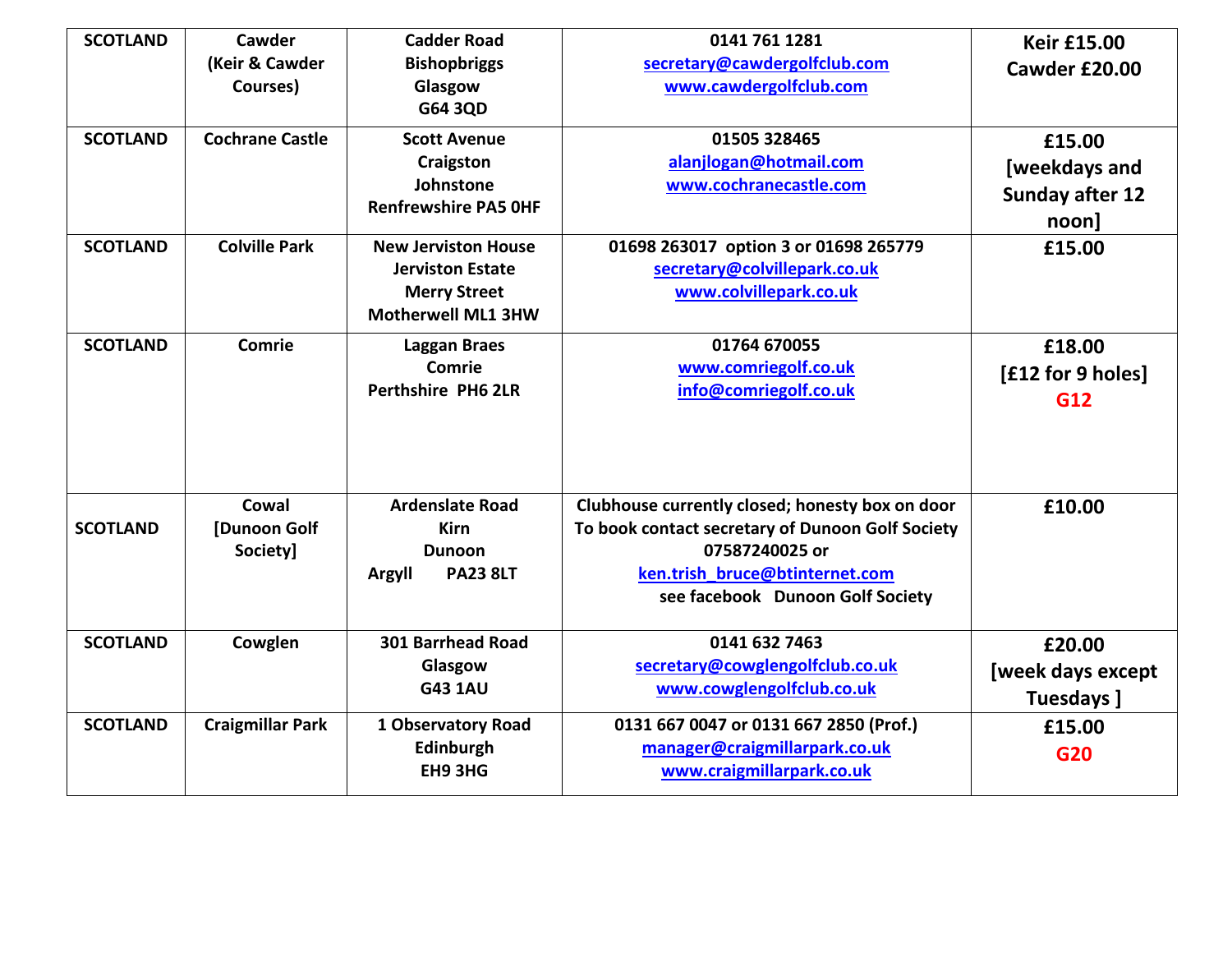| <b>SCOTLAND</b><br><b>SCOTLAND</b> | <b>Crieff</b><br><b>Crow Wood</b>       | <b>Perth Road</b><br><b>Crieff</b><br><b>Perth and Kinross</b><br>PH7 3LR<br><b>Garnkirk House</b><br><b>Muirhead</b> | 01764 652909<br>bookings@crieffgolf.co.uk<br>www.crieffgolf.co.uk<br>All bookings only available after 11.00am on<br><b>Ferntower Course [ March to October]</b><br>0141 779 1943 or 0141 779 4954<br>crowwoodgolfclub@googlemail.com | £28.00<br>[Fri-Sun £33.00]<br>Winter £15 pp<br>Nov-Feb.<br>£10.00                |
|------------------------------------|-----------------------------------------|-----------------------------------------------------------------------------------------------------------------------|---------------------------------------------------------------------------------------------------------------------------------------------------------------------------------------------------------------------------------------|----------------------------------------------------------------------------------|
|                                    |                                         | Glasgow<br>G69 9JF                                                                                                    | www.crowwoodgolfclub.co.uk                                                                                                                                                                                                            |                                                                                  |
| <b>SCOTLAND</b>                    | <b>Dalmahoy</b><br><b>East and West</b> | <b>Dalmahoy Hotel and</b><br><b>Country Club</b><br>Kirknewton<br>Edinburgh<br><b>EH27 8EB</b>                        | 0131 335 8010<br>proshop@dalmahoyhotelandcountryclub.co.uk<br>www.dalmahoyhotelandcountryclub.co.uk                                                                                                                                   | <b>East £30.00</b><br><b>West £25.00</b><br>[Mon-Fri & after<br>2.00pm Sat &Sun] |
| <b>SCOTLAND</b>                    | <b>Deeside</b>                          | <b>Golf Road</b><br><b>Bieldside</b><br>Aberdeen AB15 9DL                                                             | 01224 869457<br>admin@deesidegolfclub.com<br>www.deesidegolfclub.com                                                                                                                                                                  | £50.00                                                                           |
| <b>SCOTLAND</b>                    | <b>Downfield</b>                        | <b>Turnberry Avenue</b><br><b>Dundee</b><br><b>DD2 3QP</b>                                                            | 01382 889246<br>downfieldpro@aol.com<br>www.downfieldgolf.com                                                                                                                                                                         | £50.00                                                                           |
| <b>SCOTLAND</b>                    | <b>Drumpellier</b>                      | <b>Drumpellier Ave</b><br>Coatbridge<br><b>North</b><br>Lanarkshire ML5 1RX                                           | 01236 424139<br>administrator@drumpelliergolfclub.com<br>www.drumpelliergolf.com                                                                                                                                                      | £20.00<br>[week days only<br>prior to 4.30 pm]<br>G20                            |
| <b>SCOTLAND</b>                    | <b>Dullatur</b>                         | 1a Glendouglas Rd<br>Craigmarloch<br><b>Cumbernauld</b><br><b>G68 0DW</b>                                             | 01236 723230<br>generalmanager@dullaturgolf.com<br>www.dullaturgolf.com                                                                                                                                                               | £18.00 Summer<br>£10.00 Winter<br>Max group size of 8 per day                    |
| <b>SCOTLAND</b>                    | <b>Dumfries and</b><br>County           | <b>Edinburgh Road</b><br><b>Dumfries</b><br><b>DG1 1JX</b>                                                            | 01387 253585 option1 (James Erskine)<br>admin@thecounty.co.uk<br>www.thecounty.co.uk                                                                                                                                                  | £22.50<br><b>Winter £15.00</b>                                                   |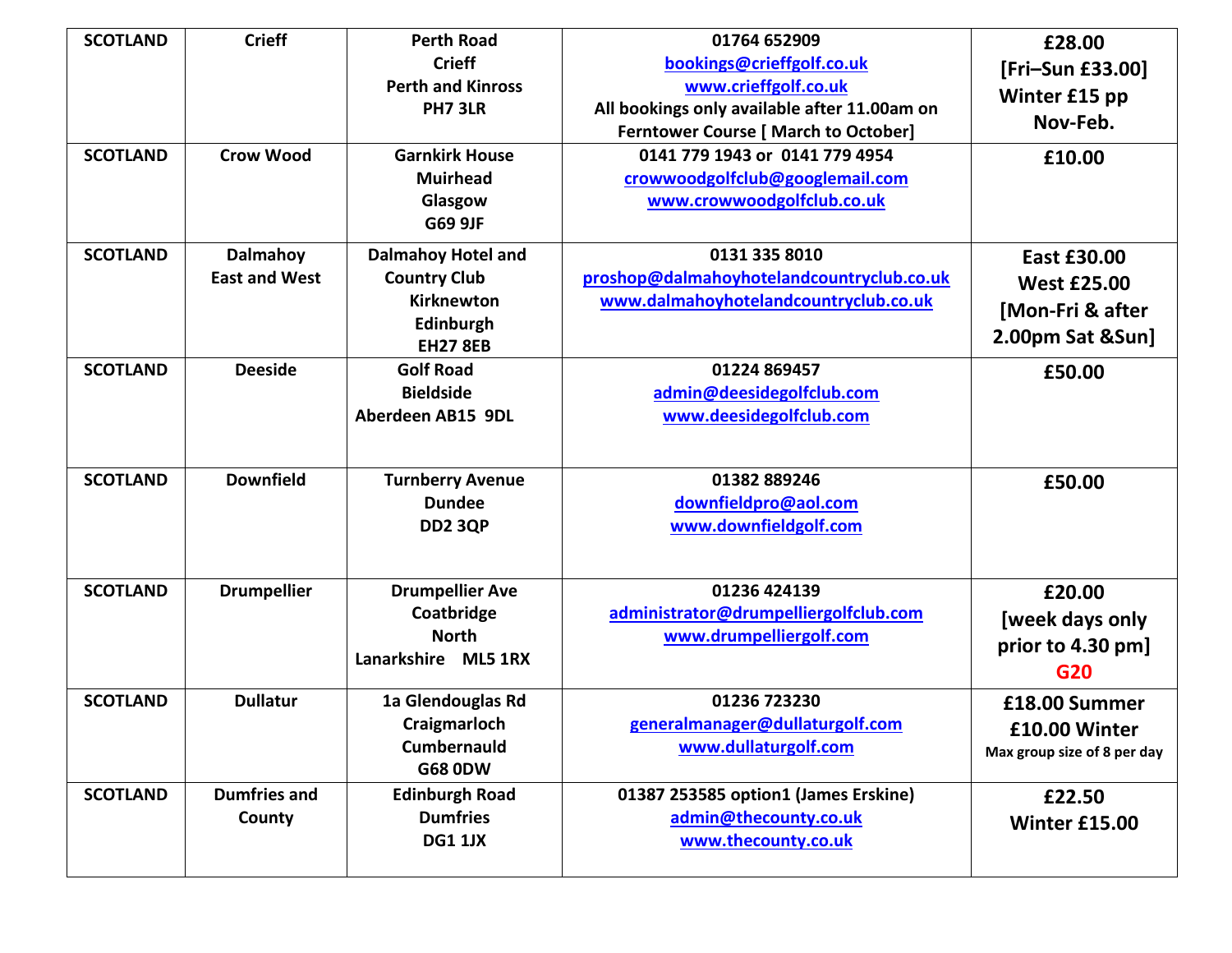| <b>SCOTLAND</b> | <b>Dunblane New</b>      | <b>Perth Road</b>        | 01786 821521                                 | £20.00                 |
|-----------------|--------------------------|--------------------------|----------------------------------------------|------------------------|
|                 |                          | <b>Dunblane</b>          |                                              |                        |
|                 |                          | <b>FK15 OLJ</b>          | secretary@dngc.co.uk                         | max 8 at a time        |
|                 |                          |                          | www.dngc.co.uk                               | Mon-Fri                |
|                 |                          |                          |                                              |                        |
| <b>SCOTLAND</b> | <b>East Renfrewshire</b> | Pilmuir                  | 01355 500206                                 | £30.00                 |
|                 |                          | <b>Ayr Road</b>          | info@eastrengolfclub.co.uk                   | [weekdays only]        |
|                 |                          | <b>Newton Mearns</b>     | www.eastrengolfclub.co.uk                    |                        |
|                 |                          | Glasgow                  |                                              |                        |
|                 |                          | <b>G77 6RT</b>           |                                              |                        |
| <b>SCOTLAND</b> | Edzell                   | <b>High Street</b>       | 01356 647283                                 | £30.00                 |
|                 |                          | <b>Edzell</b>            | secretary@edzellgolfclub.com                 | $£15.00$ Nov - Mar     |
|                 |                          | <b>Angus</b>             | www.edzellgolfclub.com                       | Max party of 8         |
|                 |                          | <b>DD9 7TF</b>           | not available to member clubs within 50 mile |                        |
|                 |                          |                          | radius of Edzell town centre                 |                        |
| <b>SCOTLAND</b> | <b>Elderslie</b>         | 63 Main Road             | 01505 320032                                 | £18.00                 |
|                 |                          | <b>Elderslie</b>         | eldersleigolfclub@btconnect.com              |                        |
|                 |                          | <b>Renfrewshire</b>      | www.eldersliegolfclub.com                    |                        |
|                 |                          | <b>PA5 9AZ</b>           |                                              |                        |
| <b>SCOTLAND</b> | <b>Erskine</b>           | <b>The Clubhouse</b>     | 01505 862108                                 | £25.00                 |
|                 |                          | <b>Golf Road</b>         | secretary erskinegolfclub@BTconnect.com      |                        |
|                 |                          | <b>Bishopton</b>         | www.erskinegolfclublimited.co.uk             | [Mon-Fri]              |
|                 |                          | PA7 5PH                  |                                              |                        |
|                 |                          |                          |                                              |                        |
| <b>SCOTLAND</b> | <b>Falkirk</b>           | <b>Carmuirs</b>          | 01324 612219 or 01324 611061 (option 3)      | £15.00                 |
|                 |                          | <b>136 Stirling Road</b> | secretary@falkirkgolfclub.co.uk              | [Monday – Friday]      |
|                 |                          | <b>Falkirk</b>           | www.falkirkgolfclub.co.uk                    |                        |
|                 |                          | FK2 7YP                  |                                              |                        |
| <b>SCOTLAND</b> | Forfar                   | <b>Cunninghill</b>       | 01307 465683                                 | £18.00                 |
|                 |                          | <b>Arbroath Road</b>     | info@forfargolfclub.co.uk                    |                        |
|                 |                          | Forfar                   | www.forfargolfclub.co.uk                     |                        |
|                 |                          | <b>Angus</b>             |                                              |                        |
|                 |                          | <b>DD8 2LR</b>           |                                              |                        |
| <b>SCOTLAND</b> | <b>Forres</b>            | <b>Edgehill Road</b>     | 01309 672250                                 | £30.00                 |
|                 |                          | <b>Forres</b>            | secretary@forresgolfclub.co.uk               | <b>G</b> no max number |
|                 |                          | <b>Moray</b>             | www.forresgolfclub.co.uk                     |                        |
|                 |                          | <b>IV36 2RD</b>          |                                              |                        |
|                 |                          |                          |                                              |                        |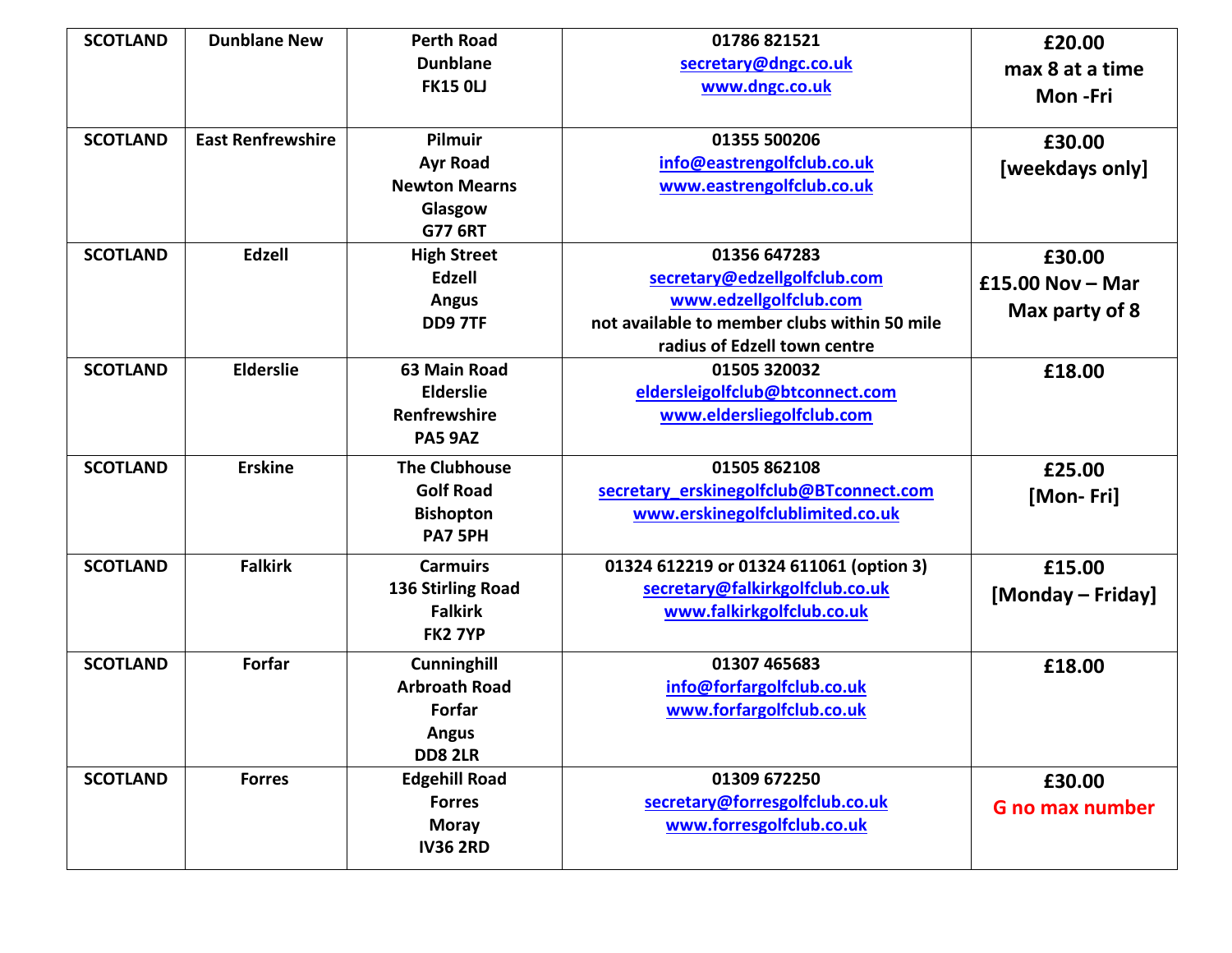| <b>SCOTLAND</b> | <b>Fortrose</b>    | <b>Ness Road East</b>      | 01381 620 529/620 733                                    | £50.00                            |
|-----------------|--------------------|----------------------------|----------------------------------------------------------|-----------------------------------|
|                 | & Rosemarkie       | <b>Fortrose</b>            | secretary@fortrosegolfclub.co.uk                         | <b>Voted Scotland's Best</b>      |
|                 | <b>Golf Links</b>  | <b>Ross-shire</b>          | www.fortrosegolfclub.co.uk                               | <b>Golfing Experience at</b>      |
|                 |                    | <b>IV10 8SE</b>            | 15 <sup>th</sup> oldest recorded club in the world -1793 | SGTA 2017 & 2018 and top          |
|                 |                    |                            |                                                          | 4 best courses 2019               |
| <b>SCOTLAND</b> | Fraserburgh        | <b>Philorth Links</b>      | 01346 516616                                             | £40.00                            |
|                 |                    | Fraserburgh                | secretary@fraserburghgolfclub.org                        |                                   |
|                 |                    | Aberdeenshire              | www.fraserburghgolfclub.org                              |                                   |
|                 |                    | <b>AB43 8TL</b>            |                                                          |                                   |
| <b>SCOTLAND</b> | <b>Galalshiels</b> | <b>Ladhope Recreation</b>  | Large groups 01896 753724 or preferably                  | £10.00                            |
|                 |                    | Ground                     | info@galagolfclub.co.uk                                  | <b>Honesty box system</b>         |
|                 |                    | <b>Galashiels</b>          | www.galagolfclub.co.uk                                   | after 3pm on Sat.                 |
|                 |                    | <b>TD1 2NJ</b>             |                                                          | G40                               |
|                 |                    |                            |                                                          |                                   |
| <b>SCOTLAND</b> | Girvan             | <b>40 Golf Course Road</b> | 01292 616255 (central number for 3 courses, so           | 50% off published                 |
|                 |                    | Girvan                     | please identify which course you want to play)           | green fees                        |
|                 |                    | <b>Ayrshire</b>            | golf.bookings@golfsouthayrshire.com                      | G32                               |
|                 |                    | <b>KA26 9HW</b>            | (identify that it's Girvan you want to play in           |                                   |
|                 |                    |                            | emails please)                                           |                                   |
|                 |                    |                            | www.golfsouthayrshire.com                                |                                   |
| <b>SCOTLAND</b> | Glen               | <b>Tantallon Terrace</b>   | 01620 892726                                             | £45 before 2.30 £35 after         |
|                 |                    | <b>North Berwick</b>       | enquiries@glengolfclub.co.uk                             | [strictly limited availability at |
|                 |                    | <b>East Lothian</b>        | www.glengolfclub.co.uk                                   | w/ends]                           |
|                 |                    | <b>EH39 4LE</b>            |                                                          | G <sub>8</sub>                    |
| <b>SCOTLAND</b> | Glenalmond         | <b>Glenalmond College</b>  | 01738 842003                                             | £10.00                            |
|                 |                    | Glenalmond                 | annemariemcnaughton@glenalmondcollege.co.uk              | [NB that this course is in        |
|                 |                    | <b>Perthshire</b>          | www.glenalmondcollege.co.uk                              | the school grounds]               |
|                 |                    | PH1 3RY                    |                                                          |                                   |
| <b>SCOTLAND</b> | Glenbervie         | <b>Stirling Road</b>       | 01324 562 605 (option 1)                                 | £45.00                            |
|                 |                    | Larbert                    | professional@glenberviegolfclub.com                      | <b>Mon-Fri after 12</b>           |
|                 |                    | Stirlingshire FK5 4SJ      | www.glenberviegolfclub.com                               | noon                              |
| <b>SCOTLAND</b> | Glencruitten       | <b>Glencruitten Road</b>   | 01631 562868                                             |                                   |
|                 |                    | Oban                       |                                                          | £15.00                            |
|                 |                    | <b>PA34 4PU</b>            | enquiries@obangolf.com<br>www.obangolf.com               | Winter £10.00                     |
|                 |                    |                            | Home of the 2019 Rookie of the Year                      |                                   |
|                 |                    |                            |                                                          |                                   |
|                 |                    |                            |                                                          |                                   |
|                 |                    |                            |                                                          |                                   |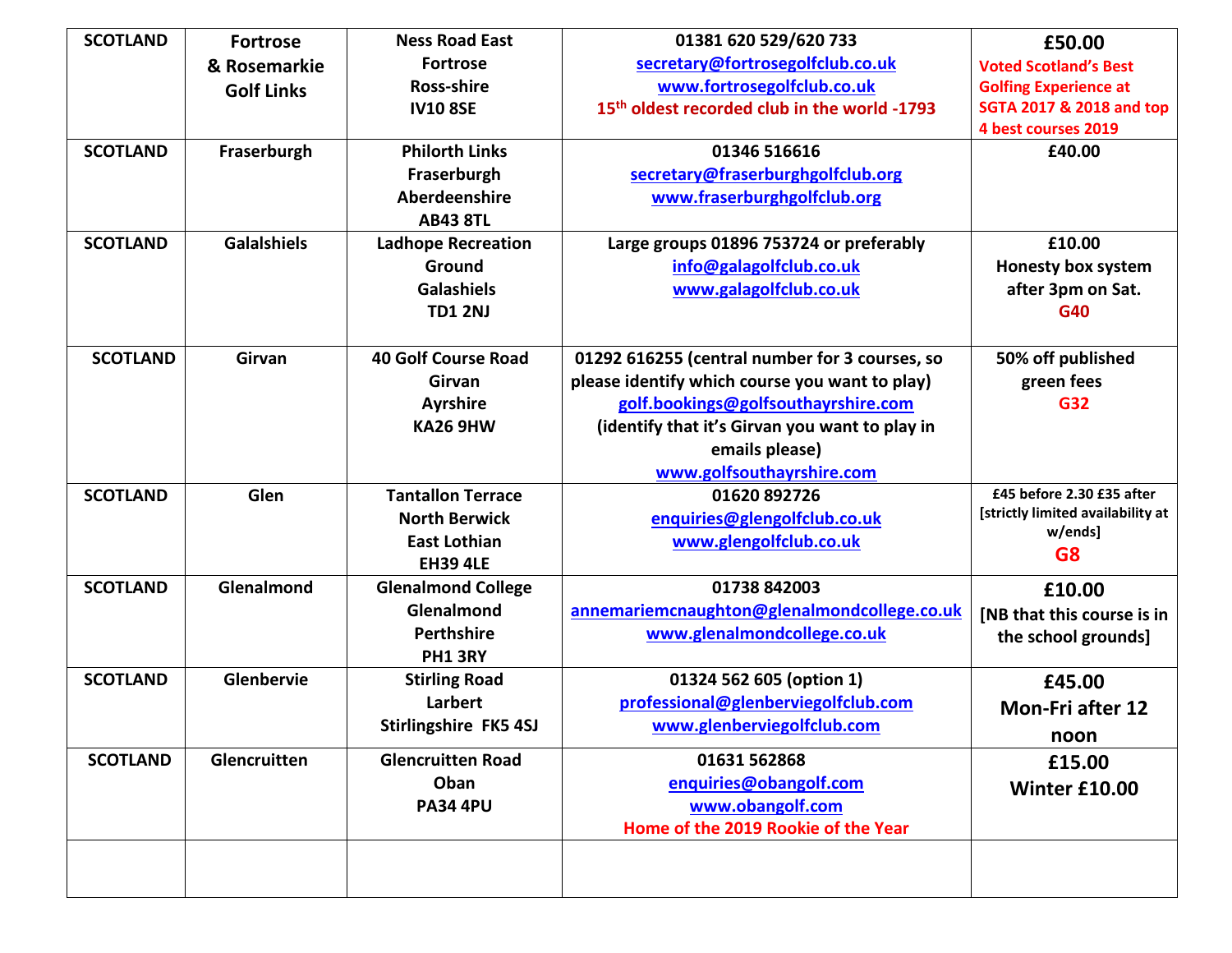| <b>SCOTLAND</b> | <b>Gleneagles</b><br><b>King's Course</b><br>And<br><b>Queen's Course</b> | <b>Gleneagles Hotel</b><br>Auchterarder<br>Perthshire<br>PH3 1NF     | 0800 704 705<br>resort.sales@gleneagles.com<br>www.gleneagles.com/golf<br><b>Gleneagles hosted the 2014 Ryder Cup</b><br>and 2019 the Solheim Cup | Kings and Queens after<br>2pm Sun-Thurs Prices for a<br>4 ball<br>April & 16-31Oct £320.00<br>May &1-15 Oct £380.00<br>£400.00<br>June<br><b>July to Sept</b><br>£440.00 |
|-----------------|---------------------------------------------------------------------------|----------------------------------------------------------------------|---------------------------------------------------------------------------------------------------------------------------------------------------|--------------------------------------------------------------------------------------------------------------------------------------------------------------------------|
| <b>SCOTLAND</b> | Golspie                                                                   | <b>Ferry Road</b><br>Golspie                                         | 01408 633 266<br>info@golspiegolfclub.co.uk                                                                                                       | June till Sept £150.00 per<br>player every day<br>£45.00<br>G12 more than 12 is                                                                                          |
|                 |                                                                           | <b>Sutherland</b><br><b>KW10 6ST</b>                                 | www.golspie-golf-club.co.uk                                                                                                                       | 20% of published<br>green fee                                                                                                                                            |
| <b>SCOTLAND</b> | <b>Gourock</b>                                                            | <b>Cowal View</b><br><b>Gourock</b><br><b>PA19 1HD</b>               | 01475 636834<br>pro@gourockgolfclub.com<br>www.gourockgolfclub.com                                                                                | £18.00 -18 holes; £10 -9<br>holesMon to Fri only Apr-<br>Oct. Nov-Dec £7.00 any day                                                                                      |
| <b>SCOTLAND</b> | <b>Grantown on Spey</b>                                                   | <b>Golf Course Road</b><br><b>Grantown on Spey</b><br>Moray PH26 3HY | 01479 872079<br>golf@grantownonspeygc.co.uk<br>www.grantownonspeygc.co.uk                                                                         | £35.00 May to Sept.<br>£25.00 April & Oct.<br>£13.00 November till March                                                                                                 |
| <b>SCOTLAND</b> | <b>Greenock</b>                                                           | 106 Forsyth Street<br><b>Greenock</b><br><b>PA16 8RE</b>             | 01475 787236<br>pro@greenockgolfclub.co.uk<br>www.greenockgolfclub.co.uk                                                                          | £20.00<br>[max 6 times p.a.]<br>£6.00 for 9 holes                                                                                                                        |
| <b>SCOTLAND</b> | <b>Haggs Castle</b>                                                       | <b>70 Dumbreck Road</b><br>Glasgow<br><b>G41 4SN</b>                 | 0141 427 3355 for tee reservations<br>gm@haggscastlegolfclub.com<br>www.haggscastlegolfclub.com                                                   | £30.00<br>[Mon, Wed-Fri Apr1 - Oct 30]<br>£20.00<br>[Mon, Wed-Fri Nov-Mar]                                                                                               |
| <b>SCOTLAND</b> | <b>Hamilton</b>                                                           | <b>Carlisle Road</b><br>Ferniegair<br>Hamilton<br><b>ML3 7UE</b>     | 01698 282872<br>secretary@hamiltongolfclub.co.uk<br>www.hamiltongolfclub.co.uk                                                                    | £19.00<br>[£24.00 w/ends]                                                                                                                                                |
| <b>SCOTLAND</b> | <b>Hawick</b>                                                             | <b>Vertish Hill</b><br><b>Hawick</b><br>Roxburghshire<br>TD9 0NY     | 01450 372293<br>thesecretary@hawickgolfclub.com<br>www.hawickgolfclub.com                                                                         | £10.00                                                                                                                                                                   |
| <b>SCOTLAND</b> | Hayston                                                                   | <b>Campsie Road</b><br>Kirkintilloch<br><b>G66 1RN</b><br>Glasgow    | 0141 775 0723 option3<br>secretary@haystongolf.com.uk<br>www.haystongolf.com                                                                      | £15.00 Mon-Fri and<br>Sun after 2pm<br>[£12.50 Nov-Mar]                                                                                                                  |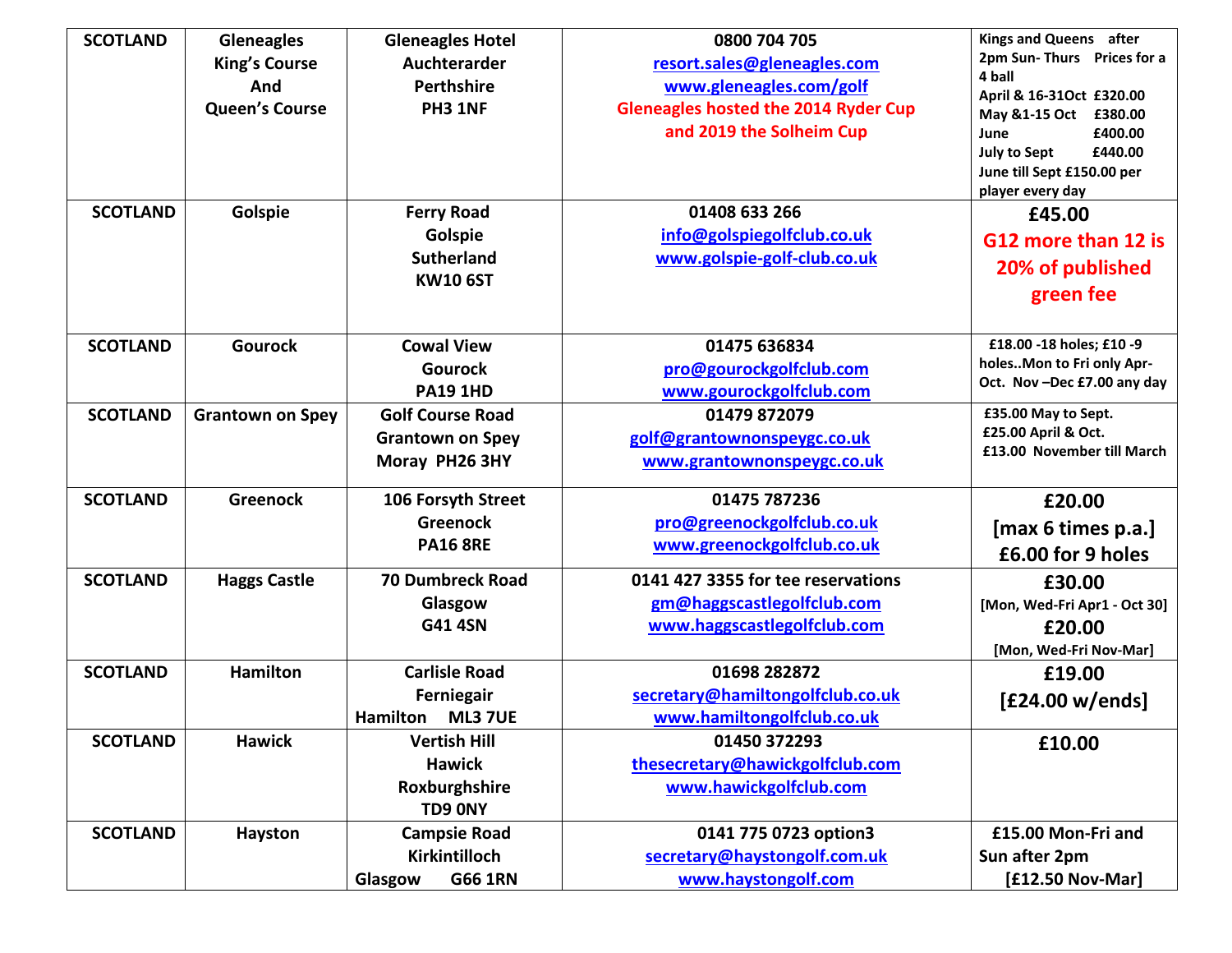| <b>SCOTLAND</b> | Helensburgh             | 25 East Abercromby St.,      | 01436 675505                       | £25.00                        |
|-----------------|-------------------------|------------------------------|------------------------------------|-------------------------------|
|                 |                         | Helensburgh                  | g.m@helensburghgolfclub.co.uk      | [w/e £30 after 1.30]          |
|                 |                         | Argyll& Bute G84 9HZ         | www.helensburghgolfclub.co.uk      | G12                           |
| <b>SCOTLAND</b> | <b>Hilton Park</b>      | <b>Stockiemuir Road</b>      | 0141 956 5125                      | £15.00                        |
|                 | <b>Hilton and</b>       | <b>Milngavie</b>             | Proshop@hiltonpark.co.uk           | [w/e £20.00]                  |
|                 | <b>Allander Courses</b> | Glasgow                      | www.hiltonpark.co.uk               |                               |
|                 |                         | <b>G62 7HB</b>               |                                    |                               |
| <b>SCOTLAND</b> | <b>Inverness</b>        | <b>Culcabock Road</b>        | 01463 239882                       | £40.00                        |
|                 |                         | <b>Inverness</b>             | manager@invernessgolfclub.co.uk    |                               |
|                 |                         | <b>IV2 3XQ</b>               | www.invernessgolfclub.co.uk        |                               |
|                 |                         |                              |                                    |                               |
| <b>SCOTLAND</b> | The Irvine              | <b>Bogside</b>               | 01294 275979                       | £35.00                        |
|                 |                         | Irvine, Ayrshire             | secretary@theirvinegolfclub.co.uk  |                               |
|                 |                         | <b>KA12 8SN</b>              | www.theirvinegolfclub.co.uk        |                               |
| <b>SCOTLAND</b> | <b>Kelso</b>            | <b>Golf Course Road</b>      | 01573 223009                       | £10.00                        |
|                 |                         | <b>Kelso</b>                 | secretary@kelsogolfclub.co.uk      |                               |
|                 |                         | <b>TD5 7SL</b>               | www.kelsogolfclub.co.uk            |                               |
| <b>SCOTLAND</b> | Kilmacolm               | <b>Porterfield Road</b>      | 01505 872695                       | £25.00                        |
|                 |                         | Kilmacolm,                   | secretary@kilmacolmgolfclub.com    |                               |
|                 |                         | <b>Renfrewshire PA13 4PD</b> | www.kilmacolmgolfclub.com          |                               |
| <b>SCOTLAND</b> | Kingsknowe              | <b>The Club House</b>        | 0131 441 4030                      | £12.00 [Mon-Fri]              |
|                 |                         | 326 Lanark Road              | proshop@kingsknowe.com             |                               |
|                 |                         | Edinburgh EH14 2JD           | www.kingsknowe.com                 | $£15.00$ [w/e after 2pm]      |
| <b>SCOTLAND</b> | <b>Kirkhill</b>         | <b>Greenlees Road</b>        | 0141 641 8499                      | £18.00                        |
|                 |                         | Cambuslang                   | secretary@kirkhillgolfclub.org.uk  | [Mon-Fri only]                |
|                 |                         | Glasgow                      | www.kirkhillgolfclub.org.uk        |                               |
|                 |                         | <b>G72 8YN</b>               |                                    |                               |
| <b>SCOTLAND</b> | Kirkintilloch           | <b>Todhill</b>               | 0141 776 1256                      | £10.00                        |
|                 |                         | <b>Campsie Road</b>          | pro@kirkintillochgolfclub.co.uk    |                               |
|                 |                         | Kirkintilloch                | www.kirkintillochgolfclub.co.uk    |                               |
|                 |                         | Glasgow, G66 1RN             |                                    |                               |
| <b>SCOTLAND</b> | <b>Kirriemuir</b>       | <b>Shielhill Road</b>        | 01575 573317                       | £22.00                        |
|                 |                         | <b>Northmuir</b>             | enquiries@kirriemuirgolfclub.co.uk | <b>G</b> check for maximum    |
|                 |                         | <b>Kirriemuir</b>            | www.kirriemuirgolfclub.co.uk       | numbers; depends on which day |
|                 |                         | <b>Angus</b>                 |                                    |                               |
|                 |                         | <b>DD8 4LN</b>               |                                    |                               |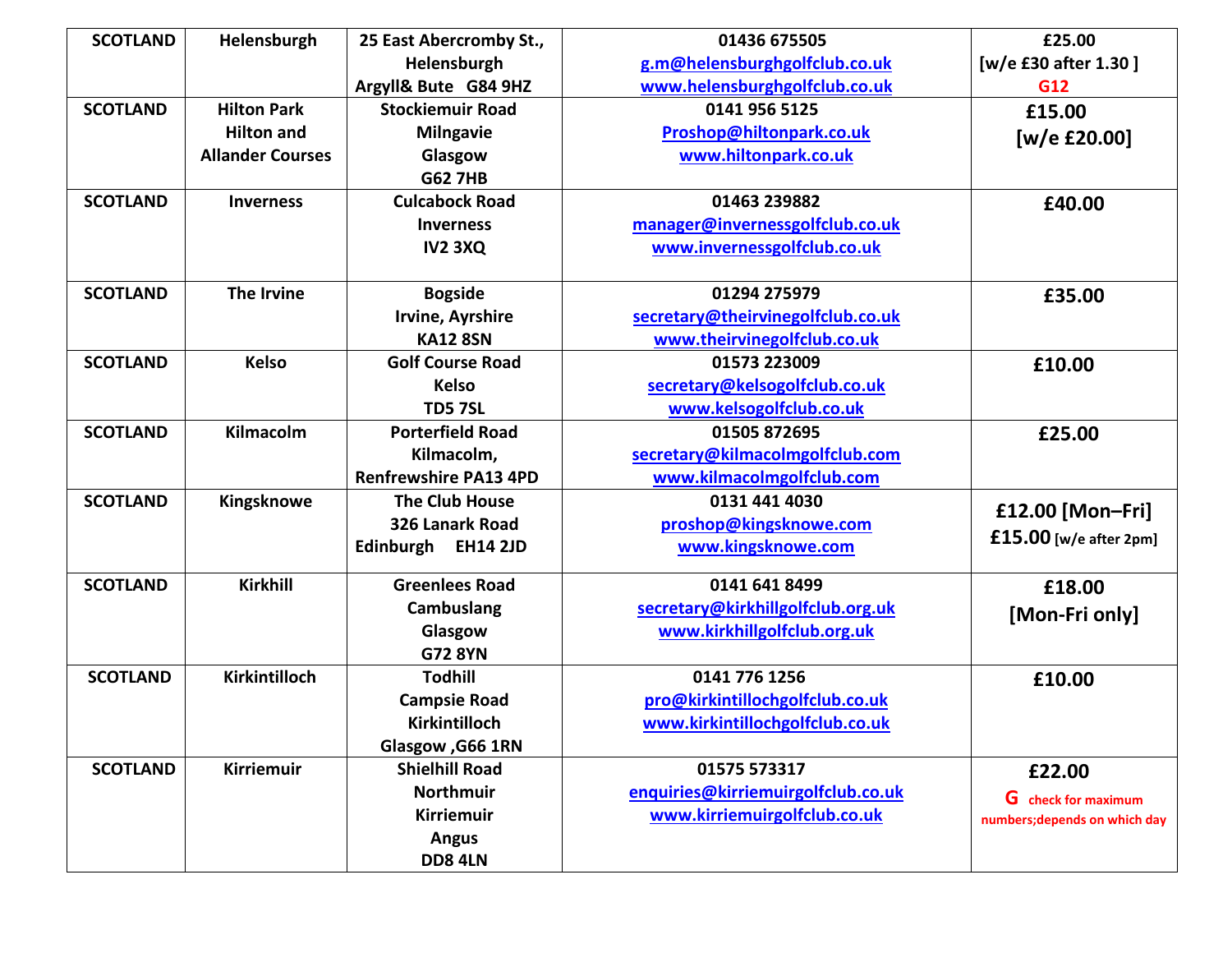| <b>SCOTLAND</b> | Lanark               | <b>The Moor</b>             | 01555 663219                      | 50% of                            |
|-----------------|----------------------|-----------------------------|-----------------------------------|-----------------------------------|
|                 |                      | <b>Whitelees Road</b>       | Admin@lanarkgolfclub.co.uk        | standard green fee                |
|                 |                      | Lanark                      | www.lanarkgolfclub.co.uk          | (see website)                     |
|                 |                      | <b>South Lanarkshire</b>    |                                   |                                   |
|                 |                      | <b>ML11 7RX</b>             |                                   |                                   |
| <b>SCOTLAND</b> | Lochmaben            | <b>Castlehill Gate</b>      | 01387 810552                      | £22.00                            |
|                 |                      | Lochmaben                   | enquiries@lochmabengolf.co.uk     |                                   |
|                 |                      | Lockerbie                   | www.lochmabengolf.co.uk           |                                   |
|                 |                      | <b>DG11 1NT</b>             |                                   |                                   |
| <b>SCOTLAND</b> | Lockerbie            | <b>Corrie Road</b>          | 01576 203363                      | £14.00                            |
|                 |                      | Lockerbie                   | info@lockerbiegolf.co.uk          |                                   |
|                 |                      | <b>Dumfriesshire</b>        | www.lockerbiegolf.co.uk           |                                   |
|                 |                      | <b>DG11 2ND</b>             |                                   |                                   |
| <b>SCOTLAND</b> | <b>Lundin Ladies</b> | <b>Woodlea Road</b>         | 01333320832 or                    | £10.00                            |
|                 |                      | <b>Lundin Links</b>         | (in summer)07899270774            | [Wed is competition               |
|                 |                      | <b>Fife</b>                 | llgolfclub@gmail.com              | day]                              |
|                 |                      | KY8 6AR                     | www.lundinladiesgolfclub.co.uk    | Men can play as well as<br>ladies |
|                 |                      |                             |                                   | G12                               |
|                 |                      |                             |                                   |                                   |
| <b>SCOTLAND</b> | <b>Merchants of</b>  | 10 Craighill Gdns           | 0131 447 8709/0131 447 1219       | £15.00                            |
|                 | Edinburgh            | Edinburgh                   | clubmanager@merchantsgolf.com     | [w/e £20.00]                      |
|                 |                      | <b>EH10 5PY</b>             | www.merchantsgolf.com             |                                   |
| <b>SCOTLAND</b> | <b>Milngavie</b>     | Laighpark                   | 0141 956 1619                     | £15.00                            |
|                 |                      | <b>Milngavie</b>            | secretary@milngaviegolfclub.co.uk | [w/e $£20.00]$                    |
|                 |                      | Glasgow                     | www.milngaviegolfclub.co.uk       |                                   |
|                 |                      | <b>G62 8EP</b>              |                                   |                                   |
| <b>SCOTLAND</b> | <b>Mortonhall</b>    | 231 Braid Road              | 0131 447 6974                     | £60.00 Mon/Wed                    |
|                 |                      | Edinburgh                   | professional@mortonhallgc.co.uk   | £70.00 w/ends                     |
|                 |                      | <b>EH10 6PB</b>             | www.mortonhallgc.co.uk            | <b>G</b> contact club             |
| <b>SCOTLAND</b> | <b>Muir of Ord</b>   | <b>Great North Road</b>     | 01463 871311 or 01463 870825      | £20.00                            |
|                 |                      | <b>Muir of Ord</b>          | muir.golf@btconnect.com           | $[£10.00$ winter]                 |
|                 |                      | <b>Ross-shire</b>           | www.muirofordgolfclub.co.uk       | G 40                              |
|                 |                      | <b>IV6 7SX</b>              |                                   |                                   |
| <b>SCOTLAND</b> | <b>Murcar Links</b>  | <b>Murcar</b>               | 01224 704354                      | £65.00                            |
|                 |                      | <b>Bridge of Don</b>        | golf@murcarlinks.com              | [Mon, Tues, Thurs, Fri only]      |
|                 |                      | Aberdeen<br><b>AB23 8BD</b> | www.murcarlinks.com               | Sunday £70.00 after 11.00         |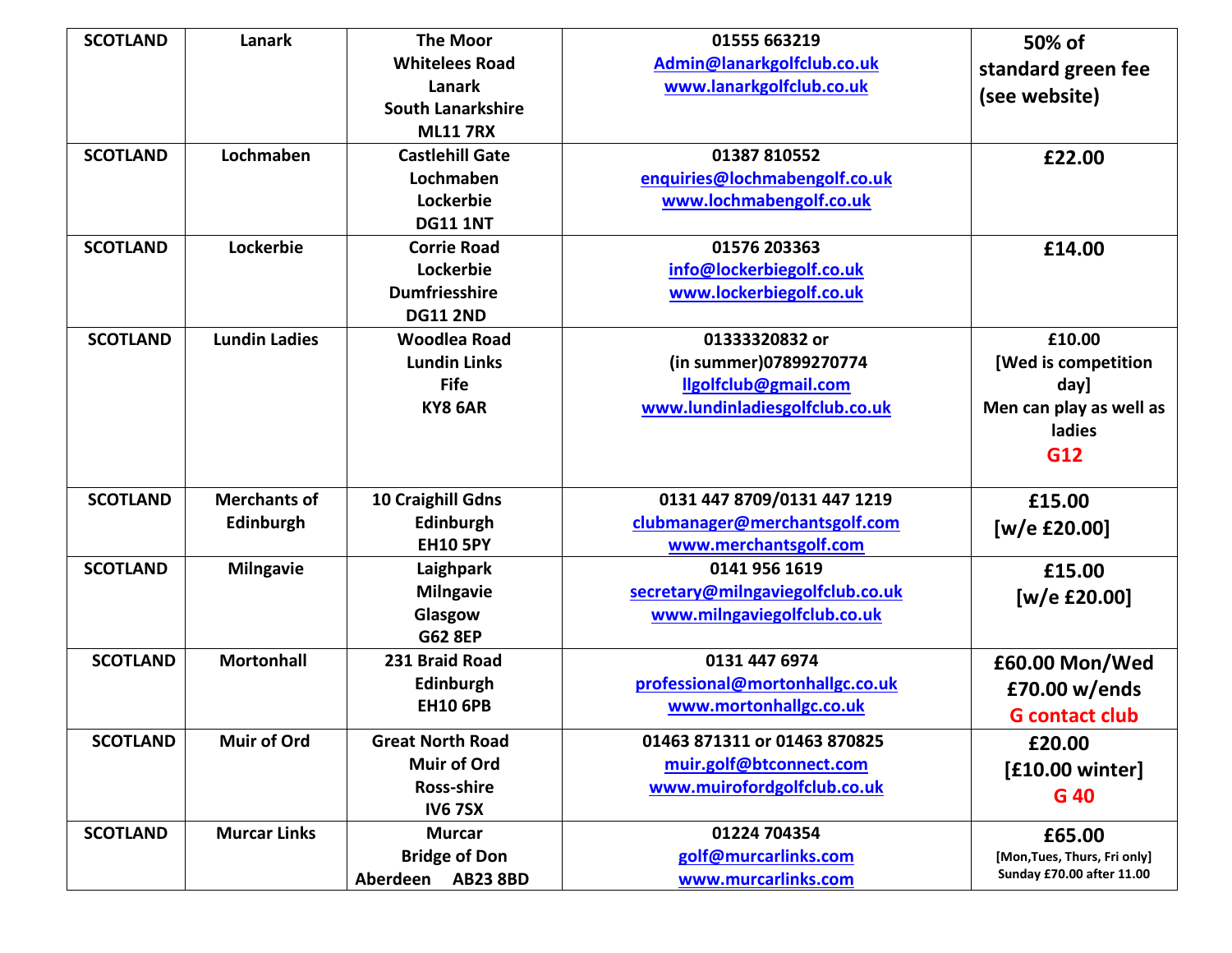| <b>SCOTLAND</b><br><b>SCOTLAND</b><br><b>SCOTLAND</b> | <b>The Musselburgh</b><br><b>Newtonmore</b><br><b>The Old Course</b><br>Ranfurly | <b>Monktonhall</b><br><b>Musselburgh</b><br><b>EH21 6SA</b><br><b>Golf Course Road</b><br><b>Newtonmore</b><br>Inverness-shire<br><b>PH20 1AT</b><br><b>Ranfurly Place</b><br><b>Bridge of Weir</b><br>Renfrewshire | 0131 665 2005<br>secretary@themusselburghgolfclub.com<br>www.themusselburghgolfclub.com<br>01540 673878<br>secretary@newtonmoregolf.com<br>www.newtonmoregolf.com<br>01505 613214<br>secretary@oldranfurly.com<br>www.oldranfurly.com | £50.00 weekdays<br>£60.00 Sunday<br><b>G</b> contact club<br>£20.00<br>[£12.00 Nov-Mar]<br>£20.00<br>[£30.00 per day]             |
|-------------------------------------------------------|----------------------------------------------------------------------------------|---------------------------------------------------------------------------------------------------------------------------------------------------------------------------------------------------------------------|---------------------------------------------------------------------------------------------------------------------------------------------------------------------------------------------------------------------------------------|-----------------------------------------------------------------------------------------------------------------------------------|
| <b>SCOTLAND</b>                                       | Panmure                                                                          | <b>PA11 3DE</b><br><b>Burnside Road</b><br><b>Barry</b><br><b>By Carnoustie</b><br><b>Angus</b><br>DD7 7RT                                                                                                          | 01241 852460<br>professional@panmuregolfclub.co.uk<br>www.panmuregolfclub.co.uk                                                                                                                                                       | 4ball<br>£180.00<br>Mar<br>Apr & Oct £240.00<br>May-Sept £340.00                                                                  |
| <b>SCOTLAND</b>                                       | Peterhead                                                                        | <b>Riverside Drive</b><br>Peterhead<br>Aberdeenshire                                                                                                                                                                | Must be booked and paid for in advance<br>01779 472149<br>enquiries@peterheadgolfclub.co.uk<br>www.peterheadgolfclub.co.uk                                                                                                            | [Mon, Wed -Fri and Sun<br>10 till 12 and 2 till<br>4, Tues after 11.00 and<br>Sat after 15.00]<br>£40.00<br>$[Mon-Fri]$<br>£50.00 |
| <b>SCOTLAND</b>                                       | Powfoot                                                                          | <b>AB42 1LT</b><br><b>Cummertrees</b><br><b>Annan, Dumfries &amp;</b><br>Galloway,<br><b>DG12 5QE</b>                                                                                                               | 01461 204100<br>info@powfootgolfclub.com<br>www.powfootgolfclub.com                                                                                                                                                                   | [Sat & Sun]<br>£25.00 [Mon - Fri]<br>w/e £28.00<br>One fourball per<br>booking                                                    |
|                                                       |                                                                                  |                                                                                                                                                                                                                     |                                                                                                                                                                                                                                       |                                                                                                                                   |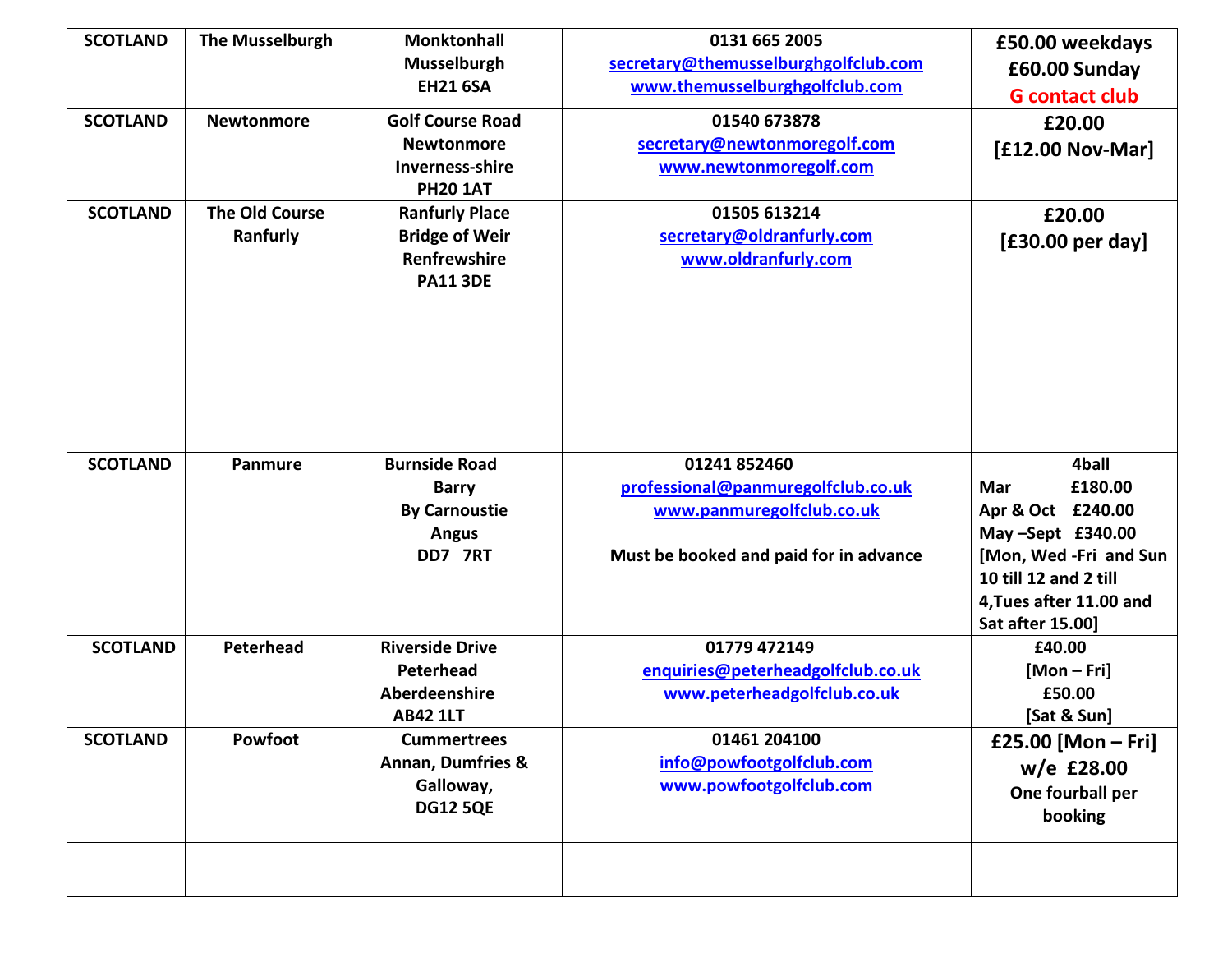| <b>SCOTLAND</b> | Prestonfield           | 6 Priestfield Rd North,      | 0131 6671273                      | £20.00                   |
|-----------------|------------------------|------------------------------|-----------------------------------|--------------------------|
|                 |                        | Edinburgh                    | secretary@prestonfieldgolf.com    |                          |
|                 |                        | <b>EH16 5HS</b>              | www.prestonfieldgolf.com          |                          |
| <b>SCOTLAND</b> | <b>Ralston</b>         | <b>Strathmore Avenue</b>     | 0141 882 1349                     | £20.00                   |
|                 |                        | Ralston                      | thesecretary@ralstongolfclub.com  | [Mon to Fri]             |
|                 |                        | Paisley PA1 3DT              | www.ralstongolfclub.com           | £25.00 Sunday            |
| <b>SCOTLAND</b> | <b>Ranfurly Castle</b> | Golf Road, Bridge of Weir,   | 01505 614795                      | £25.00                   |
|                 |                        | Renfrewshire                 | gm@ranfurlycastlegolfclub.co.uk   |                          |
|                 |                        | <b>PA11 3HN</b>              | www.ranfurlycastlegolfclub.co.uk  |                          |
| <b>SCOTLAND</b> | <b>Ratho Park</b>      | Ratho                        | 0131 335 0068 (ext.1)             | £20.00                   |
|                 |                        | <b>Newbridge</b>             | secretary@rathoparkgolfclub.co.uk | [£25.00 w/e]             |
|                 |                        | Edinburgh EH28 8NX           | www.rathoparkgolfclub.co.uk       |                          |
| <b>SCOTLAND</b> | Ravelston              | 24 Ravelston                 | 0131 315 2486(weekday mornings)   | £15.00                   |
|                 |                        | Dykes Road,                  | ravelstongc@hotmail.com           | [weekdays only]          |
|                 |                        | Edinburgh                    | www.ravelstongolfclub.co.uk       |                          |
|                 |                        | <b>EH4 3NZ</b>               |                                   |                          |
|                 |                        |                              |                                   |                          |
| <b>SCOTLAND</b> | Reay                   | Reay                         | 01847 811288                      | £20.00                   |
|                 |                        | <b>By Thurso</b>             | info@reaygolfclub.co.uk           |                          |
|                 |                        | <b>Caithness</b>             | www.reaygolfclub.co.uk            |                          |
|                 |                        | <b>KW14 7RE</b>              |                                   |                          |
| <b>SCOTLAND</b> | Renfrew                | <b>Inchinnan Road</b>        | 0141 886 6692                     | £20.00                   |
|                 |                        | Renfrew                      | secretary@renfrewgolfclub.net     | <b>Sunday-Friday</b>     |
|                 |                        | <b>PA4 9EG</b>               | www.renfrewgolfclub.net           |                          |
| <b>SCOTLAND</b> | Rothesay               | <b>Canada Hill</b>           | 01700 503554                      | £10.00                   |
|                 |                        | Rothesay                     | rothesaygolfclub@btconnect.com    | $[w/e$ £15.00]           |
|                 |                        | <b>Isle of Bute</b>          | www.rothesaygolfclub.co.uk        |                          |
|                 |                        | <b>PA20 9HN</b>              |                                   |                          |
| <b>SCOTLAND</b> | Routenburn             | <b>Routenburn Road</b>       | 01475 687240                      | £15.00                   |
|                 |                        | Largs                        |                                   | £8.00                    |
|                 |                        | Ayrshire,<br><b>KA30 8QA</b> |                                   | $[Nov - Mar]$            |
| <b>SCOTLAND</b> | Royal                  | <b>Prestongrange House</b>   | 01875 819000                      | £25.00                   |
|                 | Musselburgh            | Prestonpans                  | proshop@mmcsgolf.co.uk            | <b>Mon-Fri and after</b> |
|                 |                        | <b>East Lothian</b>          | www.royalmusselburgh.co.uk        | 1.30pm on w/end          |
|                 |                        | <b>EH32 9RP</b>              |                                   | <b>G</b> contact         |
|                 |                        |                              |                                   |                          |
|                 |                        |                              |                                   | brs@mmcsgolf.co.uk       |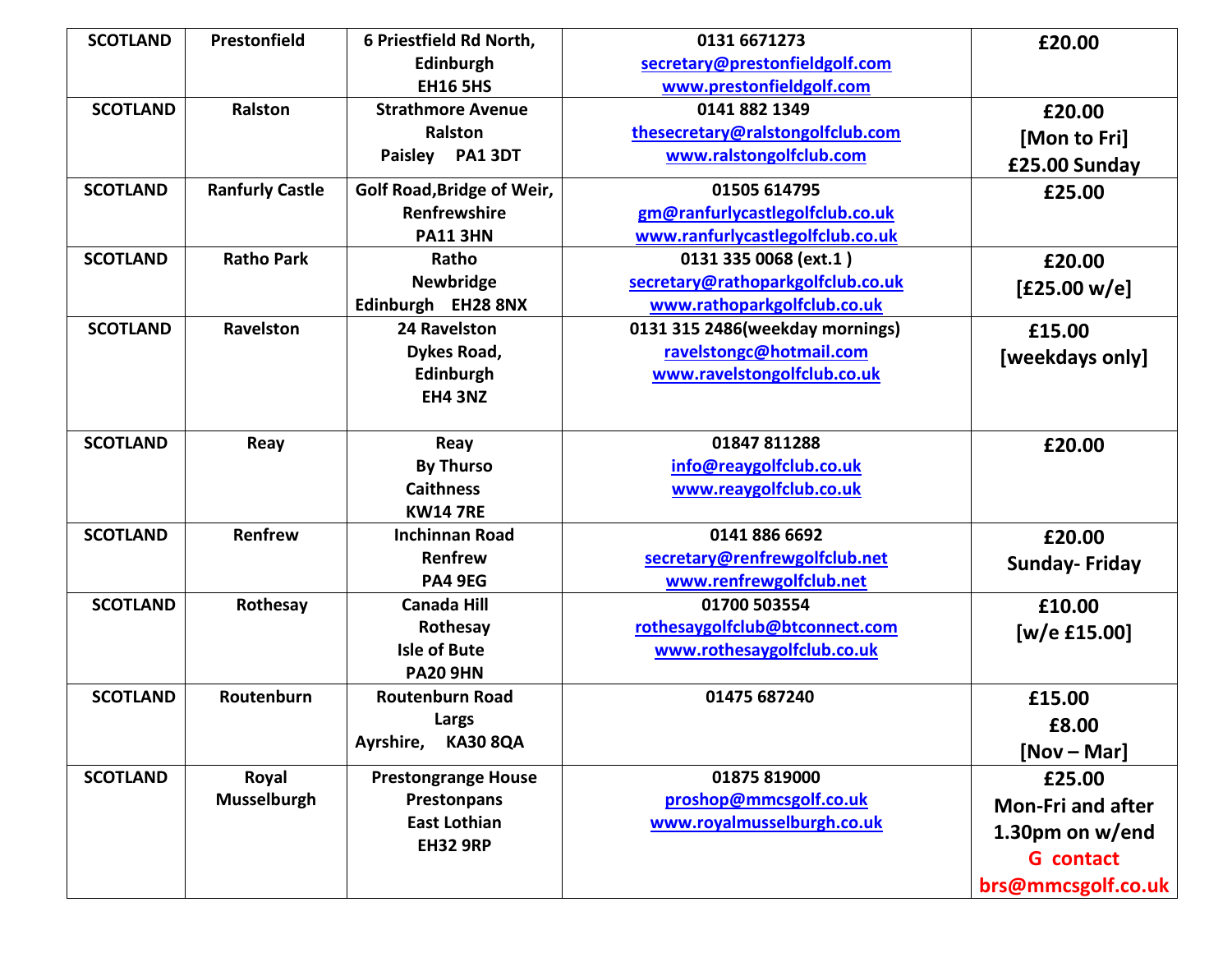| <b>SCOTLAND</b> | Scoonie           | <b>North Links</b>             | 01333 307007                                                 | £15.00                            |
|-----------------|-------------------|--------------------------------|--------------------------------------------------------------|-----------------------------------|
|                 |                   | Leven                          | manager@scooniegolfclub.com                                  |                                   |
|                 |                   | KY84SP<br><b>Fife</b>          | www.scooniegolfclub.com                                      |                                   |
| <b>SCOTLAND</b> | <b>Scotscraig</b> | <b>Golf Road</b>               | 01382 552515                                                 | £42.50                            |
|                 |                   | <b>Tayport</b>                 | admin@scotscraiggolfclub.com                                 | [9.36 till 1.28pm, Mon-           |
|                 |                   | <b>Fife</b>                    | www.scotscraiggolfclub.com                                   | Fri]                              |
|                 |                   | <b>DD6 9DZ</b>                 | The World's 13 <sup>th</sup> oldest golf club, 200 years old |                                   |
| <b>SCOTLAND</b> | <b>Seafield</b>   |                                | See Belleisle Park above                                     | <b>G32</b>                        |
|                 |                   |                                |                                                              |                                   |
|                 |                   |                                |                                                              |                                   |
| <b>SCOTLAND</b> | <b>Shotts</b>     | <b>Blairhead, Benhar Road,</b> | 01501825868                                                  | £15.00 Mon-Fri                    |
|                 |                   | Shotts, Nrth                   | info@shottsgolfclub.co.uk                                    | Sat& Sun after                    |
|                 |                   | Lanarkshire                    | www.shottsgolfclub.co.uk                                     | 2.00pm                            |
|                 |                   | <b>ML7 5BJ</b>                 |                                                              | G12                               |
| <b>SCOTLAND</b> | <b>Skelmorlie</b> | <b>Beithglass Road</b>         | 01475 520152                                                 | £12.50                            |
|                 |                   | <b>Skelmorlie</b>              | secretary@skelmorliegolf.co.uk                               |                                   |
|                 |                   | <b>PA17 5ES</b>                | www.skelmorliegolf.co.uk                                     |                                   |
|                 |                   |                                |                                                              |                                   |
|                 |                   |                                |                                                              |                                   |
| <b>SCOTLAND</b> | <b>Stirling</b>   | <b>Queens Road</b>             | 01786 464098                                                 | Check website 50% of published    |
|                 |                   | <b>Stirling</b>                | secretary@stirlinggolfclubcom                                | rates<br>[Saturday after 3.30pm & |
|                 |                   | FK8 3AA                        | www.stirlinggolfclub.com                                     | Sunday after 11.30am]             |
| <b>SCOTLAND</b> | Stonehaven        | Cowie                          | 01569 762124                                                 | £25.00                            |
|                 |                   | <b>Stonehaven</b>              | info@stonehavengolfclub.com                                  | £15.00winter                      |
|                 |                   | <b>AB39 3RH</b>                | www.stonehavengolfclub.com                                   | G40                               |
| <b>SCOTLAND</b> | <b>Stranraer</b>  | <b>Creachmore</b>              | 01776 870 245                                                | £22.00                            |
|                 |                   | Leswalt                        | stranraergolf@btconnect.com                                  | G40                               |
|                 |                   | <b>Stranraer</b>               | www.stranraergolfclub.net                                    |                                   |
|                 |                   | DG9 OLF                        | <b>James Braid's last course design</b>                      |                                   |
| <b>SCOTLAND</b> | <b>Torwoodlee</b> | <b>Edinburgh Road</b>          | 01896 752260 (option 3)                                      | £21.00                            |
|                 |                   | <b>Galashiels</b>              | www.torwoodleegolfclub.co.uk                                 |                                   |
|                 |                   | <b>TD1 2NE</b>                 | torwoodleegolfclub@torwoodleegolfclub.com                    |                                   |
| <b>SCOTLAND</b> | <b>Turnhouse</b>  | <b>154 Turnhouse Road</b>      | 0131 339 7701/1844                                           | £30.00                            |
|                 |                   | Edinburgh                      | generalmanager@turnhousegc.com                               | Book 5 days in                    |
|                 |                   | <b>EH12 0AD</b><br>Lothians    | www.turnhousegc.com                                          | advance                           |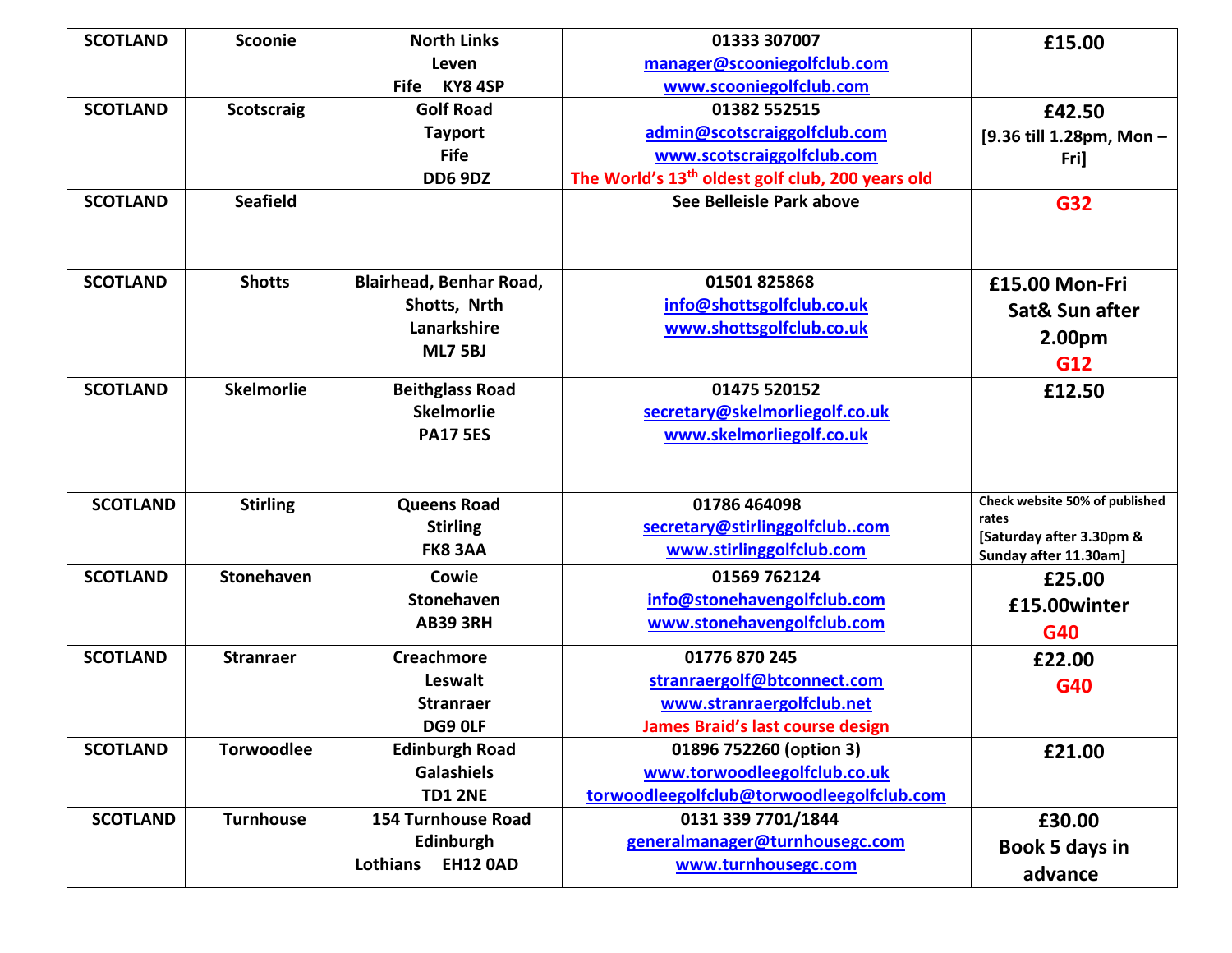| <b>SCOTLAND</b>    | <b>West Linton</b>    | <b>Medwyn Road</b>           | 01968 660970                    | £25.00                                     |
|--------------------|-----------------------|------------------------------|---------------------------------|--------------------------------------------|
|                    |                       | <b>West Linton</b>           | secretarywlgc@btinternet.com    | G24                                        |
|                    |                       | <b>Peeblesshire EH46 7HN</b> | www.wlgc.co.uk                  |                                            |
| <b>SCOTLAND</b>    | <b>Whitecraigs</b>    | 72 Ayr Road                  | 0141 639 2140                   | £22.50                                     |
|                    |                       | <b>Giffnock</b>              | admin@whitecraigsgolfclub.com   |                                            |
|                    |                       | Glasgow G46 6SW              | www.whitecraigsgolfclub.com     |                                            |
| <b>SCOTLAND</b>    | Williamwood           | 690 Clarkston Rd.            | 0141 637 1783 or 0141 637 2715  | £25.00                                     |
|                    |                       | Glasgow                      | secretary@williamwoodgc.co.uk   | [Mon-Fri]                                  |
|                    |                       | <b>G44 3YR</b>               | www.williamwoodgc.co.uk         |                                            |
| <b>SCOTLAND</b>    | Windyhill             | <b>Baljaffray Road</b>       | 0141 942 2349                   | £13.00                                     |
|                    |                       | <b>Bearsden</b>              | manager@windyhillgolfclub.co.uk |                                            |
|                    |                       | Glasgow G61 4QQ              | www.windyhillgolfclub.co.uk     |                                            |
| <b>SCOTLAND</b>    | Wishaw                | <b>55 Cleland Road</b>       | 01698 357480                    | £15.00                                     |
|                    |                       | Wishaw                       | wishawgolfclub@yahoo.co.uk      | Mon-Thurs only                             |
|                    |                       | Lanarkshire ML2 7NY          |                                 |                                            |
| <b>JERSEY</b>      | La Moye               | <b>St.Brelade</b>            | 01534 743130                    | £300 for a 4 ball, April - Sept,           |
|                    |                       | <b>Jersey</b>                | proshop@lamoyegolfclub.co.uk    | after 2.00pm Mon to Fri                    |
|                    |                       | <b>JE3 8GQ</b>               | www.lamoyegolfclub.co.uk        | except Wed and after 2.30                  |
|                    |                       |                              |                                 | Sat and Sun.<br>£200 for a 4 ball, Oct $-$ |
|                    |                       |                              |                                 | March, after 12 noon Mon,                  |
|                    |                       |                              |                                 | Tues, Thurs and Friday.                    |
| <b>ISLE OF MAN</b> | Peel                  | <b>Rheast Lane</b>           | 01624 843456/842227             | £22.00                                     |
|                    |                       | Peel                         | peelgc@manx.net                 | Winter £17.00                              |
|                    |                       | Isle of Man IM5 1BG          | www.peelgolfclub.com            |                                            |
| <b>ISLE OF MAN</b> | Ramsey                | <b>Brookfield Avenue</b>     | 01624814736 (Professional)      | £25.00                                     |
|                    |                       | Ramsey                       | ramseygolfclub@manx.net         |                                            |
|                    |                       | Isle of Man IM8 2AH          | www.ramseygolfclub.co.im        |                                            |
| <b>ENGLAND</b>     | <b>Accrington and</b> | <b>Devon Avenue</b>          | 01254 350110                    | £15.00                                     |
|                    | <b>District</b>       | Oswaldtwistle                | info@accringtongolfclub.com     | [Nov-Mar £10.00]                           |
|                    |                       | <b>Accrington</b>            | www.accringtongolfclub.com      |                                            |
|                    |                       | Lancs BB5 4LS                |                                 |                                            |
| <b>ENGLAND</b>     | <b>Alton</b>          | <b>Old Odiham Road</b>       | 0142082724                      | £12.00                                     |
|                    |                       | <b>Alton</b>                 | admin@altongolfclub.com         | [£17.00 w/ends]                            |
|                    |                       | Hants GU34 4BU               | www.altongolfclub.com           | G16                                        |
|                    |                       |                              |                                 |                                            |
|                    |                       |                              |                                 |                                            |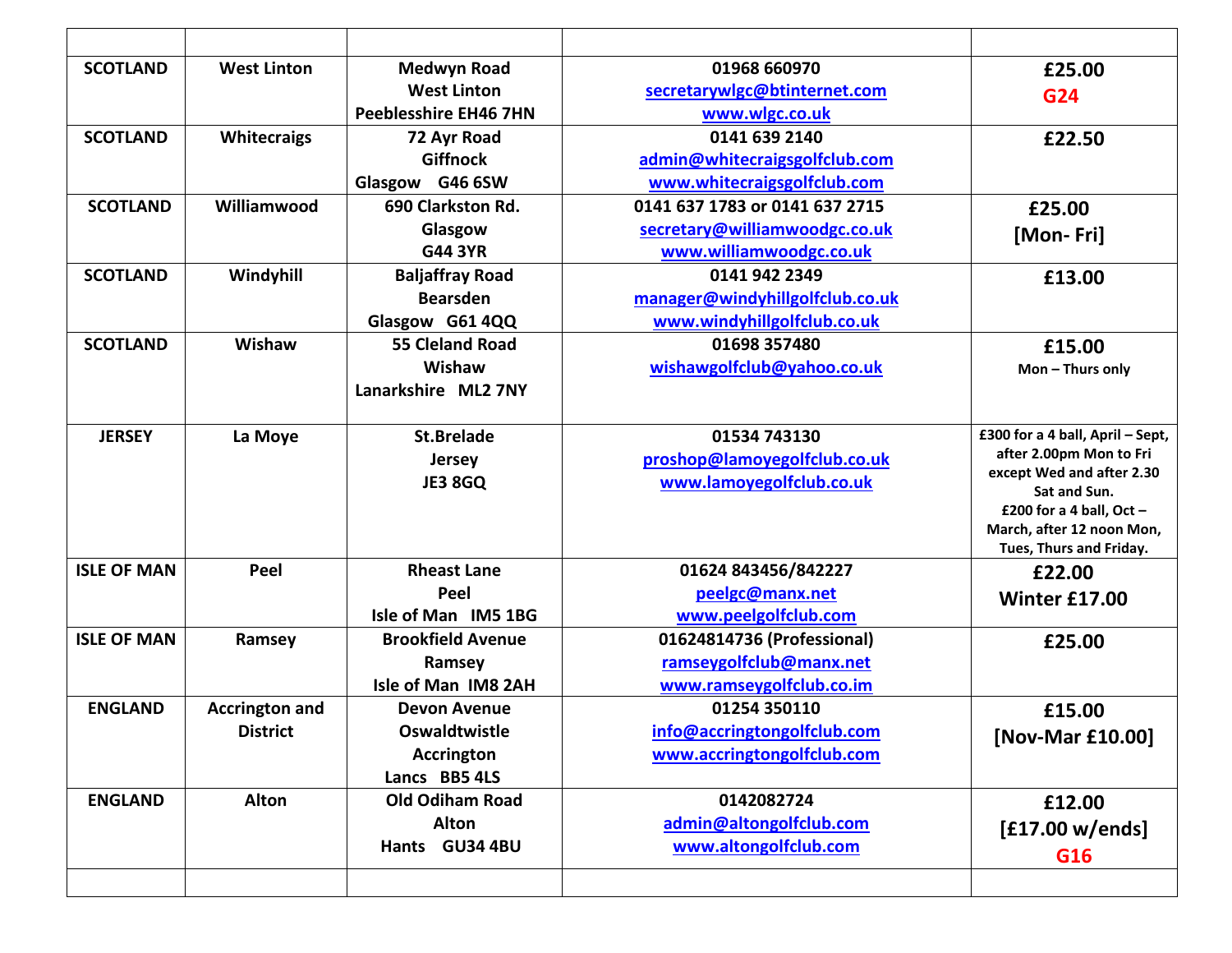| <b>ENGLAND</b> | <b>Arcot Hall</b>                             | <b>Dudley, Cramlington</b>                                                      | 0191 2362794                                                                              | £16.00                                                                  |
|----------------|-----------------------------------------------|---------------------------------------------------------------------------------|-------------------------------------------------------------------------------------------|-------------------------------------------------------------------------|
|                |                                               | Northumberland                                                                  | arcothall@tiscali.co.uk                                                                   | [not w/e]                                                               |
|                |                                               | <b>NE23 7QP</b>                                                                 | www.arcothall.co.uk                                                                       | G16                                                                     |
| <b>ENGLAND</b> | <b>Arkley</b>                                 | Rowley Green Rd,<br><b>Arkley</b><br><b>Herts</b><br><b>EN5 3HL</b>             | 020 8440 8473<br>office@arkleygolfclub.co.uk<br>www.arkleygolfclub.co.uk                  | Apr-Oct £22.50<br>[w/e £25.00]<br><b>Nov-Mar £17.00</b><br>[w/e £20.00] |
| <b>ENGLAND</b> | <b>Ashbourne</b>                              | <b>Wyaston Road</b><br><b>Ashbourne</b><br><b>Derbyshire</b><br><b>DE6 1NB</b>  | 01335 347960<br>ashbourne.golf.club@gmail.com<br>www.ashbournegolfclub.co.uk              | £18.00<br>[w/e £20.00]<br>Winter £15, w/e £20                           |
| <b>ENGLAND</b> | <b>Axe Cliff</b>                              | <b>Squires Lane</b><br>Axmouth, Seaton,<br><b>East Devon</b><br><b>EX12 4AB</b> | 01297 21754 or via the website<br>office@axecliffgolfclub.com<br>www.axecliffgolfclub.com | £20.0<br>[£25 Fri, Sat, Sun]<br>G40                                     |
| <b>ENGLAND</b> | <b>Baildon</b>                                | Moorgate, Baildon,<br><b>Shipley</b><br><b>West Yorks</b><br><b>BD17 5PP</b>    | 01274 584266<br>secretary@baildongolfclub.com<br>www.baildongolfclub.com                  | £12.50                                                                  |
| <b>ENGLAND</b> | <b>Banstead Downs</b>                         | <b>Burdon Lane</b><br><b>Sutton</b><br><b>Surrey</b><br><b>SM2 7DD</b>          | 0208 6422284<br>booking@bansteaddowns.co.uk<br>www.bansteaddowns.co.uk                    | £35.00<br><b>Mon-Thurs.</b>                                             |
| <b>ENGLAND</b> | <b>Basingstoke</b>                            | <b>Kempshott Park</b><br><b>Basingstoke</b><br>Hampshire RG23 7LL               | 01256 465990<br>office@basingstokegolfclub.co.uk<br>www.basingstokegolfclub.co.uk         | £22.00<br><b>Mon-Friday</b>                                             |
| <b>ENGLAND</b> | <b>Berwick upon</b><br><b>Tweed (Goswick)</b> | <b>Beal</b><br><b>Berwick upon Tweed</b><br>Northumberland<br><b>TD15 2RW</b>   | 01289 387380 (pro-shop)<br>paul@goswicklinkgc.co.uk<br>www.goswickgolfclub.com            | £35.00<br>After 1.00pm                                                  |
| <b>ENGLAND</b> | <b>Bishops Stortford</b>                      | <b>Dunmow Road</b><br><b>Bishops Stortford</b><br>Herts,<br><b>CM23 5HP</b>     | 01279 654715<br>office@bsgc.co.uk<br>www.bsgc.co.uk                                       | £25.00<br>$Mon$ – Fri only                                              |
|                |                                               |                                                                                 |                                                                                           |                                                                         |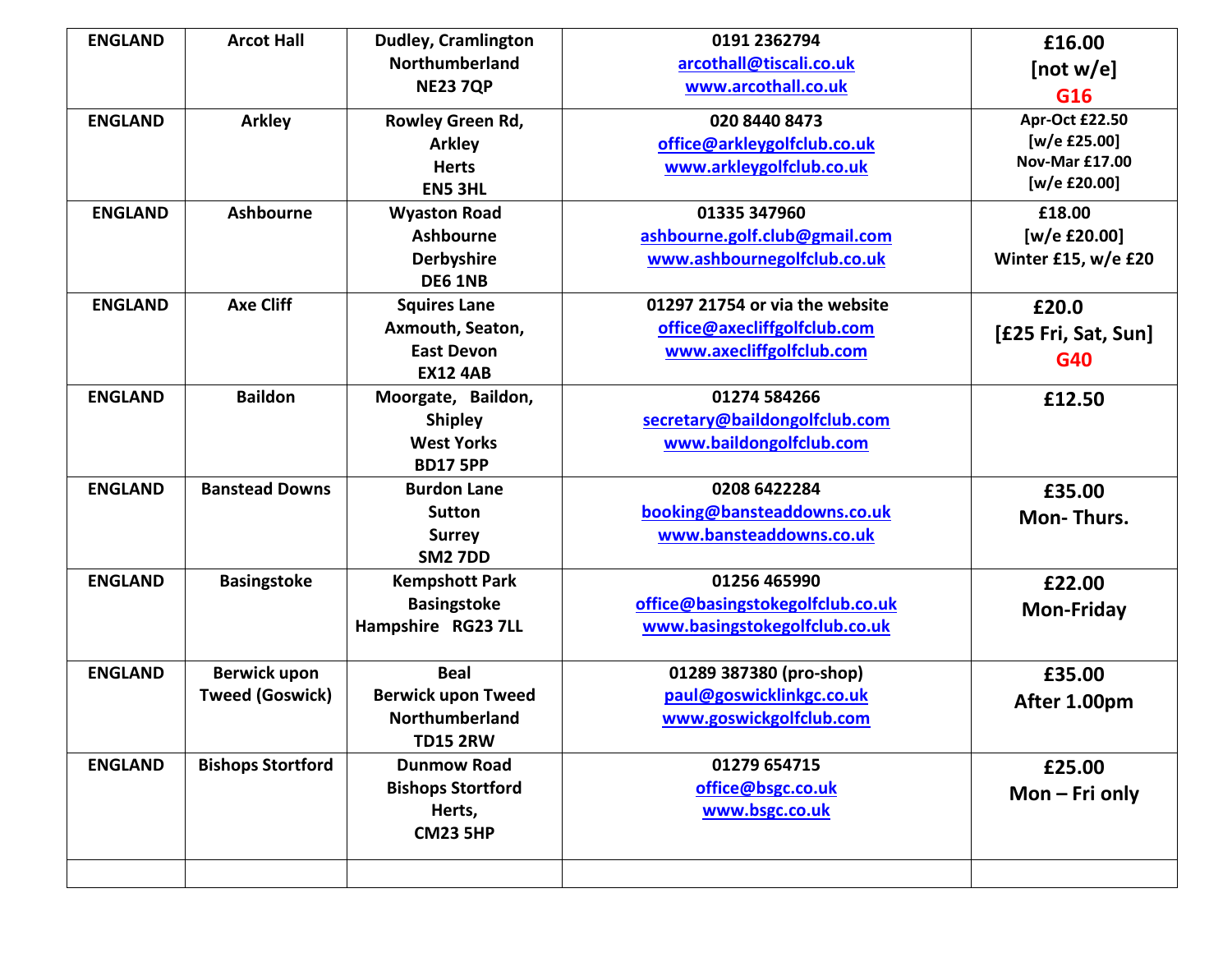| <b>ENGLAND</b> | <b>Blackburn</b>         | <b>Beardwood Brow</b>             | 01254 51122                               | £12.00 Mon - Fri                |
|----------------|--------------------------|-----------------------------------|-------------------------------------------|---------------------------------|
|                |                          | <b>Blackburn</b>                  | sec@blackburngolfclub.com                 | £15.00 w/e & B.                 |
|                |                          | <b>BB2 7AX</b>                    | www.blackburngolfclub.com                 | <b>Hols</b>                     |
| <b>ENGLAND</b> | <b>Bognor Regis</b>      | <b>Downview Road</b>              | 01243 821929                              | £20.00                          |
|                |                          | <b>Felpham, Bognor Regis</b>      | sec@bognorregisgolfclub.co.uk             |                                 |
|                |                          | West Sussex PO22 8JD              | www.bognorgolfclub.co.uk                  |                                 |
| <b>ENGLAND</b> | <b>Boyce Hill</b>        | <b>Vicarage Hill</b>              | 01268793625                               | £35.00                          |
|                |                          | <b>Benfleet</b>                   | secretary@boycehillgolfclub.co.uk         |                                 |
|                |                          | <b>SS7 1PD</b><br><b>Essex</b>    | www.boycehillgolfclub.co.uk               |                                 |
| <b>ENGLAND</b> | <b>Bramley</b>           | <b>Links Road</b>                 | 01483 892696                              | £32.00                          |
|                |                          | <b>Bramley</b>                    | secretary@bramleygolfclub.co.uk           | [w/e after 2pm in               |
|                |                          | Guildford                         | www.bramleygolfclub.co.uk                 | summerand12 noon in winter      |
|                |                          | <b>Surrey</b>                     |                                           | £40]<br><b>G</b> no restriction |
|                |                          | <b>GU5 0AL</b>                    |                                           |                                 |
| <b>ENGLAND</b> | <b>Brampton</b>          | <b>Brampton</b>                   | 01697 72255 (option1)                     | Apr-Oct £25.00                  |
|                | (Talkin Tarn)            | Cumbria                           | office@bramptongolfclub.com               | <b>Nov- Mar £20.00</b>          |
|                |                          | CA8 1HN                           | www.bramptongolfclub.com                  |                                 |
| <b>ENGLAND</b> | <b>Branshaw</b>          | <b>Sykes Head</b>                 | 01535 643235                              | £10.00                          |
|                |                          | <b>Oakworth, Keighley</b>         | enquiries@branshawgolfclub.co.uk          | [w/e £12.50]                    |
|                |                          | <b>West Yorkshire</b>             | www.branshawgolfclub.co.uk                |                                 |
|                |                          | <b>BD227ES</b>                    |                                           |                                 |
| <b>ENGLAND</b> | <b>Brighton and Hove</b> | <b>Devils Dyke Road</b>           | 01273 556482                              | £20.00                          |
|                |                          | <b>Brighton</b>                   | lindsay@brightongolf.co.uk                | [Mon-Fri]                       |
|                |                          | <b>BN1 8YJ</b><br>Sussex,         | www.brightongolf.co.uk                    | [w/e £22.00]                    |
|                |                          |                                   |                                           |                                 |
| <b>ENGLAND</b> | <b>Broadway</b>          | <b>Willersey Hill</b>             | 01386 853683 or 01386 853275              | £32.00                          |
|                |                          | <b>Broadway</b>                   | admin@broadwaygolfclub.co.uk              | $[Mon-Fri]$                     |
|                |                          | Worcestershire                    | www.broadwaygolfclub.co.uk                |                                 |
|                |                          | <b>WR12 7LG</b>                   |                                           |                                 |
| <b>ENGLAND</b> | <b>Budock Vean</b>       | <b>Mawnan Smith</b>               | 01326 252102                              | £18.00                          |
|                |                          | <b>Falmouth</b>                   | relax@budockvean.co.uk                    |                                 |
|                |                          | <b>Cornwall</b>                   | www.budockveanhotel.co.uk/our-resort/golf |                                 |
|                |                          | <b>TR11 5LG</b>                   |                                           |                                 |
| <b>ENGLAND</b> | <b>Bungay and</b>        | <b>Outney Common</b>              | 01986 892337 (option 3)                   | £20.00                          |
|                | <b>Waveney Valley</b>    | <b>Bungay</b>                     | golf@bungaygc.co.uk                       |                                 |
|                |                          | <b>Suffolk</b><br><b>NR35 1DS</b> | www.club-noticeboard.co.uk/bungay         |                                 |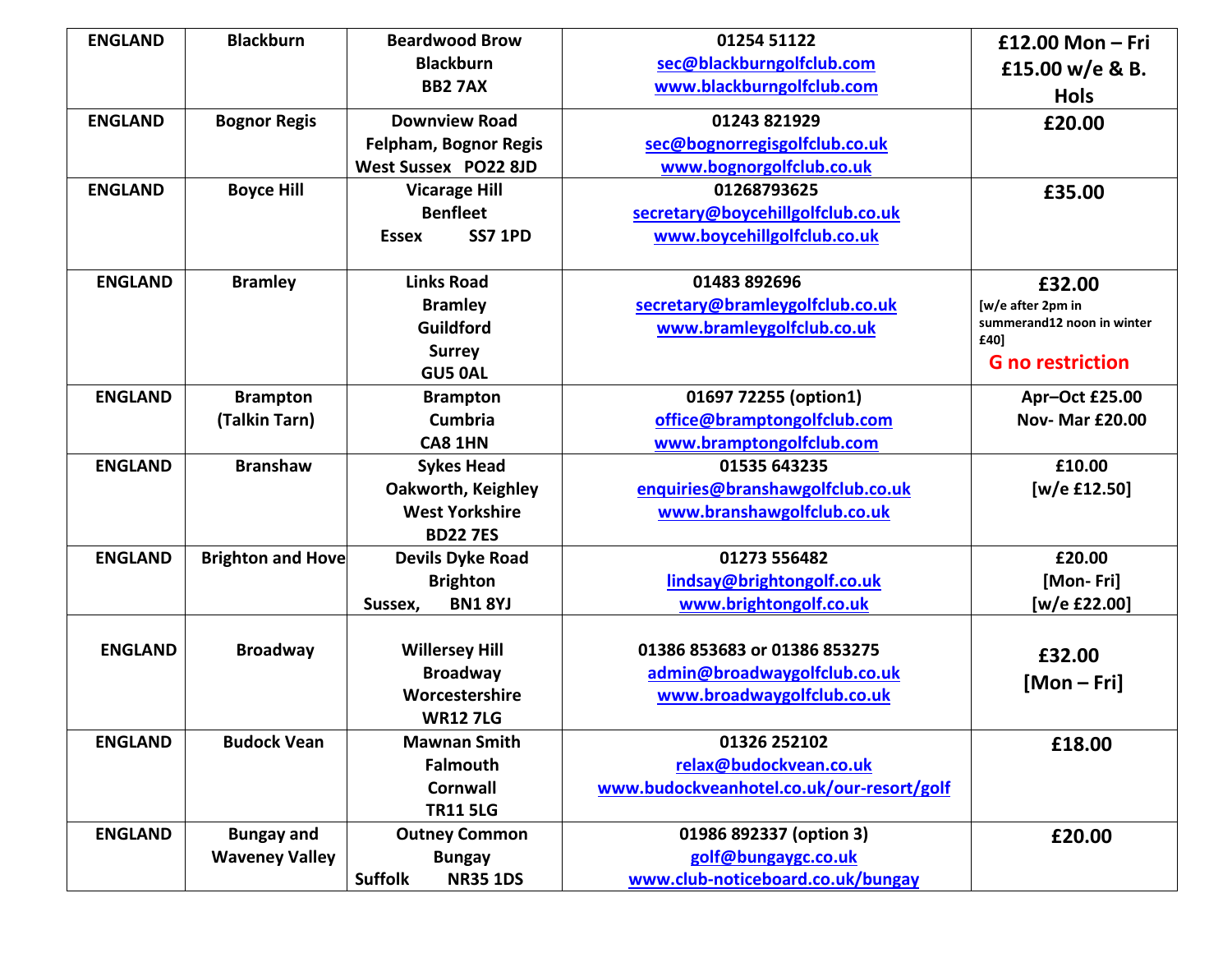| <b>ENGLAND</b> | <b>Burnley</b>          | <b>Approach Way</b>            | 01282 455266 option 2                  | £15.00                 |
|----------------|-------------------------|--------------------------------|----------------------------------------|------------------------|
|                |                         | <b>Glen View</b>               | secretary@burnleygolfclub.com          |                        |
|                |                         | <b>Burnley</b>                 | www.burnleygolfclub.com                |                        |
|                |                         | <b>BB11 3RW</b>                |                                        |                        |
| <b>ENGLAND</b> | <b>Bush Hill Park</b>   | <b>Bush Hill</b>               | 0208 360 4103                          | £20.00                 |
|                |                         | <b>Winchmore Hill</b>          | danny@bhpgc.com                        | G12                    |
|                |                         | London<br><b>N21 2BU</b>       | www.bhpgc.com                          |                        |
| <b>ENGLAND</b> | <b>Charnwood Forest</b> | <b>Breakback Road</b>          | 01509 890259                           | £15.00                 |
|                |                         | <b>Woodhouse Eaves</b>         | secretary@charnwoodforestgolfclub.com  | [£20.00 w/e &          |
|                |                         | Loughborough                   | www.charnwoodforestgolfclub.com        | <b>Bank Hols]</b>      |
|                |                         | Leicestershire                 |                                        | G12                    |
|                |                         | <b>LE12 8TA</b>                |                                        |                        |
| <b>ENGLAND</b> | <b>Chestfield</b>       | 103 Chestfield Road            | 01227 794411                           | £25.00                 |
|                |                         | <b>Chestfield</b>              | admin@chestfield-golfclub.co.uk        | <b>Mon-Fri only</b>    |
|                |                         | Whitstable                     | www.chestfield-golfclub.co.uk          |                        |
|                |                         | <b>CT5 3LU</b><br>Kent         |                                        |                        |
| <b>ENGLAND</b> | Chipstead               | <b>How Lane</b>                | 01737 555781                           | £20.00                 |
|                |                         | Coulsdon                       | office@chipsteadgolf.co.uk             | [£25.00 w/ends]        |
|                |                         | Surrey CR5 3LN                 | www.chipsteadgolf.co.uk                |                        |
|                |                         |                                |                                        |                        |
| <b>ENGLAND</b> | <b>Chislehurst</b>      | <b>Camden Place</b>            | 0208 467 6798                          | £40.00                 |
|                |                         | <b>Camden Park Rd.</b>         | The GM@chislehurstgolfclub.co.uk       | [£25.00 after 1.00pm]  |
|                |                         | <b>Chislehurst</b>             | www.chislehurstgolfclub.co.uk          |                        |
|                |                         | Kent BR7 5HJ                   |                                        | Mon $-$ Fri only       |
| <b>ENGLAND</b> | <b>Church Stretton</b>  | <b>Trevor Hill</b>             | 01694 722281                           | £17.50                 |
|                |                         | <b>Church Stretton</b>         | secretary@churchstrettongolfclub.co.uk |                        |
|                |                         | Shropshire SY6 6JH             | www.churchstrettongolfclub.co.uk       | [w/e $£22.50]$         |
|                |                         |                                |                                        |                        |
| <b>ENGLAND</b> | Childwall               | <b>Naylors Road</b>            | 0151 487 0654                          | 50% reduction          |
|                |                         | Gateacre                       | office@childwallgolfclub.co.uk         |                        |
|                |                         | Liverpool L27 2YB              | www.childwallgolfclub.co.uk            | <b>Not Tuesday or</b>  |
|                |                         |                                |                                        | Saturday               |
| <b>ENGLAND</b> | Chorleywood             | <b>Common Road</b>             | 01923 282009                           | £15.00                 |
|                |                         | Chorleywood                    | secretary@chorleywoodgolfclub.co.uk    | 9 holes £10.00         |
|                |                         | <b>WD3 5LN</b><br><b>Herts</b> | www.chorleywoodgolfclub.co.uk          | Juniors £10.00 & £5.00 |
|                |                         |                                |                                        |                        |
|                |                         |                                |                                        |                        |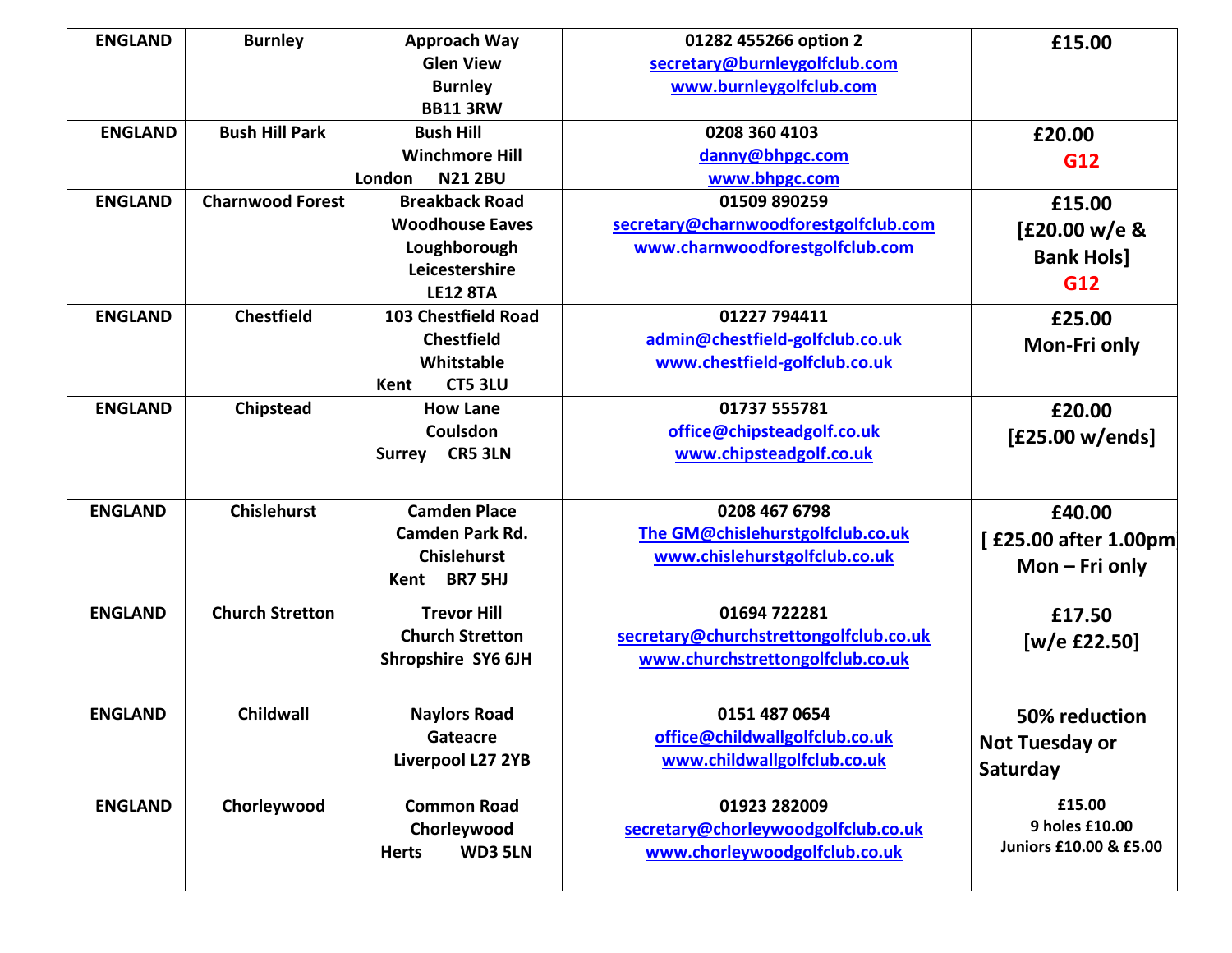| <b>ENGLAND</b> | <b>Cirencester</b>    | <b>Cheltenham Road</b>          | 01285 652465                     | £23.00                     |
|----------------|-----------------------|---------------------------------|----------------------------------|----------------------------|
|                |                       | <b>Bagendon, Cirencester</b>    | info@cirencestergolfclub.co.uk   | [£27 w/e]                  |
|                |                       | Gloucester, GL7 7BH             | www.cirencestergolfclub.co.uk    |                            |
| <b>ENGLAND</b> | <b>Clacton on Sea</b> | <b>West Road</b>                | 01255 421919                     | £25.00                     |
|                |                       | <b>Clacton on Sea</b>           | manager@clactongolfclub.com      | Mon-Fri only               |
|                |                       | <b>Essex</b>                    | www.clactongolfclub.com          |                            |
|                |                       | <b>CO15 1AJ</b>                 |                                  |                            |
| <b>ENGLAND</b> | <b>Clitheroe</b>      | <b>Whalley Road</b>             | 01200 424242                     | £20.00                     |
|                |                       | <b>Clitheroe</b>                | secretary@clitheroegolfclub.com  | [£25.00 w/e]               |
|                |                       | Lancashire                      | www.clitheroegolfclub.com        |                            |
|                |                       | <b>BB7 1PP</b>                  |                                  |                            |
| <b>ENGLAND</b> | <b>Cockermouth</b>    | <b>Lambfoot Rake</b>            | 017687 76223/76941               | £15.00[£17.50 w/e]         |
|                |                       | <b>Embleton</b>                 | secretary@cockermouthgolf.co.uk  | £8.00 winter[£10.          |
|                |                       | Cockermouth                     | www.cockermouthgolf.co.uk        | $w/e$ ]<br>G12             |
|                |                       | <b>CA13 9SG</b>                 |                                  |                            |
| <b>ENGLAND</b> | <b>Colchester</b>     | <b>Braiswick</b>                | 01206 853 396                    | £25.00                     |
|                |                       | <b>Colchester, Essex</b>        | secretary@colchestergolfclub.com |                            |
|                |                       | <b>CO4 5AU</b>                  | www.colchestergolfclub.com       |                            |
| <b>ENGLAND</b> | Copthorne             | <b>Borers Arms Road</b>         | 01342 712508                     | a.m. £25.00 p.m. £20.00    |
|                |                       | Copthorne                       | office@copthornegolfclub.co.uk   | [w/ends a.m. £27.50        |
|                |                       | <b>West Sussex</b>              | www.copthornegolfclub            | p.m. £22.50]               |
|                |                       | <b>RH10 3LL</b>                 |                                  |                            |
| <b>ENGLAND</b> | <b>Crewe</b>          | <b>Fields Road</b>              | 01270 585032                     | £25.00                     |
|                |                       | <b>Haslington</b>               | professional@crewegolfclub.co.uk | [Mon-Fri only]             |
|                |                       | <b>CW1 5TB</b><br><b>Crewe</b>  | www.crewegolfclub.co.uk          | Winter £20.00 Mon-Fri only |
| <b>ENGLAND</b> | Crowborough           | <b>Beacon Road</b>              | 01892 661511 (option 1)          | £40.00                     |
|                | <b>Beacon</b>         | Crowborough                     | office@cbgc.co.uk                |                            |
|                |                       | <b>East Sussex TN6 1UJ</b>      | www.cbgc.co.uk                   | G 12                       |
| <b>ENGLAND</b> | <b>Croham Hurst</b>   | <b>Croham Road</b>              | 020 8657 5581                    | £25.00                     |
|                |                       | South Croydon                   | office@chgc.co.uk                | [w/e after 12pm            |
|                |                       | <b>CR2 7HJ</b><br><b>Surrey</b> | www.chgc.co.uk                   | £27.00]                    |
| <b>ENGLAND</b> | <b>Dartford</b>       | <b>Heath Lane (Upper)</b>       | 01322 226455 (option3)           | £25 (Mon-Fri)              |
|                |                       | <b>Dartford</b>                 | office@dartfordgolfclub.co.uk    | max 8 players at any time  |
|                |                       | Kent DA1 2TN                    | www.dartfordgolfclub.co.uk       |                            |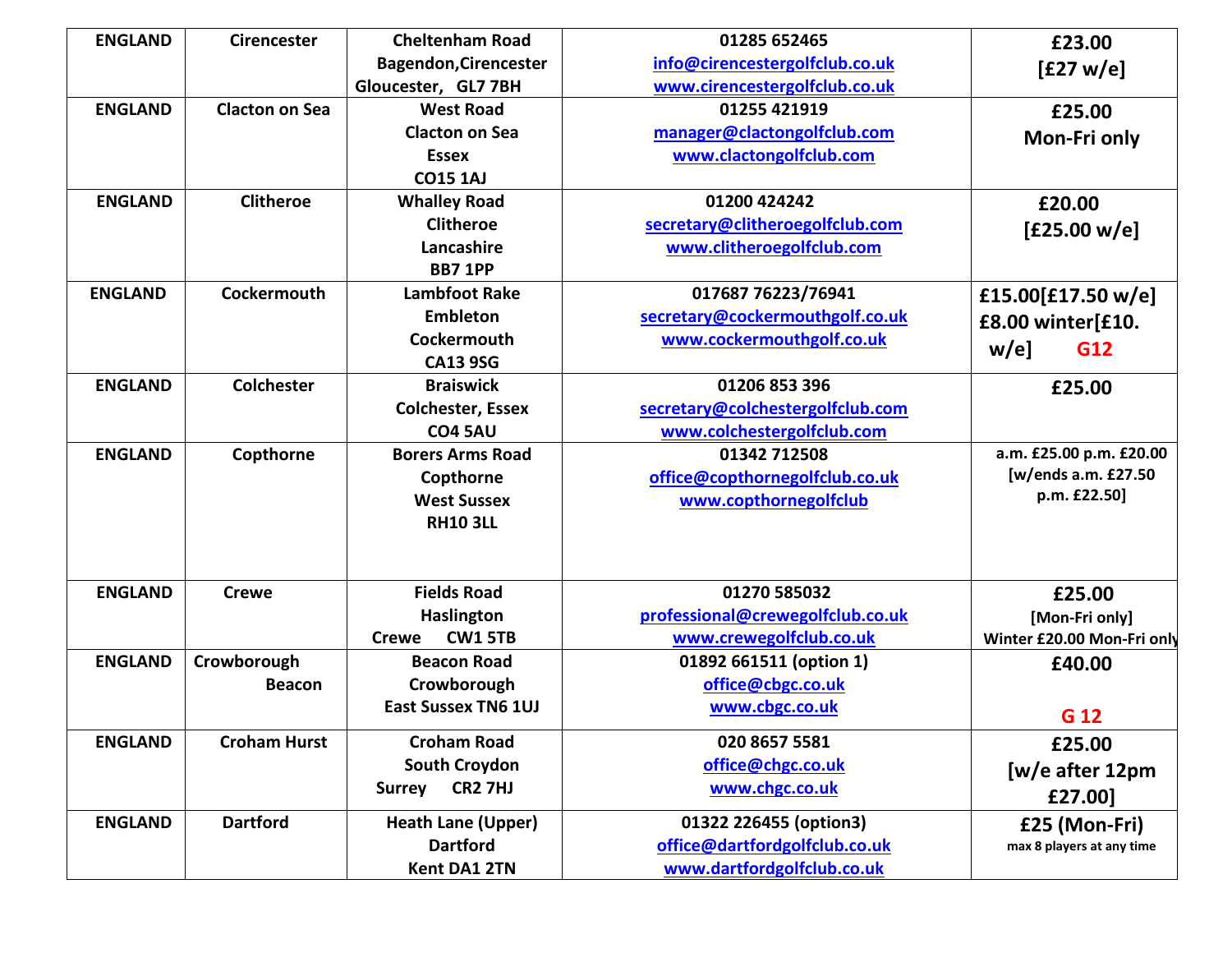| <b>ENGLAND</b> | Dean Wood              | <b>Lafford Lane</b>             | 01695 627480                     | £16.00                      |
|----------------|------------------------|---------------------------------|----------------------------------|-----------------------------|
|                |                        | <b>Up Holland</b>               | secretary@deanwoodgolfclub.co.uk | after 10.30 and not         |
|                |                        | <b>Skelmersdale</b>             | www.deanwoodgolfclub.co.uk       | from12.30 and 13.45         |
|                |                        | Lancs                           |                                  | [£17.50 w/ends; Sat after   |
|                |                        | <b>WN80QZ</b>                   |                                  | 3.00, Sun after 10.30]      |
| <b>ENGLAND</b> | <b>Disley</b>          | <b>Stanley Hall Lane</b>        | 01663 764001 (option1)           | £15.00                      |
|                |                        | <b>Disley</b>                   | secretary@disleygolfclub.co.uk   | G12 (reduction in the       |
|                |                        | <b>Stockport SK12 2JX</b>       | www.disleygolfclub.co.uk         | above rates for 13 to       |
|                |                        |                                 |                                  | 24  ask professional)       |
| <b>ENGLAND</b> | <b>Dorking</b>         | Deepdene Ave.,                  | 01306 886917                     | £12.00                      |
|                |                        | <b>Dorking</b>                  | office@dorkinggolfclub.co.uk     | [£18.00 w/ends]             |
|                |                        | <b>Surrey</b><br><b>RH5 4BX</b> | www.dorkinggolfclub.co.uk        |                             |
| <b>ENGLAND</b> | <b>Drayton Park</b>    | <b>Drayton Park</b>             | 01827 251139                     | £30.00 Summer               |
|                |                        | <b>Tamworth</b>                 | Manager@draytonparkgc.co.uk      | £20.00 Winter               |
|                |                        | <b>Staffs</b><br><b>B78 3TN</b> | www.draytonparkgc.co.uk          |                             |
| <b>ENGLAND</b> | <b>Droitwich</b>       | <b>Westford House</b>           | 01905 770207                     | £20.00                      |
|                |                        | <b>Ford Lane, Droitwich</b>     | philcundy@hotmail.co.uk          |                             |
|                |                        | Worcestershire                  | www.droitwichgolfclub.co.uk      |                             |
|                |                        | WR9 OBQ                         |                                  |                             |
| <b>ENGLAND</b> | <b>Dunstable Downs</b> | <b>Whipsnade Road</b>           | 01582 604472                     | £25.00                      |
|                |                        | <b>Dunstable</b>                | dunstabledownsgc@btconnect.com   |                             |
|                |                        | <b>Beds</b>                     | www.dunstabledownsgolf.co.uk     |                             |
|                |                        | <b>LU6 2NB</b>                  |                                  |                             |
| <b>ENGLAND</b> | Dunstanburgh           | <b>Embleton</b>                 | 01665 576 562                    | £24.00[w/e £27.00]          |
|                | Castle                 | Northumberland                  | bookings@dunstanburgh.com        | <b>Winter £20 &amp; £22</b> |
|                |                        | <b>NE66 3XQ</b>                 | www.dunstanburgh.com             |                             |
|                |                        |                                 |                                  | G12                         |
| <b>ENGLAND</b> | <b>The Dyke</b>        | Devil's Dyke Rd.                | 01273 857296 or 01273 857260     | £38.05                      |
|                |                        | <b>Brighton</b>                 | martin@dykegolfclub.co.uk        | [Mon-Fri and after          |
|                |                        | <b>East Sussex</b>              | www.dykegolf.com                 | 12.30 weekends]             |
|                |                        | <b>BN18YJ</b>                   |                                  |                             |
| <b>ENGLAND</b> | Eaglescliffe           | <b>Yarm Road</b>                | 01642 780238                     | £22.00                      |
|                |                        | Eaglescliffe,                   | admin@eaglescliffegolfclub.co.uk | [w/e £28.00]                |
|                |                        | <b>Stockton on Tees</b>         | www.eaglescliffegolfclub.co.uk   |                             |
|                |                        | <b>TS16 0DQ</b>                 |                                  |                             |
|                |                        |                                 |                                  |                             |
|                |                        |                                 |                                  |                             |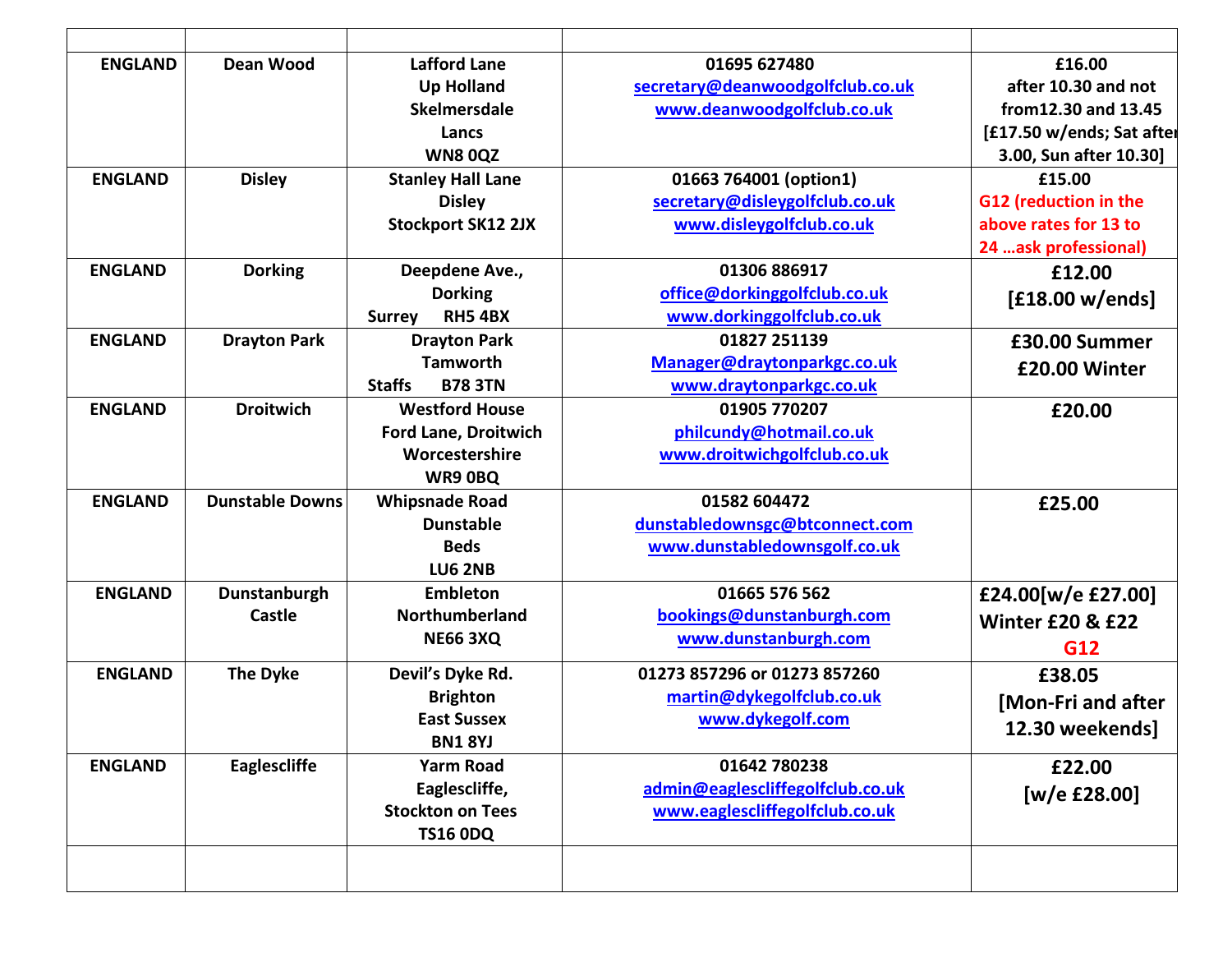| <b>ENGLAND</b> | <b>East Brighton</b>   | <b>Roedean Road</b>       | 01273 604 838                     | £25.00                                                    |
|----------------|------------------------|---------------------------|-----------------------------------|-----------------------------------------------------------|
|                |                        | <b>Brighton East</b>      | office@ebgc.co.uk                 | $E30.00$ w/e after                                        |
|                |                        | Sussex BN2 5RA            | www.ebgc.co.uk                    | $11am$ ]                                                  |
|                |                        |                           |                                   | <b>G</b> no max number                                    |
| <b>ENGLAND</b> | <b>East Devon</b>      | <b>North View Road</b>    | 01395 443370                      | 4 balls only Mon-Fri                                      |
|                |                        | <b>Budleigh Salterton</b> | secretary@edgc.co.uk              | £220.00                                                   |
|                |                        | Devon, EX9 6DQ            | www.eastdevongolfclub.co.uk       | Nov-Mar<br>Mon-Fri<br>£<br>£37.50PP                       |
| <b>ENGLAND</b> | Ellesborough           | <b>Wendover Road</b>      | 01296622114                       | £25.00                                                    |
|                |                        | <b>Butlers Cross</b>      | pro@ellesboroughgolf.co.uk        |                                                           |
|                |                        | Bucks HP17 0TZ            | www.ellesboroughgolf.co.uk        |                                                           |
| <b>ENGLAND</b> | <b>Eltham Warren</b>   | <b>Bexley Road</b>        | 0208 8504477                      | £15.00                                                    |
|                |                        | <b>Eltham</b>             | secretary@elthamwarren.idps.co.uk | <b>G</b> no max number                                    |
|                |                        | <b>SE9 2PE</b><br>London  | www.elthamwarrengolfclub.co.uk    |                                                           |
| <b>ENGLAND</b> | <b>Enfield</b>         | <b>Old Park Road Sth</b>  | 0208 3633970 (option2)            | £20.00 before midday                                      |
|                |                        | <b>Enfield</b>            | mporterpgapro@yahoo.co.uk         | <b>Mon-Fri</b>                                            |
|                |                        | Middlesex EN2 7DA         | www.enfieldgolfclub.co.uk         | £15.00 after 12                                           |
|                |                        |                           |                                   | [Sun after 10.30                                          |
|                |                        |                           |                                   |                                                           |
|                |                        |                           |                                   | £25.00]                                                   |
| <b>ENGLAND</b> | <b>Exeter Golf and</b> | <b>Topsham Road</b>       | 01392 874139 or 01392 875028      | £25.00                                                    |
|                | <b>Country Club</b>    | <b>Exeter</b>             | darren.everett@exetergcc.co.uk    |                                                           |
|                |                        | Devon EX2 7AE             | www.exetergcc.co.uk               |                                                           |
| <b>ENGLAND</b> | <b>Fairhaven</b>       | <b>Oakwood Avenue</b>     | 01253 736741 (option2)            | £240.00 Mon-Wed                                           |
|                |                        | <b>Lytham St Annes</b>    | info@fairhavengolfclub.co.uk      | for a four-ball $-$                                       |
|                |                        | Lancs                     | www.fairhavengolfclub.co.uk       | summer only                                               |
|                |                        | <b>FY8 4JU</b>            |                                   |                                                           |
| <b>ENGLAND</b> | <b>Filey</b>           | <b>West Avenue</b>        | 01723 513 293                     | £22.0 Mon - Thurs, £26.00 Fri                             |
|                |                        | <b>Filey</b>              | secretary@fileygolfclub.com       | Sun, April till September<br>£17.00 Mon-Thurs, £20.00 Fri |
|                |                        | <b>North Yorkshire</b>    | www.fileygolfclub.com             | Sun, October to March                                     |
|                |                        | <b>YO14 9BQ</b>           |                                   |                                                           |
| <b>ENGLAND</b> | <b>Finchley</b>        | <b>Nether Court</b>       | 020 8346 5086                     | £20.00                                                    |
|                |                        | <b>Frith Lane</b>         | secretary@finchleygolfclub.co.uk  | $[w/e$ and public                                         |
|                |                        | London                    | www.finchleygolfclub.com          | holidays £35.00]                                          |
|                |                        | <b>NW7 1PU</b>            |                                   |                                                           |
|                |                        |                           |                                   |                                                           |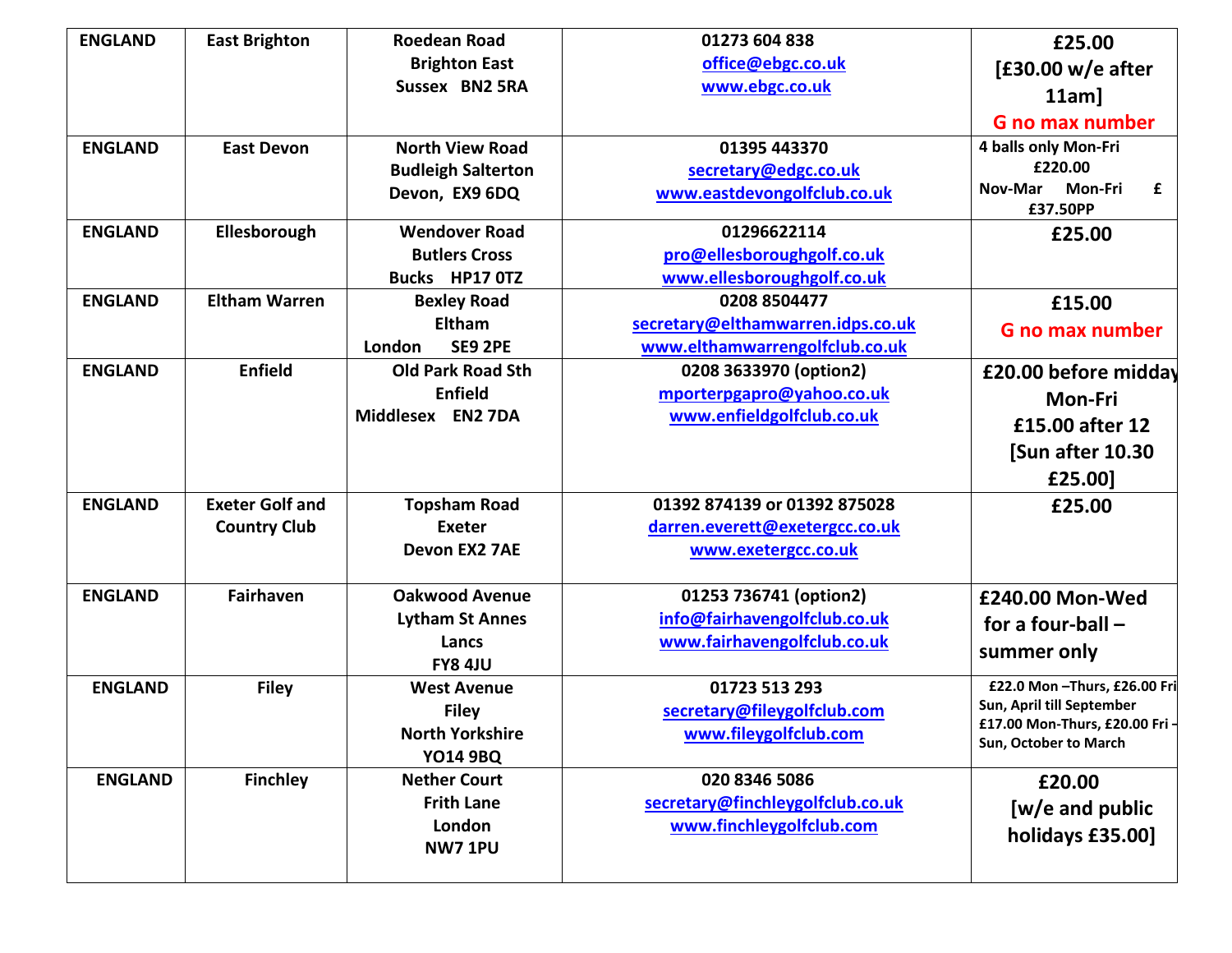| <b>ENGLAND</b> | <b>Fulford Heath</b>  | <b>Tanners Green Lane</b> | 01564 824758                            | £25.00                           |
|----------------|-----------------------|---------------------------|-----------------------------------------|----------------------------------|
|                |                       | Wythall                   | secretary@fulfordheathgolfclub.co.uk    | [£20.0 winter]                   |
|                |                       | <b>Birmingham</b>         | www.fulfordheathgolfclub.co.uk          |                                  |
|                |                       | <b>B47 6BH</b>            |                                         |                                  |
| <b>ENGLAND</b> | Gillingham            | <b>Woodlands Road</b>     | 01634 853017/855862                     | £22.00                           |
|                |                       | Gillingham                | Golf@gillinghamgolfclub.co.uk or        | [w/e £24.00]                     |
|                |                       | <b>Kent</b>               | pro@gillinghamgolfclub.co.uk            |                                  |
|                |                       | ME7 2AP                   | www.gillinghamgolfclub.co.uk            |                                  |
| <b>ENGLAND</b> | <b>Grange Park</b>    | <b>Prescot Road</b>       | 01744 26318                             | £35.00                           |
|                |                       | <b>St Helens</b>          | secretary@grangeparkgolfclub.co.uk      | [£45.00 w/e]                     |
|                |                       | Mersyside WA10 3AD        | www.grangeparkgolfclub.co.uk            |                                  |
| <b>ENGLAND</b> | <b>Grim's Dyke</b>    | <b>Oxhey Lane</b>         | 0208 4284539                            | £20.00                           |
|                |                       | <b>Hatch End</b>          | info@grimsdyke.co.uk                    | [£30 weekends]                   |
|                |                       | <b>Pinner</b>             | www.club-noticeboard.co.uk/grimsdyke/   | <b>G</b> check with club         |
|                |                       | <b>Middlesex HA5 4AL</b>  |                                         |                                  |
| <b>ENGLAND</b> | <b>Halifax</b>        | <b>Union Lane</b>         | 01422 244171                            | £15.00                           |
|                |                       | Ogden, Halifax            | secretary@halifaxgolfclub.co.uk         | [ $w/e$ £25.00]                  |
|                |                       | West Yorks HX2 8XR        | www.halifaxgolfclub.co.uk               | <b>G</b> check with club         |
| <b>ENGLAND</b> | <b>Hampton Court</b>  | <b>Home Park</b>          | 0208 977 2423                           | £20.00 [Mon-Th]                  |
|                | Palace                | KingstonuponThames        | Hamptoncourtpalace-pro@crown-golf.co.uk | £25.00 Fri-Sun                   |
|                | (formerly Home        | <b>Surrey</b>             | www.hamptoncourtgolf.co.uk              | (afternoon Sat & Sun)            |
|                | Park)                 | <b>KT1 4AD</b>            |                                         |                                  |
| <b>ENGLAND</b> | Hartlepool            | <b>Hart Warren</b>        | 01429 267473                            | £90.00 4 ball Mon-               |
|                |                       | Hartlepool                | hgcprofessional@btconnect.com           | Thurs £110 Fri- Sun 1            |
|                |                       | <b>TS24 9QF</b>           | www.hartlepoolgolfclub.co.uk            | four ball a day.                 |
|                |                       |                           |                                         | Letter of introduction from your |
|                |                       |                           |                                         | <b>Club Manager required</b>     |
|                |                       |                           |                                         |                                  |
|                |                       |                           |                                         |                                  |
| <b>ENGLAND</b> | <b>Hawkstone Park</b> | <b>Weston under</b>       | 01948 841775                            | £30.00 Mon - Fri                 |
|                |                       | Redcastle                 | dilys.airey@hawkstone.co.uk             | [£35.00 w/ends]                  |
|                |                       | Shrewsbury                | www.hpgcgolf.com                        | Book 7 days in advance.          |
|                |                       | Shropshire                |                                         | Check BRS, there may             |
|                |                       | <b>SY4 5UY</b>            |                                         | be a better rate there.          |
|                |                       |                           |                                         | [Hawkstone course                |
|                |                       |                           |                                         | modified by Braid]               |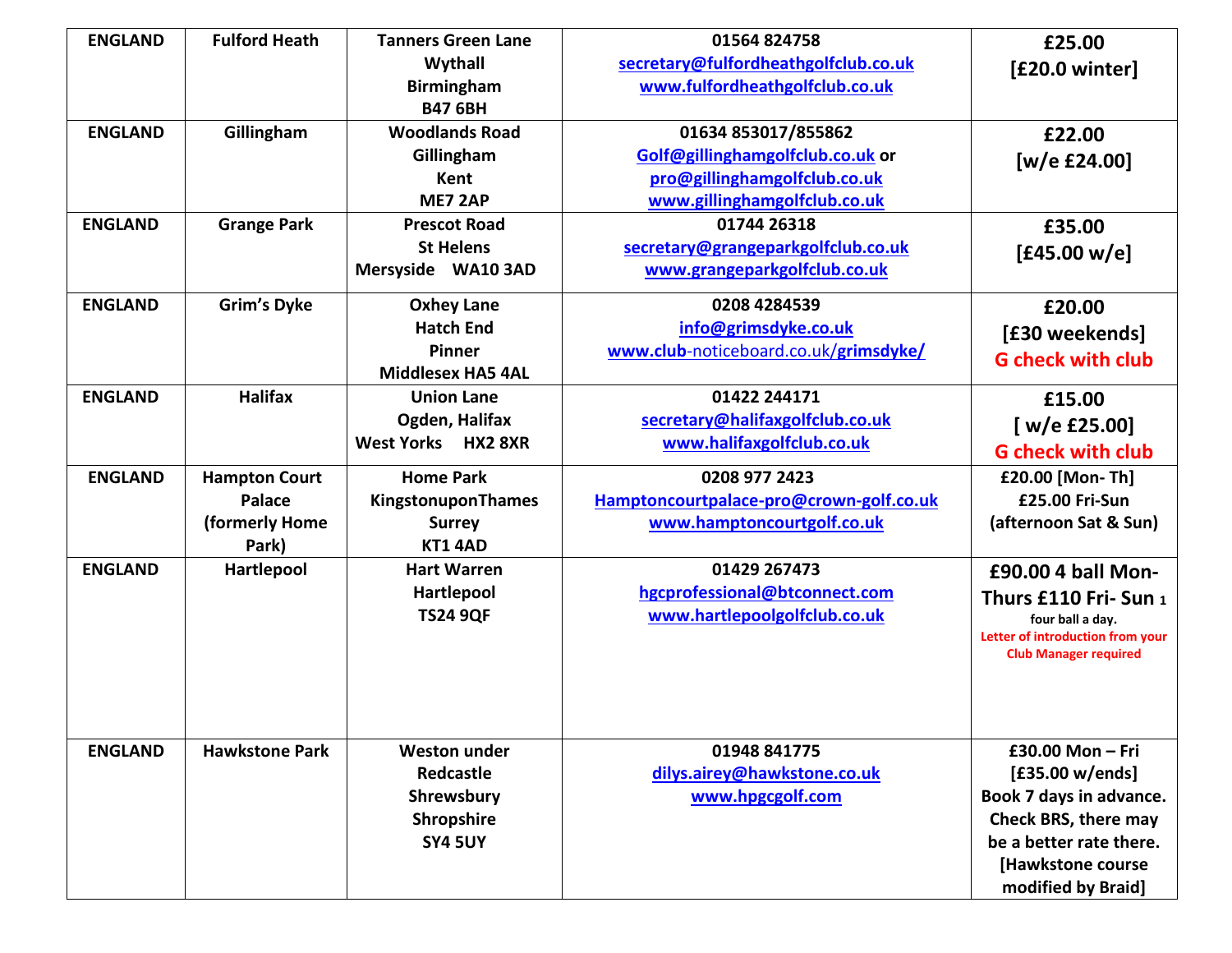| <b>ENGLAND</b> | <b>Haydock Park</b>                               | <b>GolbornePark</b>             | 01925 226944                                      | <b>One free 4 ball</b>      |
|----------------|---------------------------------------------------|---------------------------------|---------------------------------------------------|-----------------------------|
|                |                                                   | <b>Newton Lane</b>              | secretary@haydockparkgc.co.uk                     |                             |
|                |                                                   | <b>Newton-le-Willows</b>        | www.haydockparkgc.co.uk                           | per week                    |
|                |                                                   | Merseyside WA12 0HX             |                                                   | £17.50 Summer               |
|                |                                                   |                                 |                                                   | £12.50 Winter               |
|                |                                                   |                                 |                                                   | [Mon-Fri]                   |
| <b>ENGLAND</b> | <b>Haywards Heath</b>                             | <b>High Beech Lane</b>          | 01444 414866                                      | £25.00                      |
|                |                                                   | <b>Haywards Heath</b>           | assistant@haywardsheathgolfclub.co.uk             | [not w/e and<br><b>Bank</b> |
|                |                                                   | <b>West Sussex</b>              | www.haywardsheathgolfclub.co.uk                   | Hols]                       |
|                |                                                   | <b>RH16 1SL</b>                 | (check website - for free tee times)              |                             |
| <b>ENGLAND</b> | <b>Henley</b>                                     | Harpsden                        | 01491 575 710                                     | £30.00                      |
|                | <b>Home of the</b><br><b>Association of James</b> | <b>Henley on Thames</b>         | manager@henleygc.com                              | G20                         |
|                | <b>Braid Courses</b>                              | Oxon                            | www.henleygolfclub.com                            |                             |
|                |                                                   | RG9 4HG                         |                                                   |                             |
| <b>ENGLAND</b> | <b>Helsby</b>                                     | <b>Towers Lane</b>              | 01928722021                                       | £22.00 Apr-Oct              |
|                |                                                   | <b>Helsby</b>                   | www.helsbygolfclub.org                            | £20.00 Nov-Mar              |
|                |                                                   | Fordsham                        | secretary@helsbygolfclub.org                      |                             |
|                |                                                   | Cheshire WA6 0JB                |                                                   |                             |
| <b>ENGLAND</b> | <b>The Herefordshire</b>                          | <b>Ravens Causeway</b>          | 01432 830219                                      | £20.00 before               |
|                |                                                   | Wormsley                        | pro@herefordshiregolfclun.co.uk                   | 2pm [£25.00 w/e             |
|                |                                                   | <b>Hereford</b>                 | www.herefordshiregolfclub.co.uk                   | <b>&amp;Bank Hols]</b>      |
|                |                                                   | <b>HR4 8LY</b>                  | N.B. check website for offers after 2.00pm;       | £12.50 Nov $-$ Mar          |
|                |                                                   |                                 | check with club for groups of 10 or more          | <b>G12 check for larger</b> |
|                |                                                   |                                 |                                                   | numbers                     |
| <b>ENGLAND</b> | Hexham                                            |                                 |                                                   |                             |
|                |                                                   | <b>Spital Park</b><br>Hexham    | 01434 603072 option 2<br>manager@hexhamgolf.co.uk | £20.00                      |
|                |                                                   | <b>NE46 3RZ</b>                 | www.hexhamgolf.co.uk                              | [Summer Mon-Fri             |
|                |                                                   |                                 |                                                   | only]                       |
|                |                                                   |                                 |                                                   | £15.00 [Oct -Mar]           |
|                |                                                   |                                 |                                                   | G 12                        |
| <b>ENGLAND</b> | <b>Hockley</b>                                    | Twyford                         | 01962 713 165                                     | £30.00                      |
|                |                                                   | Winchester                      | admin@hockleygolfclub.com                         | Mon-Thurs excl              |
|                |                                                   | <b>SO21 1PL</b><br><b>Hants</b> | www.hockleygolfclub.com                           | B/hols 1.30 -4.30           |
| <b>ENGLAND</b> | Hornsea                                           | <b>Rolston Road</b>             | 01964 534989                                      | £20.00                      |
|                |                                                   | Hornsea                         | office@hornseagolfclub.co.uk                      | <b>G</b> no restriction     |
|                |                                                   | <b>East YorkshireHU18 1XG</b>   | www.hornseagolfclub.co.uk                         |                             |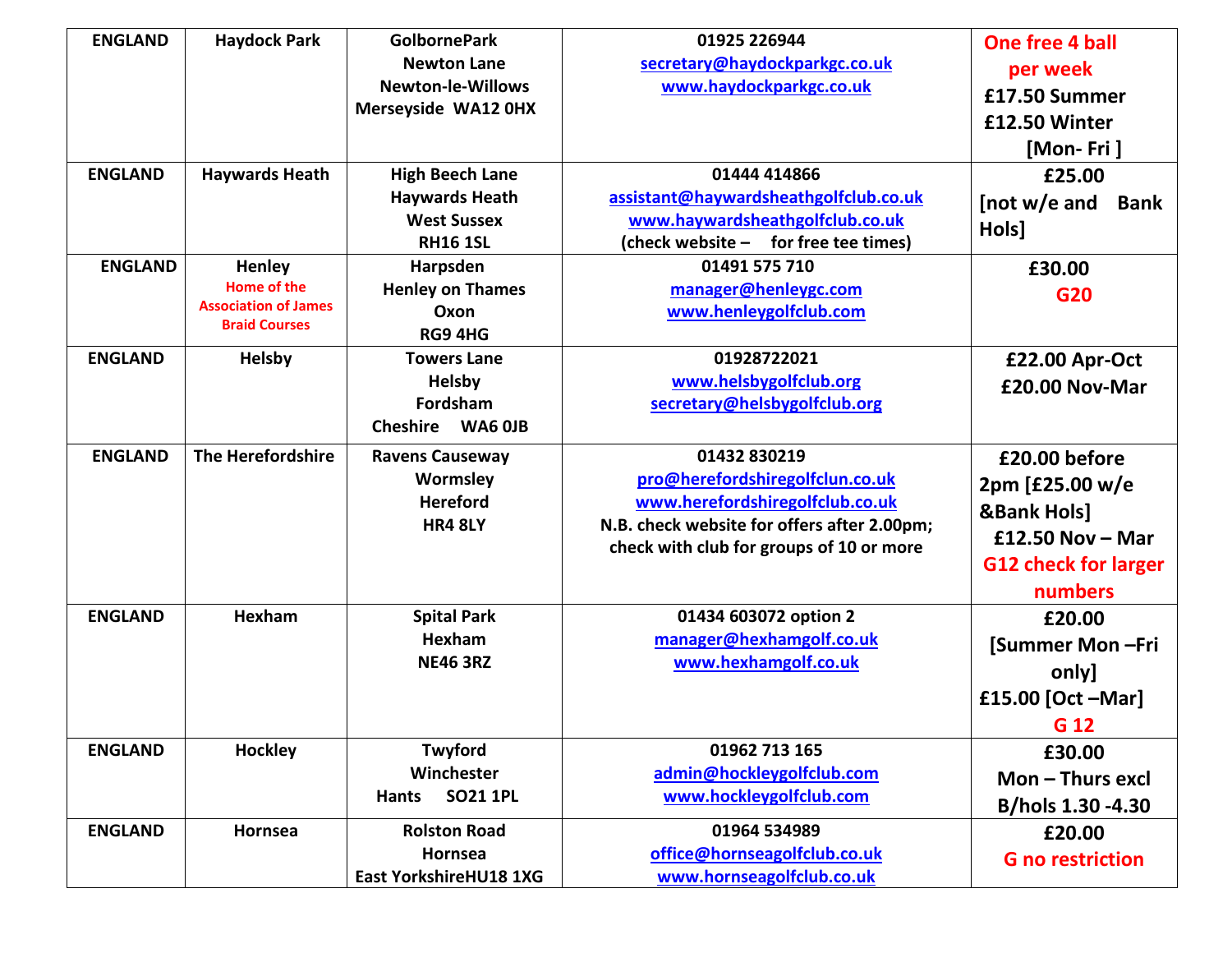| <b>ENGLAND</b> | Hoylake               | <b>Carr Lane</b>                 | 0151 632 2956                              | £13.00                  |
|----------------|-----------------------|----------------------------------|--------------------------------------------|-------------------------|
|                | <b>Municipal</b>      | Hoylake                          | www.hoylakegolfstore.co.uk                 | Over 60 under           |
|                |                       | <b>CH47 4BA</b><br><b>Wirral</b> |                                            | 18 £7.50                |
| <b>ENGLAND</b> | Hull                  | <b>The Hall</b>                  | 01482 660972                               | £25.00                  |
|                |                       | 27 Packman Lane                  | [book 7 days in advance please]            | [Nov-Feb £15.00]        |
|                |                       | Kirk Ella, Hull                  | pro@hullgc.com                             | G12                     |
|                |                       | East Yorks HU10 7TJ              | www.hullgolfclub.co.uk                     |                         |
| <b>ENGLAND</b> | <b>Ipswich-Purdis</b> | <b>Bucklesham Road</b>           | 01473 728941                               | £150.00                 |
|                | <b>Heath</b>          | Ipswich                          | office@ipswichgolfclub.com                 | for a 4 ball (max 2 X 4 |
|                |                       | <b>IP3 8UQ</b>                   | www.ipswichgolfclub.com                    | per day) excl           |
|                |                       |                                  | [max. 2x 4balls on any day]                | <b>Bank Hols</b>        |
|                |                       |                                  |                                            | [Sat & Sun after 2.00]  |
|                |                       |                                  |                                            | G <sub>8</sub>          |
| <b>ENGLAND</b> | <b>Kedleston Park</b> | <b>Kedleston</b>                 | 01332 840035 (option 4)                    | £50.00                  |
|                |                       | Quarndon                         | generalmanager@kedlestonparkgolfclub.co.uk | [Mon-Fri]               |
|                |                       | Derby DE22 5JD                   | www.kedlestonparkcolfclub.co.uk            | £60.00[w/ends]          |
|                |                       |                                  |                                            |                         |
|                |                       |                                  |                                            |                         |
| <b>ENGLAND</b> | Kingswood             | <b>Sandy Lane</b>                | 01737 832188                               | £38.00                  |
|                |                       | Kingswood                        | mark@kingswood-golf.co.uk                  | $[Mon-Fri]$             |
|                |                       | <b>Tadworth</b>                  | www.kingswood-golf.co.uk                   | £42.00 - [Sat and Sun   |
|                |                       | <b>KT20 6NE</b><br><b>Surrey</b> |                                            | afternoons only ]       |
| <b>ENGLAND</b> | <b>Knott End</b>      | Wyreside                         | 01253 810576                               | £15.00                  |
|                |                       | <b>Knott End-On-Sea</b>          | office@knottendgolfclub.com                | G12                     |
|                |                       | Poulton-Le-Fylde                 | www.knottendgolfclub.com                   |                         |
|                |                       | Lancashire, FY6 0AA              |                                            |                         |
|                |                       |                                  |                                            |                         |
| <b>ENGLAND</b> | Lancaster             | <b>Ashton Hall</b>               | 01524 751247 (option 1)                    | £25.00                  |
|                |                       | <b>Ashton-with-Stodday</b>       | secretary@lancastergc.co.uk                | <b>Monday-Friday</b>    |
|                |                       | Lancaster LA2 0AJ                | www.lancastergc.co.uk                      |                         |
| <b>ENGLAND</b> | The Leicestershire    | <b>Evington Lane</b>             | 0116 2738825 option 1 or 2                 | £25.00                  |
|                |                       | Leicester                        | manager@theleicestershiregolfclub.co.uk    | £80.00 for 4 ball       |
|                |                       | LE5 6DJ                          | www.theleicestershiregolfclub.co.uk        | between 11.00 -         |
|                |                       |                                  |                                            |                         |
|                |                       |                                  |                                            | 3.00 M, W, Th, F.       |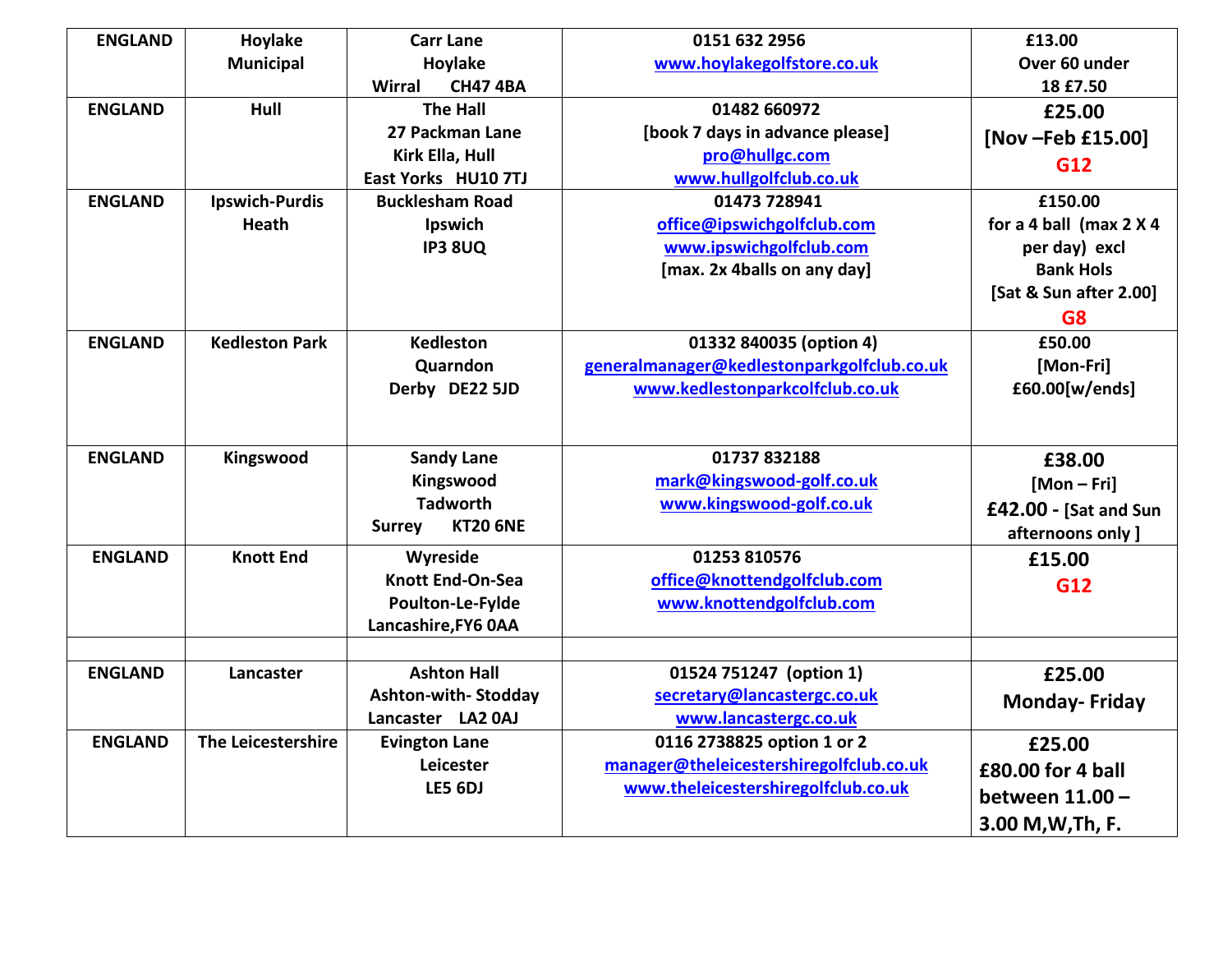| <b>ENGLAND</b> | Littlestone         | <b>St Andrews Road</b>     | 01797 363355                          | £60.00                           |
|----------------|---------------------|----------------------------|---------------------------------------|----------------------------------|
|                |                     | Littlestone                | david@littlestonegolfclub.org.uk      | Mon-Fri & pm Sun.                |
|                |                     | <b>Kent</b>                | www.littlestonegolfclub.org.uk        | £45.00 after 3pm; no             |
|                |                     | <b>TN28 8RB</b>            |                                       | <b>Saturdays or Sun mornings</b> |
|                |                     |                            |                                       |                                  |
| <b>ENGLAND</b> | Ludlow              | <b>Bromfield</b>           | 01584 856285                          | £18.00                           |
|                |                     | Ludlow                     | secretary@ludlowgolfclub.com          |                                  |
|                |                     | Shropshire SY8 2BT         | www.ludlowgolfclub.com                |                                  |
| <b>ENGLAND</b> | <b>The Mere</b>     | <b>Golf Resort and Spa</b> | 01565 830219                          | £37.50                           |
|                |                     | <b>Chester Road</b>        | golfshop@themereresort.co.uk          | [Apr –Sept]                      |
|                |                     | <b>Knutsford</b>           | www.themereresort.co.uk               | £27.50                           |
|                |                     | <b>Cheshire</b>            |                                       |                                  |
|                |                     | <b>WA16 6LJ</b>            |                                       | [Oct-Mar]                        |
| <b>ENGLAND</b> | <b>Mid-Herts</b>    | <b>Lamer Lane</b>          | 01582832242                           | £25.00                           |
|                |                     | <b>Lower Gustard Wood</b>  | gm@mid-hertsgolfclub.co.uk            | [£20.00 Nov- Mar]                |
|                |                     | Wheathampstead             | www.mid-hertsgolfclub.co.uk           |                                  |
|                |                     | Herts AL4 8RS              |                                       |                                  |
|                |                     |                            |                                       |                                  |
| <b>ENGLAND</b> | Middlesbrough       | <b>Brass Castle Lane</b>   | 01642 311515                          | £25.00                           |
|                |                     | <b>Marton</b>              | enquiries@middlesbroughgolfclub.co.uk | [winter £20.00]                  |
|                |                     | Middlesbrough              | www.middlesbroughgolfclub.co.uk       |                                  |
|                |                     | <b>TS8 9EE</b>             |                                       |                                  |
| <b>ENGLAND</b> | <b>Muswell Hill</b> | <b>Rhodes Avenue</b>       | 020 8888 8046 or book via website     | £25.00 [w/ends £30.00            |
|                |                     | London                     | manager@muswellhillgolfclub.co.uk     | after 1.30] Max no.              |
|                |                     | <b>N227UT</b>              | www.muswellhillgolfclub.co.uk         | rounds pa 6                      |
| <b>ENGLAND</b> | <b>The Nevill</b>   | <b>Benhall Mill Road</b>   | 01892 525818                          | £30.00                           |
|                |                     | <b>Tunbridge Wells</b>     | trilby@nevillgolfclub.co.uk           | [£35.00 after 1.00pm at          |
|                |                     | Kent                       | www.nevillgolfclub.co.uk              | weekends]                        |
|                |                     | TN2 5JW                    |                                       | $G$ 12 (not w/e)                 |
| <b>ENGLAND</b> | <b>Newton Green</b> | <b>Newton Green</b>        | 01787 377217                          | £18.00                           |
|                |                     | Sudbury                    | info@newtongreengolfclub.co.uk        | $[£19.00 w/e$ and                |
|                |                     | <b>Suffolk</b>             | www.newtongreengolfclub.co.uk         | <b>Bank Hols]</b>                |
|                |                     | <b>CO10 0QN</b>            |                                       |                                  |
| <b>ENGLAND</b> | <b>North Hants</b>  | <b>Minley Road</b>         | 01252 616443                          | £50.00                           |
|                |                     | <b>Fleet</b>               | klaud@northhantsgolf.co.uk            | [winter £40.00]                  |
|                |                     | Hants,                     | www.northhantsgolf.co.uk              |                                  |
|                |                     | <b>GU51 1RF</b>            |                                       |                                  |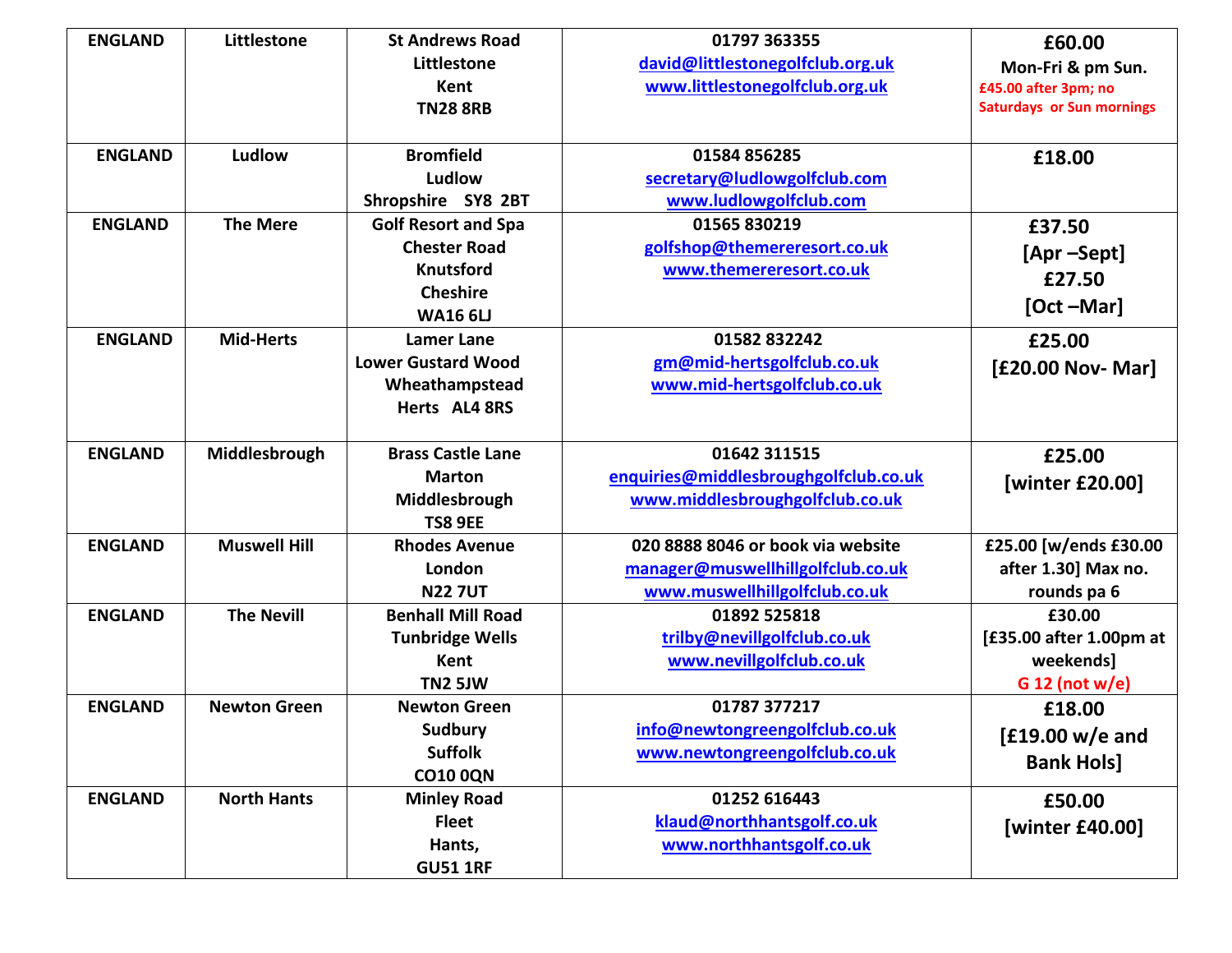| <b>ENGLAND</b> | Northamptonshire         | <b>Golf Lane</b>           | 01604 843025                        | £45.00                      |
|----------------|--------------------------|----------------------------|-------------------------------------|-----------------------------|
|                | County                   | <b>Church Brampton</b>     | Clubmanager@countygolfclub.co.uk    | Mon-Fri only                |
|                |                          | Northamptonshire           | www.countygolfclub.co.uk            |                             |
|                |                          | <b>NN6 8AZ</b>             |                                     |                             |
| <b>ENGLAND</b> | <b>Northcliffe</b>       | <b>High Bank Lane</b>      | 01274 596731(option 1)              | £17.50                      |
|                |                          | <b>Shipley</b>             | manager@northcliffegc.co.uk         | [£20.00 w/ends]             |
|                |                          | <b>West Yorks</b>          | www.northcliffegolfclub.co.uk       | G40                         |
|                |                          | <b>BD184U</b>              |                                     |                             |
| <b>ENGLAND</b> | <b>The</b>               | <b>High Gosforth</b>       | 0191 236 2498/2009                  | £25.00                      |
|                | Northumberland           | Park                       | admin@thengc.co.uk                  | <b>Mon-Fri &amp; Sunday</b> |
|                |                          | Newcastle upon             | www.thengc.co.uk                    |                             |
|                |                          | <b>Tyne</b>                |                                     |                             |
|                |                          | <b>NE3 5HT</b>             |                                     |                             |
| <b>ENGLAND</b> | <b>BEST WESTERN</b>      | <b>North Shore Road</b>    | 01754 764822 [hotel 01754 763298]   | £20.00 Apr-Sept             |
|                | <b>North Shore Hotel</b> | <b>Skegness</b>            | info@northshorehotel.co.uk          | £16.00 Oct-Mar              |
|                | and Golf Club            | Lincolnshire               | www.northshorehotel.co.uk           |                             |
|                |                          | <b>PE25 1DN</b>            |                                     |                             |
| <b>ENGLAND</b> | <b>Oswestry</b>          | <b>Aston Park</b>          | 01691 610 448                       | £30.00 Apr-Oct              |
|                |                          | <b>Oswestry</b>            | secretary@oswestrygolfclub.co.uk    | £20.00 Nov-Mar              |
|                |                          | Shropshire SY11 4JJ        | www.oswestrygolfclub.co.uk          | <b>G</b> check with Secy    |
|                |                          |                            |                                     |                             |
| <b>ENGLAND</b> | Oxford                   | <b>Hill Top Road</b>       | 01865 242158 option 1               | £25.00 Mon-Thu              |
|                |                          | Oxford                     | admin@oxfordgolfclub.net            | G 8                         |
|                |                          | <b>OX4 1PF</b>             | www.oxfordgolfclub.net              |                             |
| <b>ENGLAND</b> | Peacehaven               | <b>Golf and Fitness</b>    | 01273 514048                        | £5.00 for nine holes        |
|                |                          | <b>Brighton Road</b>       | emma@peacehavengc.com               | £7.00 for 18.               |
|                |                          | <b>Newhaven</b>            | www.peacehavengc.com                |                             |
|                |                          | <b>East Sussex BN9 9UH</b> |                                     |                             |
|                |                          |                            |                                     |                             |
| <b>ENGLAND</b> | Perranporth              | <b>Budnic Hill</b>         | 01872 572454                        | £35.00                      |
|                |                          | Perranporth                | secretary@perranporthgolfclub.co.uk | After 10.00am Mon           |
|                |                          | <b>Cornwall</b>            | www.perranporthgolfclub.co.uk       |                             |
|                |                          | <b>TR6 0AB</b>             |                                     | -Fri only                   |
| <b>ENGLAND</b> | Peterborough             | <b>Milton Ferry</b>        | 01733 380 489                       | £25.00                      |
|                | <b>Milton</b>            | Peterborough               | admin@pmgc.org.uk                   | [£18.00 Nov- Mar]           |
|                |                          | Cambridgeshire             | www.pmgc.org.uk                     |                             |
|                |                          | <b>PE6 7AG</b>             |                                     |                             |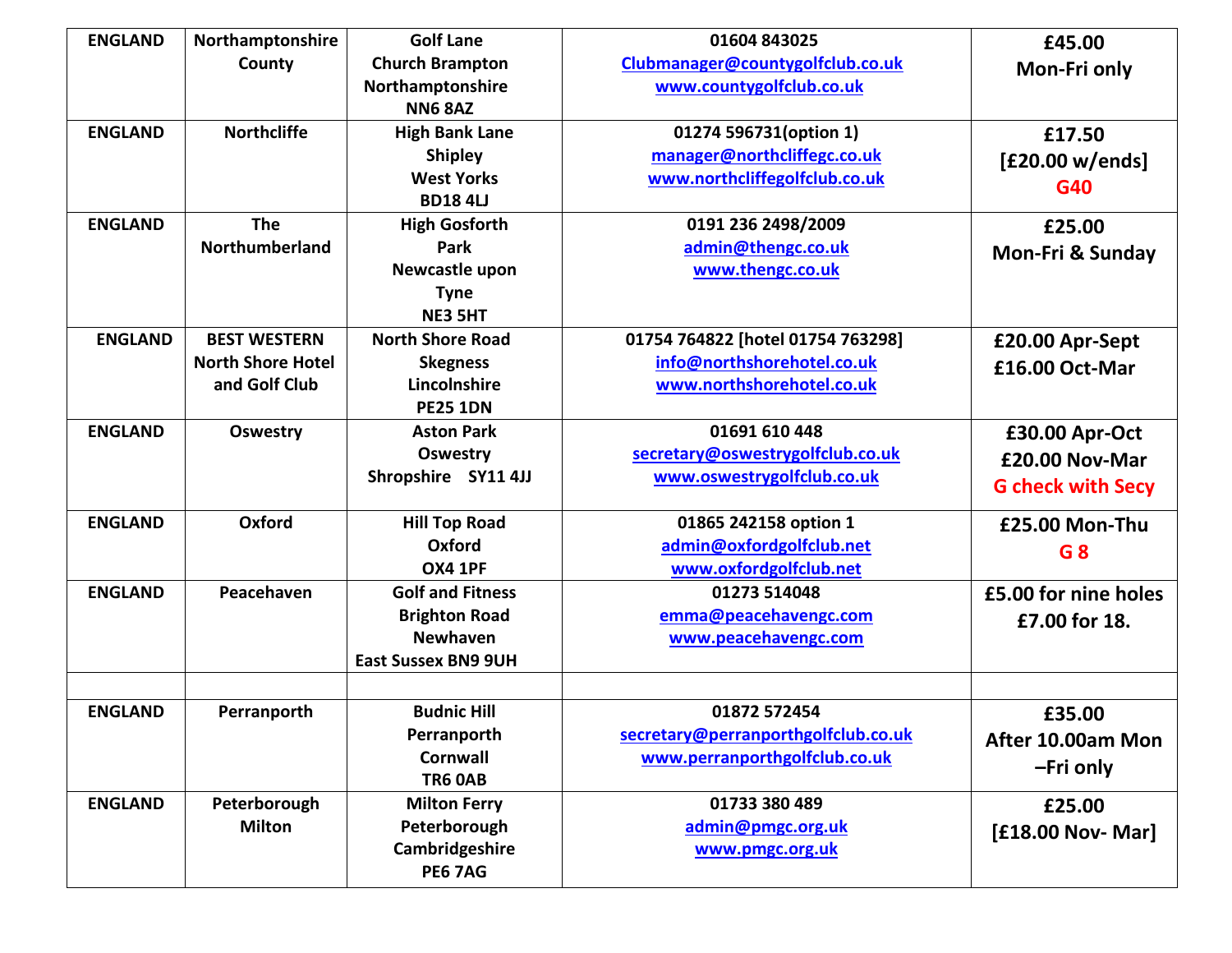| <b>ENGLAND</b> | Preston             | <b>Fulwood Hall Lane</b>                       | 01772 700011                                | £22.50                 |
|----------------|---------------------|------------------------------------------------|---------------------------------------------|------------------------|
|                |                     | <b>Fulwood</b>                                 | customerservices@prestongolfclub.com        | <b>Excl Saturdays</b>  |
|                |                     | Preston                                        | www.prestongolfclub.com                     |                        |
|                |                     | Lancashire PR2 8DD                             |                                             |                        |
| <b>ENGLAND</b> | Pyecombe            | <b>Clayton Hill</b>                            | 01273 845372                                | £25.00 before 12       |
|                |                     | Pycombe                                        | info@pyecombegolfclub.com                   |                        |
|                |                     | <b>West Sussex</b>                             | www.pyecombegolfclub.com                    | noon; £20.00 after12   |
|                |                     | <b>BN45 7FF</b>                                |                                             | weekdays only          |
|                |                     |                                                |                                             |                        |
|                |                     |                                                |                                             |                        |
|                |                     |                                                |                                             |                        |
|                |                     |                                                |                                             |                        |
|                |                     |                                                |                                             |                        |
|                |                     |                                                |                                             |                        |
|                |                     |                                                |                                             |                        |
| <b>ENGLAND</b> | Ringway             | Hale Mount, Hale Road,                         | 0161 980 2630 (option 1)                    | £25.00                 |
|                |                     | <b>Hale Barns</b>                              | proshop@ringwaygolfclub.co.uk               | Mon-Fri only           |
|                |                     | Altrincham                                     | www.ringwaygolfclub.co.uk                   | <b>Nov-Mar £20.00</b>  |
|                |                     | Cheshire, WA15 8SW                             |                                             |                        |
|                |                     |                                                |                                             |                        |
| <b>ENGLAND</b> | <b>The Rochford</b> | <b>Rochford Hall</b>                           | 01702 544302                                | £24.00                 |
|                | <b>Hundred</b>      | Hall Road, Rochford                            | admin@rochfordhundredgolfclub.co.uk         |                        |
|                |                     | Southend on Sea                                | www.rochfordhundredgolfclub.co.uk           |                        |
| <b>ENGLAND</b> | Rotherham           | Essex, SS4 1NW                                 | 01709 850480                                |                        |
|                |                     | <b>Thrybergh Park</b><br><b>Doncaster Road</b> | proshop@rotherhamgolfclub.com               | £25.00                 |
|                |                     | <b>Thrybergh</b>                               |                                             | <b>G</b> check numbers |
|                |                     | Rotherham S65 4NU                              | www.rotherhamgolfclub.com                   | with Professional      |
| <b>ENGLAND</b> | Romford             | <b>Heath Drive</b>                             | 01708 740986                                |                        |
|                |                     | <b>Gidea Park</b>                              | richard.hall@romfordgolfclub.co.uk          | £20.00                 |
|                |                     | Romford                                        | www.romfordgolfclub.com                     | [Mon-Fri]              |
|                |                     | <b>Essex</b>                                   | <b>Braid's first club as a professional</b> | £25.00                 |
|                |                     | <b>RM2 5QB</b>                                 | 1896-1904                                   | [Sun p.m]              |
|                |                     |                                                |                                             |                        |
|                |                     |                                                |                                             |                        |
|                |                     |                                                |                                             |                        |
|                |                     |                                                |                                             |                        |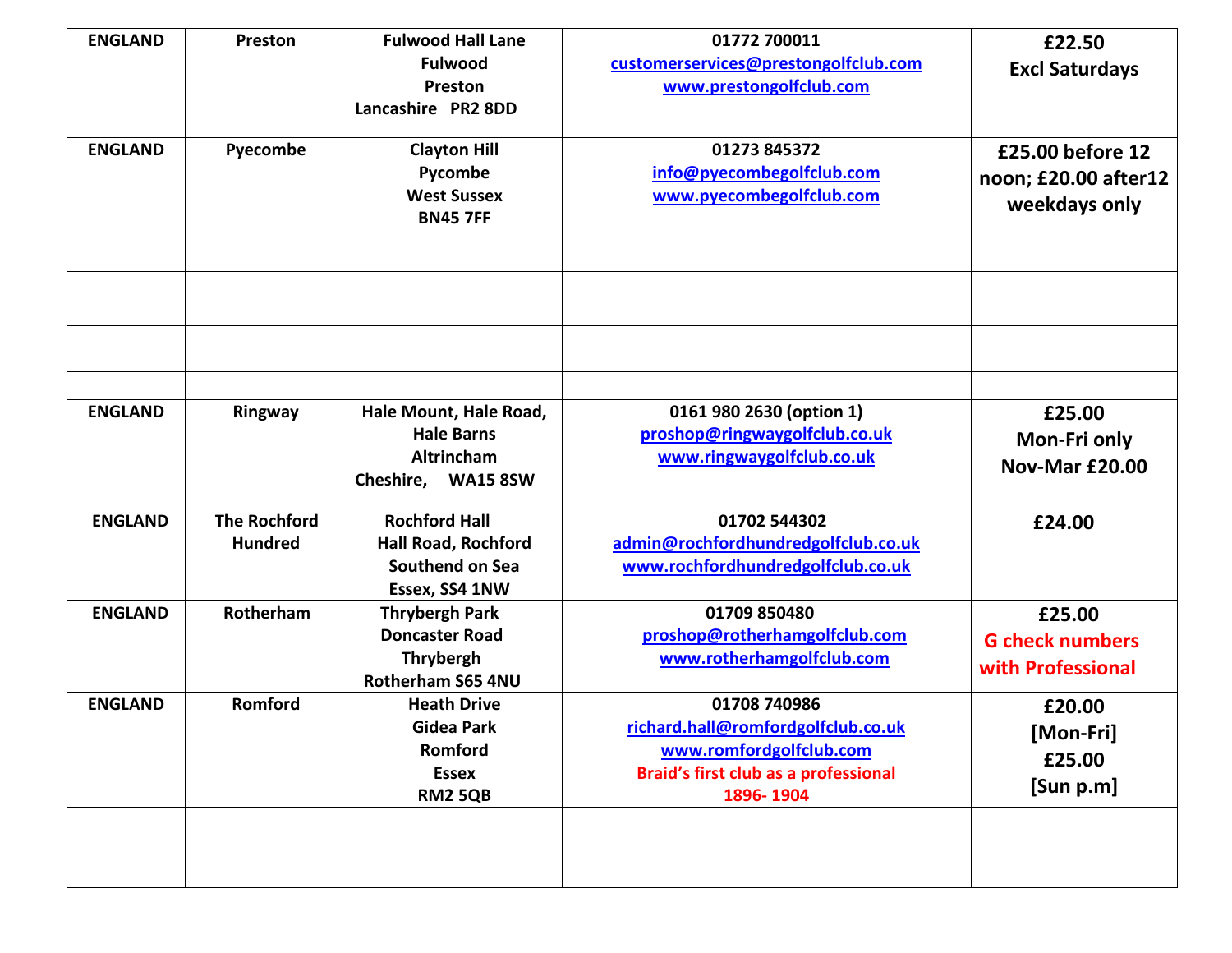| <b>ENGLAND</b>                   | <b>Royal Blackheath</b>         | <b>Court Road</b><br><b>Eltham</b><br>London<br>SE9 5AF                                                         | 0208 850 1763<br>proshop@rbgc.com<br>www.royalblackheath.com<br>The oldest golf club in England                 | £45.00<br>Mon-Fri excl B/hols<br>£40.00 Nov-Mar                |
|----------------------------------|---------------------------------|-----------------------------------------------------------------------------------------------------------------|-----------------------------------------------------------------------------------------------------------------|----------------------------------------------------------------|
|                                  |                                 |                                                                                                                 |                                                                                                                 |                                                                |
| <b>ENGLAND</b><br><b>ENGLAND</b> | <b>Rugby</b><br><b>Rushmere</b> | <b>Clifton Road</b><br><b>Rugby</b><br>Warwickshire<br><b>CV21 3RD</b><br><b>Rushmere Heath</b>                 | 01788 575134 (Professional)<br>info@rugbygolfclub.co.uk<br>www.rugbygolfclub.co.uk<br>01473 725648 01473 728076 | £15.00<br>[£20.00 W/ends &<br><b>Bank Hols]</b><br>£25.00      |
|                                  |                                 | Ipswich<br>Suffolk IP4 5QQ                                                                                      | info@rushmeregolfclub.co.uk<br>www.rushmeregolfclub.co.uk                                                       | Mon-Fri<br>Sunday £30.00                                       |
| <b>ENGLAND</b>                   | <b>Ryston Park</b>              | <b>Denver</b><br><b>Downham Market</b><br><b>Norfolk</b><br><b>PE38 OHH</b>                                     | 01366 382133<br>Ryston1933@gmail.com<br>www.club-noticeboard.co.uk/rystonpark/                                  | £15.00<br>[£10 for 9 holes]                                    |
| <b>ENGLAND</b>                   | Saltburn by the<br>Sea          | <b>Hob Hill</b><br>Saltburn by the Sea<br>Cleveland TS12 1NJ                                                    | 01287 624653<br>prohowes@gmail.com<br>www.saltburngolf.co.uk                                                    | £20.00 May - Sept<br>£18.00 Mar, Apr, Oct<br>£17.00 Nov - Feb  |
| <b>ENGLAND</b>                   | Scarborough<br>North Cliff      | <b>North Cliff Avenue</b><br><b>Burnistion Road</b><br>Scarborough<br><b>North Yorkshire</b><br><b>YO12 6PP</b> | 01723 355397<br>info@northcliffgolfclub.co.uk<br>www.ncgc.co.uk                                                 | £15.00<br>[Mon-Thurs]                                          |
| <b>ENGLAND</b>                   | Shanklin &<br>Sandown           | The Fairway<br>Lake, Sandown<br>Isle of Wight PO36 9PR                                                          | 01983 404 424<br>club@ssgolfclub.com<br>www.ssgolfclub.co.uk                                                    | £25.00                                                         |
| <b>ENGLAND</b>                   | Sherborne                       | <b>Higher Clatcombe</b><br><b>Sherborne</b><br><b>Dorset</b><br>DT9 4RN                                         | 01935 814 431<br>sgcoffice@sherbornegolfclub.co.uk<br>www.sherbornegolfclub.co.uk                               | £35.00<br>[Nov-Mar£20.00<br>Mon-Fri; Sat Sun<br>£25.00]<br>G24 |
| <b>ENGLAND</b>                   | <b>Sidcup</b>                   | <b>Rear of Hurstmere</b><br>School, Hurst Road,<br>Sidcup Kent DA159AW                                          | 020 83002150<br>sidcupgolfclub@googlemail.com<br>www.sidcupgolfclub.co.uk                                       | £25.00<br>[Mon-Fri]<br>9 holes £15.00                          |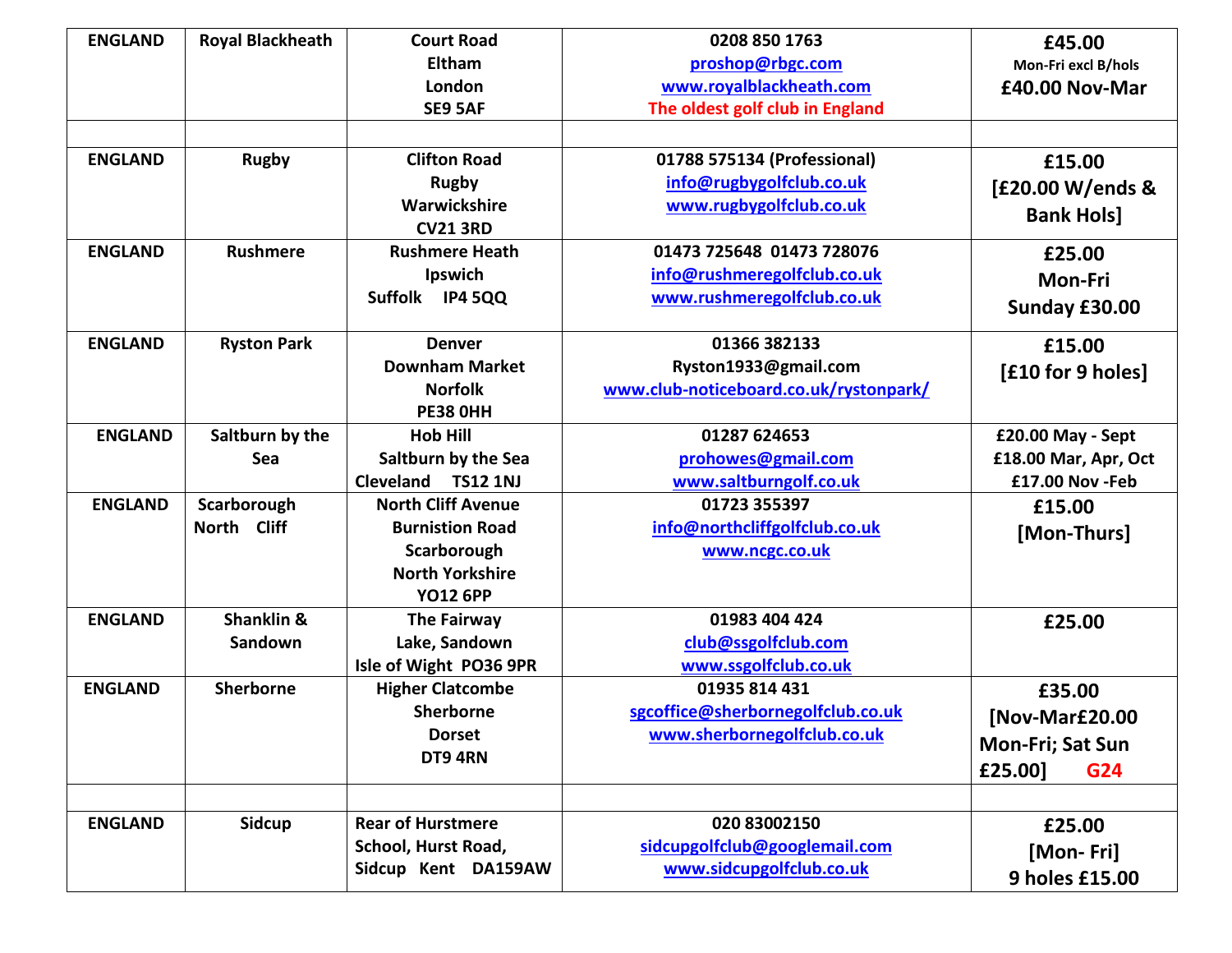| <b>ENGLAND</b> | Southport &             | <b>Bradshaws Lane</b>              | 01704 578000                         | <b>Prices for a fourball</b>          |
|----------------|-------------------------|------------------------------------|--------------------------------------|---------------------------------------|
|                | <b>Ainsdale</b>         | <b>Ainsdale</b>                    | charlotte.pilkington@sandagolf.co.uk | £400.00 Apr-Sept                      |
|                |                         | Southport                          | www.sandagolfclub.co.uk              | [winter Oct to March                  |
|                |                         | Merseyside PR8 3LG                 |                                      | £240.00}                              |
| <b>ENGLAND</b> | South                   | <b>Danescourt Road</b>             | 01902 751065                         | £20.00                                |
|                | <b>Staffordshire</b>    | <b>Tettenhall</b>                  | www.southstaffordshiregolfclub.co.uk |                                       |
|                |                         | Wolverhampton                      | suelebeau@southstaffsgc.co.uk        |                                       |
|                |                         | <b>West MidlandsWV6 9BQ</b>        |                                      |                                       |
| <b>ENGLAND</b> | <b>St Austell</b>       | Tregongeeves Lane,                 | 0172 674756                          | £25.00 Apr - Oct                      |
|                |                         | <b>St Austell</b>                  | office@staustellgolf.co.uk           | £20.00 Nov-Mar                        |
|                |                         | <b>Cornwall</b><br><b>PL26 7DS</b> | www.staustellgolf.co.uk              | G12                                   |
| <b>ENGLAND</b> | <b>St Enodoc</b>        | <b>Rock</b>                        | 01208 863216                         | £40.00                                |
|                |                         | Wadebridge                         | enquiries@st-enodoc.co.uk            | [Winter only, 1/11 till 31/3          |
|                |                         | <b>Cornwall</b>                    | www.st-enodoc.co.uk                  | excl. w/e & B/Hols]                   |
|                |                         | <b>PL27 6LD</b>                    |                                      |                                       |
|                |                         |                                    |                                      |                                       |
| <b>ENGLAND</b> | <b>Stinchcombe Hill</b> | <b>Dursley</b>                     | 01453 542015 option 1                | £24.00                                |
|                |                         | Gloucestershire                    | proshop@stinchcombehill.com          | <b>G12 not Saturday</b>               |
|                |                         | <b>GL11 6AQ</b>                    | www.stinchcombehillgolfclub.com      |                                       |
| <b>ENGLAND</b> | <b>Stover</b>           | <b>The Club House</b>              | 01626 362078 (professional)          | £25.00                                |
|                |                         | Bovey Road,                        | info@stovergolfclub.co.uk            | Winter £18.00                         |
|                |                         | <b>Newton Abbot</b>                | www.stovergolfclub.co.uk             |                                       |
|                |                         | Devon<br><b>TQ12 6QQ</b>           |                                      |                                       |
| <b>ENGLAND</b> | <b>Sundridge Park</b>   | <b>Garden Road</b>                 | 0208 460 0278 (option 1 Jo Day)      | <b>West £45.00</b>                    |
|                | <b>West and East</b>    | <b>Bromley</b>                     | golfmanager@spgc.co.uk               | Mon-Fri only                          |
|                |                         | Kent                               | www.spgc.co.uk                       | <b>whilst the East is not a Braid</b> |
|                |                         | <b>BR1 3NE</b>                     |                                      | course, the green fee is the          |
|                |                         |                                    |                                      | same] G 12                            |
| <b>ENGLAND</b> | <b>Tiverton</b>         | <b>Post Hill</b>                   | 01884 252187 (option 1)              | £25.00                                |
|                |                         | Tiverton                           | pro@tivertongolfclub.co.uk           | [winter £16.00]                       |
|                |                         | Devon                              | www.tivertongolfclub.co.uk           |                                       |
|                |                         | <b>EX16 4NE</b>                    |                                      |                                       |
| <b>ENGLAND</b> | <b>Thetford</b>         | <b>Brandon Road</b>                | 01842 752169 (option1)               | £35.00                                |
|                |                         | <b>Thetford</b>                    | secretary@thetfordgolfclub.co.uk     |                                       |
|                |                         | Norfolk IP24 3NE                   | www.thetfordgolfclub.co.uk           |                                       |
|                |                         |                                    |                                      |                                       |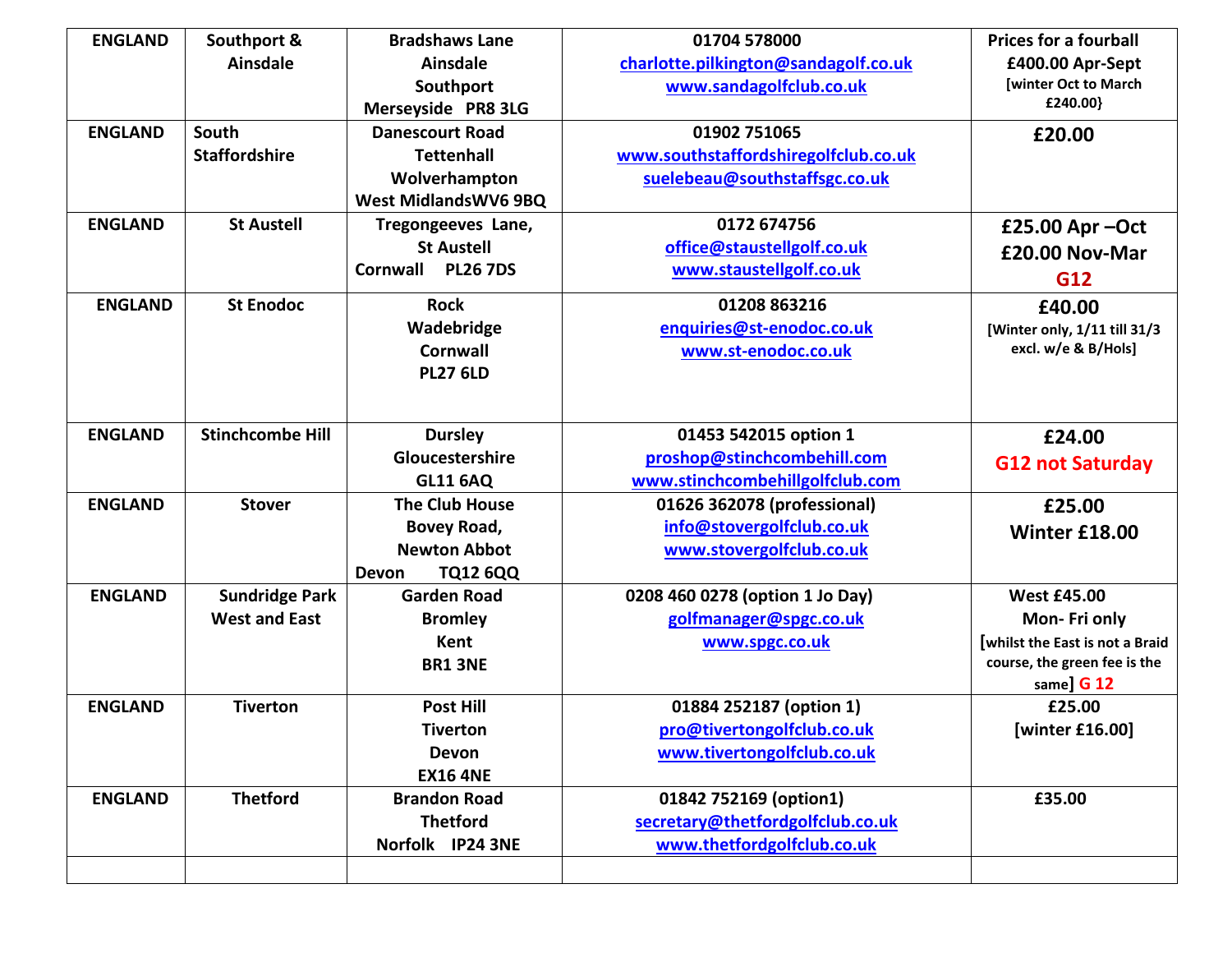| <b>ENGLAND</b> | <b>Theydon Bois</b>  | <b>The Clubhouse</b>             | 01992 812460                     | £21.00                                     |
|----------------|----------------------|----------------------------------|----------------------------------|--------------------------------------------|
|                |                      | <b>Theydon Road</b>              | proshopnews@googlemail.com       |                                            |
|                |                      | <b>Epping Essex CM16 4EH</b>     | www.theydongolf.co.uk            |                                            |
|                |                      |                                  |                                  |                                            |
|                |                      |                                  |                                  |                                            |
| <b>ENGLAND</b> | <b>Turton</b>        | <b>Wood End Farm</b>             | 01204 852235                     | £15.00 Mon-Fri                             |
|                |                      | <b>Hospital Rd</b>               | office@turtongolfclub.co.uk      | £20.00 [w/e,Bk                             |
|                |                      | <b>Bromley Cross</b>             | www.turtongolfclub.com           | Hols]                                      |
|                |                      | <b>Bolton</b>                    |                                  | $£10.00[Nov - Mar]$                        |
|                |                      | <b>BL7 9QD</b><br>Lancs          |                                  |                                            |
| <b>ENGLAND</b> | Tynemouth            | <b>Spital Dene</b>               | 0191 257 3381 or 4578            | £18.00                                     |
|                |                      | <b>King Edward Road</b>          | secretary@tynemouthgolfclub.com  | [Mon- Fri; April - October.                |
|                |                      | <b>North Shields</b>             | www.tynemouthgolfclub.co.uk      | £13.00 Nov - March]                        |
|                |                      | <b>NE30 2ER</b>                  |                                  | <b>Weekend/Bank Hols by</b><br>arrangement |
|                |                      |                                  |                                  |                                            |
| <b>ENGLAND</b> | <b>Tyrrells Wood</b> | <b>The Drive</b>                 | 01372 376025                     | £40.00                                     |
|                |                      | Leatherhead                      | office@tyrrellswoodgolfclub.com  | [weekdays only]                            |
|                |                      | <b>KT22 8QP</b><br><b>Surrey</b> | www.tyrrellswoodgolfclub.com     |                                            |
|                |                      |                                  |                                  |                                            |
|                |                      |                                  |                                  |                                            |
| <b>ENGLAND</b> | Walmer &             | <b>The Leas</b>                  | 01304 363 017                    | £30.00                                     |
|                | Kingsdown            | Kingsdown                        | info@kingsdowngolf.co.uk         | Mon-Fri only                               |
|                |                      | Deal, Kent CT14 8EP              | www.kingsdowngolf.co.uk          |                                            |
| <b>ENGLAND</b> | Warren               | <b>Dawlish Warren</b>            | 01828 862255                     | £19.00                                     |
|                |                      | <b>Devon</b>                     | Assistant@dwgc.co.uk             |                                            |
|                |                      | <b>EX7 ONF</b>                   | www.dwgc.co.uk                   |                                            |
| <b>ENGLAND</b> | Warrington           | <b>Hill Warren</b>               | 01925 261775                     | £22.50                                     |
|                |                      | <b>London Road</b>               | proshop@warringtongolfclub.co.uk |                                            |
|                |                      | Appleton                         | www.warringtongolfclub.co.uk     |                                            |
|                |                      | <b>Warrington WA4 5HR</b>        |                                  |                                            |
| <b>ENGLAND</b> | <b>West Essex</b>    | <b>Bury Road</b>                 | 0208 529 7558                    | £21.00                                     |
|                |                      | Chingford                        | sec@westessexgolfclub.co.uk      |                                            |
|                |                      | <b>E4 7QL</b><br>London          | www.westessexgolfclub.co.uk      |                                            |
|                |                      |                                  |                                  |                                            |
|                |                      |                                  |                                  |                                            |
|                |                      |                                  |                                  |                                            |
|                |                      |                                  |                                  |                                            |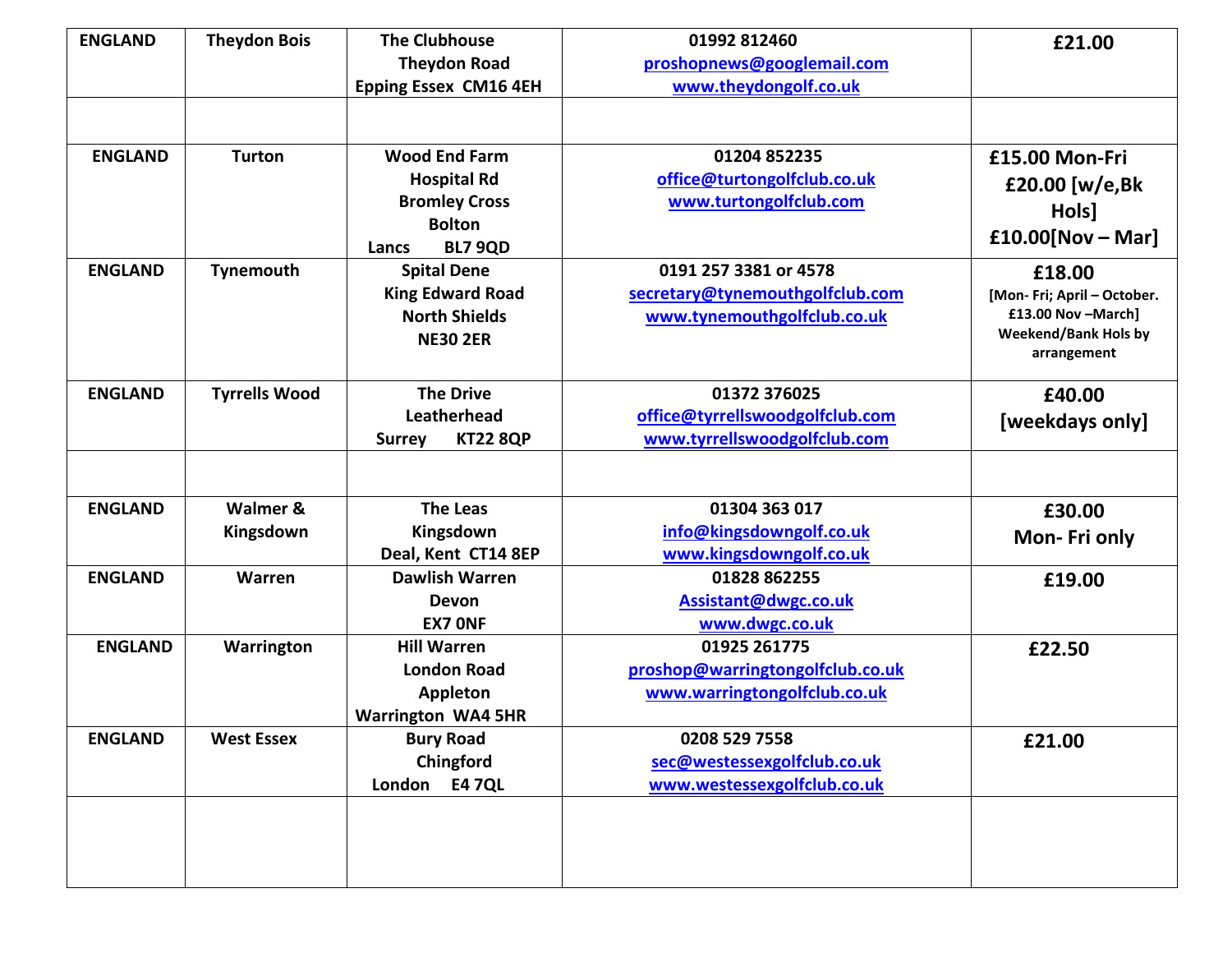| <b>ENGLAND</b> | <b>West Lancashire</b> | <b>Hall Road West</b><br><b>Blundellsands</b><br>Liverpool<br><b>Merseyside</b><br><b>L23 7AS</b>  | 0151 924 1076<br>golf@westlancashiregolf.co.uk<br>www.westlancashiregolf.co.uk      | <b>Fourball Mon-Fri ex</b><br>Tues/BH<br>May-Sept £400.00<br>Apr &Oct £300.00<br>Nov- Mar £175.00 |
|----------------|------------------------|----------------------------------------------------------------------------------------------------|-------------------------------------------------------------------------------------|---------------------------------------------------------------------------------------------------|
| <b>ENGLAND</b> | <b>West Middlesex</b>  | <b>Greenford Road</b><br><b>Southall</b><br>Middlesex,<br><b>UB1 3EE</b>                           | 0208 574 3450<br>admin@westmiddgc.co.uk<br>www.westmiddlesexgolfclub.co.uk          | £20.00<br>$[w/e$ £30.00 after<br>1.00 <sub>pm</sub>                                               |
| <b>ENGLAND</b> | Weymouth               | <b>Links Road</b><br>Weymouth<br>DT4 OPF<br><b>Dorset</b>                                          | 01305 750831<br>weymouthgolfclub@googlemail.com<br>www.weymouthgolfclub.co.uk       | £18.00<br>$E21.50$ w/e and<br><b>Bank Hols]</b>                                                   |
| <b>ENGLAND</b> | Wildernesse            | <b>Park Lane</b><br><b>Sevenoaks</b><br>Seal<br><b>TN15 OJE</b><br>Kent                            | 01732 761199<br>golf@wildernesse.co.uk<br>www.wildernesse.co.uk                     | £115.00<br><b>Mon-Fri excl Tuesday</b>                                                            |
| <b>ENGLAND</b> | <b>Willesley Park</b>  | <b>Measham Road</b><br>Ashby de la Zouch<br>Leicestershire<br><b>LE65 2PF</b>                      | 01530414596<br>info@willesleypark.com<br>www.willesleypark.com                      | £20.00<br>Mon $-$ Fri after 9.30<br>[w/e. B Hols £25 after<br>10.30]                              |
| <b>ENGLAND</b> | The Wilmslow           | <b>Great Warford</b><br><b>Mobberley</b><br><b>Knutsford</b><br><b>Cheshire</b><br><b>WA16 7AY</b> | 01565 872148<br>generalmanager@wilmslowgolfclub.co.uk<br>www.wilmslowgolfclub.co.uk | £35.00<br>[Apr-Oct-<br>Mon, Tues, Thurs<br>only & Sun pm]<br>£25.00 [Same days<br>Nov-March]      |
| <b>ENGLAND</b> | <b>Wilpshire</b>       | 72 Whalley Road<br>Wilpshire<br><b>Blackburn</b><br>Lancashire<br><b>BB1 9LF</b>                   | 01254 249 558<br>admin@wilpshiregolfclub.co.uk<br>www.wilpshiregolfclub.co.uk       | £20.00<br>[£25.00 w/e]                                                                            |
| <b>ENGLAND</b> | <b>Worsley</b>         | <b>Stableford Ave.,</b><br><b>Monton</b><br><b>Eccles</b><br><b>M30 8AP</b>                        | 0161 789 4202<br>office@worsleygolfclub.co.uk<br>www.worsleygolfclub.co.uk          | £16.00<br>[£18.50 w/e]<br>G8                                                                      |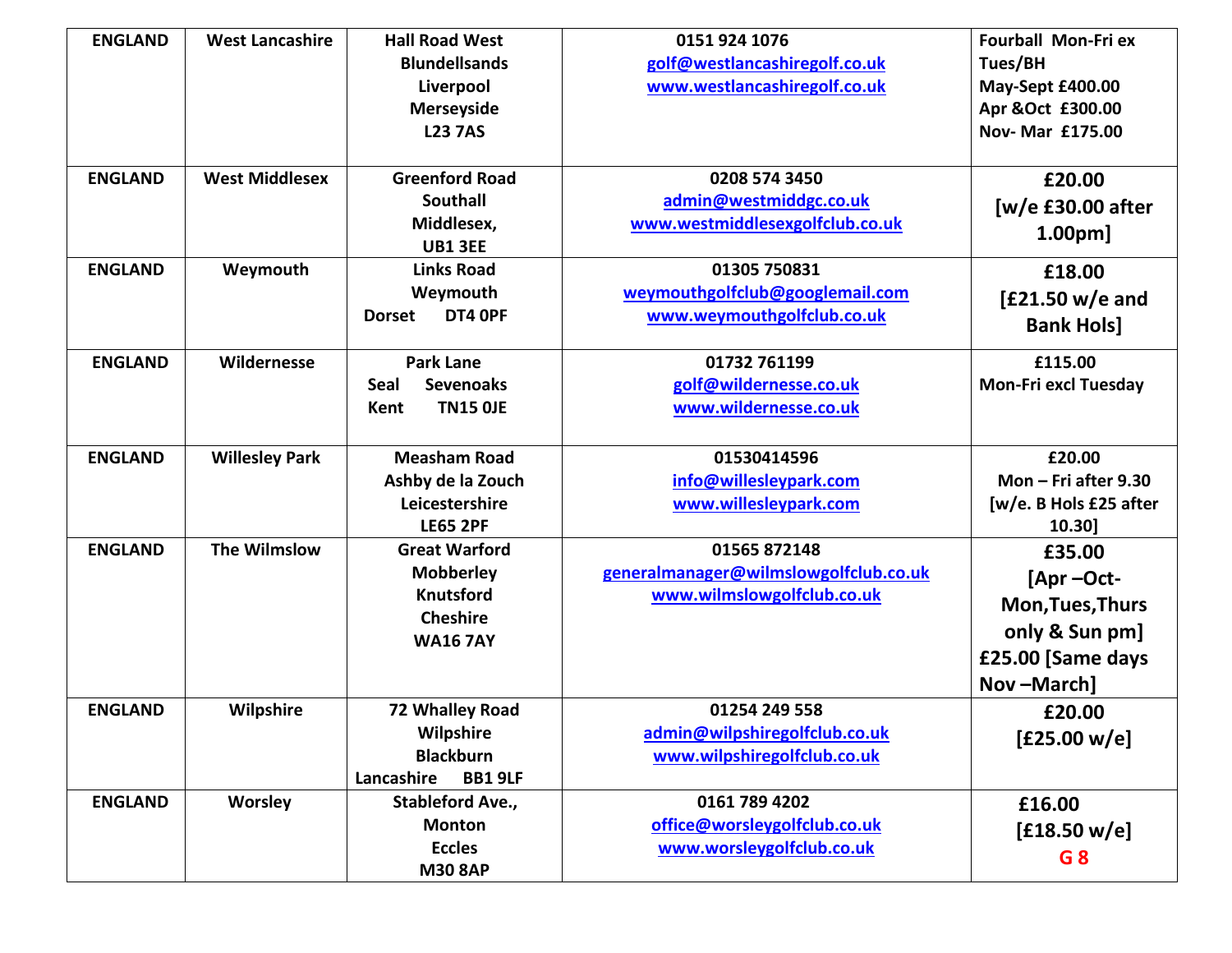| <b>ENGLAND</b> | Workington | <b>Branthwaite Road</b> | 0190067828                    | 50% discount off     |
|----------------|------------|-------------------------|-------------------------------|----------------------|
|                |            | Workington              | pro@workingtongolfclub.com    | published green fees |
|                |            | Cumbria                 | www.workingtongolfclub.com    |                      |
|                |            | <b>CA14 3HR</b>         |                               |                      |
| <b>ENGLAND</b> | Yelverton  | <b>Golf Links Road</b>  | 01822 852824                  | £20.00               |
|                |            | Yelverton               | Secretary@yelvertongolf.co.uk |                      |
|                |            | Plymouth                | www.yelvertongolf.co.uk       |                      |
|                |            | <b>PL20 6BN</b>         |                               |                      |

## **CLUBS THAT WILL ACCEPT AWAYDAY/TOURING GROUP BOOKINGS (see Rule 6 above)**

| Club                                         | Max number                                     | Club                   | Max number                       | Club                    | Max number      |
|----------------------------------------------|------------------------------------------------|------------------------|----------------------------------|-------------------------|-----------------|
| Aberfeldy                                    | 12                                             | <b>Airdrie</b>         | 12                               | <b>Alloa</b>            | 12              |
| <b>Alton</b>                                 | 16                                             | <b>Arcot Hall</b>      | 16                               | <b>Axe Cliff</b>        | 40              |
| <b>Belleisle</b>                             | 32                                             | <b>Bramley</b>         | no restriction                   | <b>Bruntsfield</b>      | 40              |
| <b>Buchanan Castle</b>                       | 8                                              | <b>Burntisland</b>     | 12                               | <b>Bush Hill</b>        | 12              |
| <b>Cardross</b>                              | 32                                             | <b>Cathcart Castle</b> | 12                               | <b>Charnwood Forest</b> | 12              |
| Cockermouth                                  | 12                                             | Comrie                 | 12                               | Craigmillar             | 20              |
| <b>Crowborough Beacon</b>                    | 12                                             | <b>Disley</b>          | 24                               | <b>Drumpellier</b>      | 20              |
| Dunstanburgh                                 | 12                                             | <b>East Brighton</b>   | no restriction                   | <b>Eltham Warren</b>    | no restriction  |
| <b>Forres</b>                                | no restriction                                 | <b>Galashiels</b>      | 40                               | Girvan                  | 32              |
| Glen                                         | 8                                              | Grim's Dyke            | check with club                  |                         |                 |
| Golspie                                      | 12 (larger groups, 20% of published green fee) |                        | <b>Halifax</b>                   | check with club         |                 |
| Helensburgh                                  | 12                                             | <b>Henley</b>          | 20                               |                         |                 |
| Herefordshire                                | 12 (check for bigger groups)                   |                        |                                  |                         |                 |
| Hexham                                       | 12                                             | <b>Hornsea</b>         | no restriction                   | Hull                    | 12              |
| Ipswich                                      | 8                                              | <b>Kirriemuir</b>      | check as max depends on bookings |                         |                 |
| <b>Knott End</b>                             | 12                                             | <b>Lundin Ladies</b>   | 12                               | <b>Mortonhall</b>       | contact club    |
| <b>Muir of Ord</b>                           | 40                                             | <b>Musselburgh</b>     | contact secretary                | <b>Neath</b>            | 10              |
| <b>Northcliffe Shipley</b>                   | 40                                             | Oxford                 | 8                                | <b>Oswestry</b>         | check with club |
| Royal Musselburgh contact brs@mmcsgolf.co.uk |                                                |                        |                                  | <b>St Austell</b>       | 12              |
| <b>Seafield</b>                              | 32                                             | Sherborne              | 24                               | <b>Shotts</b>           | 12              |
| <b>Stinchcombe Hill</b>                      | 12 (not Saturday)                              | <b>Stonehaven</b>      | 40                               | <b>Stranraer</b>        | 12              |
| <b>Tenby</b>                                 | 12                                             | <b>Tiverton</b>        | 20                               | <b>Wenvoe Castle</b>    | 40              |
| <b>West Linton</b>                           | 24                                             | <b>Worsley</b>         | 8                                |                         |                 |